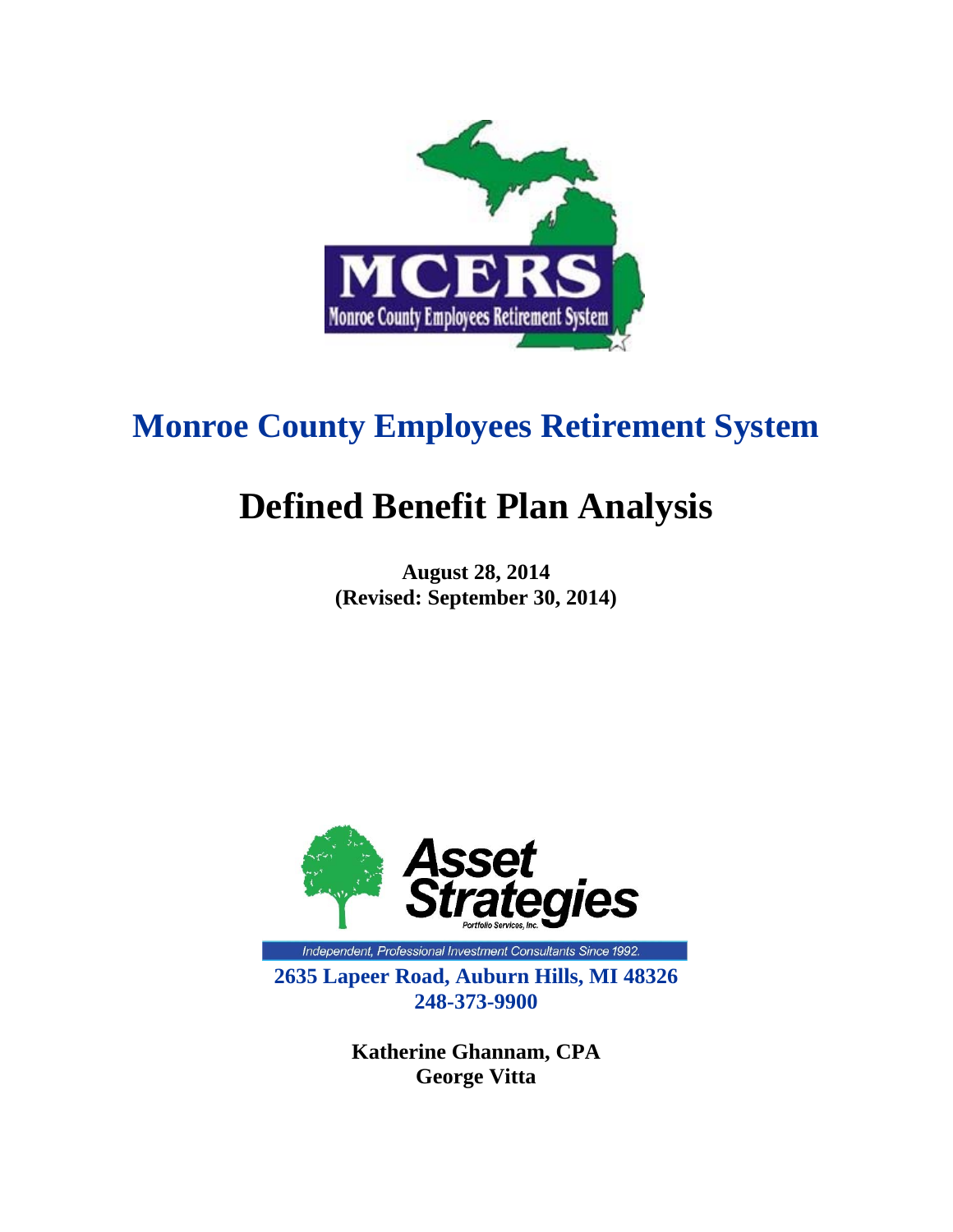

# **TABLE OF CONTENTS**

| Page |
|------|
|      |

| <b>SCOPE OF SERVICES</b>                                      | 3  |
|---------------------------------------------------------------|----|
| <b>BACKGROUND</b>                                             | 3  |
| <b>PLAN INVESTMENT PERFORMANCE SUMMARY</b>                    |    |
| <b>MCERS' PERFORMANCE VERSUS OTHER MICHIGAN COUNTY PLANS'</b> | 8  |
| <b>INVESTMENT MANAGER PERFORMANCE SUMMARY</b>                 | 9  |
| <b>INVESTMENT MANAGER FEES SUMMARY</b>                        | 9  |
| <b>CONSULTING FEES SUMMARY</b>                                | 10 |
| <b>TRAVEL BUDGET SUMMARY</b>                                  | 10 |
| PLAN ADMINISTRATION AND COSTS                                 | 11 |
| <b>CONCLUSIONS</b>                                            | 11 |
| <b>RECOMMENDATIONS</b>                                        | 12 |
|                                                               |    |

- **Tab 1** Monroe County Employees Retirement System Independent Analysis of Investment Performance
- **Tab 2** Exhibit 1: MCERS Total Fund Results & Peer Group Rankings Cumulative Periods Exhibit 2: MCERS Total Fund Results & Peer Group Rankings – Consecutive Periods Exhibit 3: Investment Manager Fees – Calendar Year Periods Exhibit 4: Investment Manager Fee Analysis – Active Managers Exhibit 5: Investment Manager Fee Analysis – Terminated Managers Exhibit 6: Investment Manager Performance Analysis – Terminated Managers Exhibit 7: Comparison of County Plans - \$MV, Funded Status, Actuary Rate Exhibit 8: Comparison of County Plans - Consulting Fees Exhibit 9: Comparison of County Plans - Travel Expenditures Exhibit 10: Comparison of County Plans - Policy Allocations as of 12/31/2013 Exhibit 11: Comparison of County Plans - Total Fund Results & Peer Group Rankings Exhibit 12: Comparison of County Plans - Total Fund (Net of Fees) Results Exhibit 13: Comparison of County Plans – Plan Administration and Costs



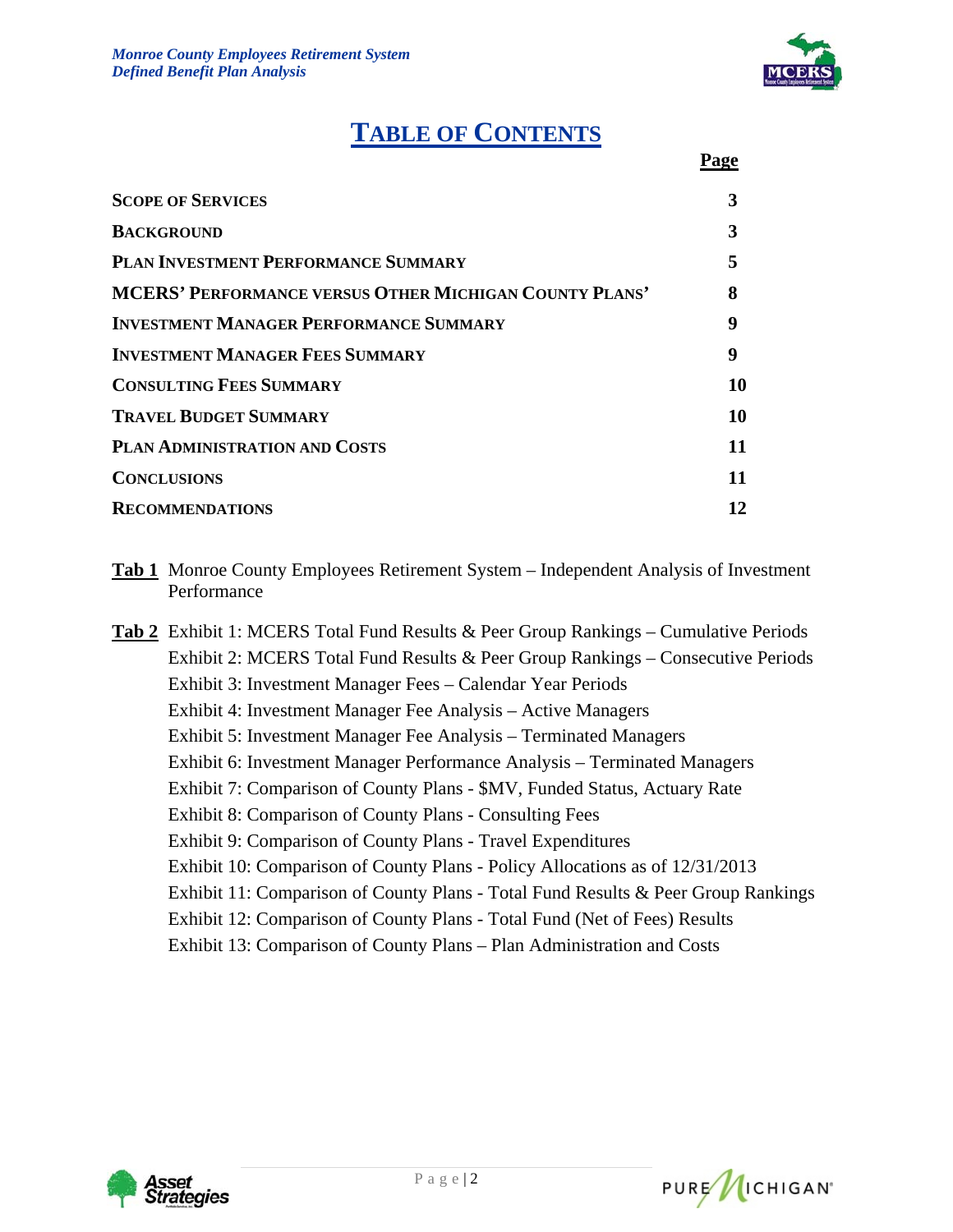

**Asset Strategies Portfolio Services** was selected by a panel comprised of both County Commissioners and Board Members of the Monroe County Employees Retirement System to perform a detailed professional analysis of the Monroe County Employees Retirement System Defined Benefit Plan, hereafter referred to as "MCERS".

#### **SCOPE OF SERVICES**

- 1. Plan and Manager Performance: Analyze the historical returns of the assets, and compare the returns to similar Michigan Public Act 314 governed Retirement Systems of similar asset size and demographics. The analysis shall include a review of cash flows, asset allocation, and manager performance over the most recent 15-year historical period.
- 2. Calculate asset weighted fees versus alternate managers or peer groups
- 3. Performance comparison gross-of-fees (GoF) and net-of-fees (NoF).
- 4. Compare investment consulting and money manager fees versus alternative managers or peers
- 5. Travel Fees: Compare travel fees and budgets of other public plans.

#### **BACKGROUND**

Data received for this analysis was obtained from multiple sources as noted below<sup>1</sup>:

#### **A. MCERS Data**

- 1. Morgan Stanley, investment consultant for MCERS, for the past 15 years, provided the Total Plan historical data for MCERS from 1998 to 2013 and included the following:
	- a) Quarterly Plan returns were provided gross-of-fees (GoF). Net-of-fees (NoF) numbers were provided, but not used in this report because the data was deemed unreliable.
	- b) Quarterly Total Plan market values and net cash flows
	- c) Manager cash flow history, fee schedules, length of service, existing and terminated managers from 1999 through the first quarter of 2014.
	- d) Benchmarks for each manager
	- e) Quarterly Manager (GoF) results and quarterly market values
	- f) Total Plan Policy index for each year

<sup>&</sup>lt;sup>1</sup> Asset Strategies does not warrant the accuracy of data provided to us by others, but has attempted to obtain and utilize reliable information.



 $\overline{a}$ 

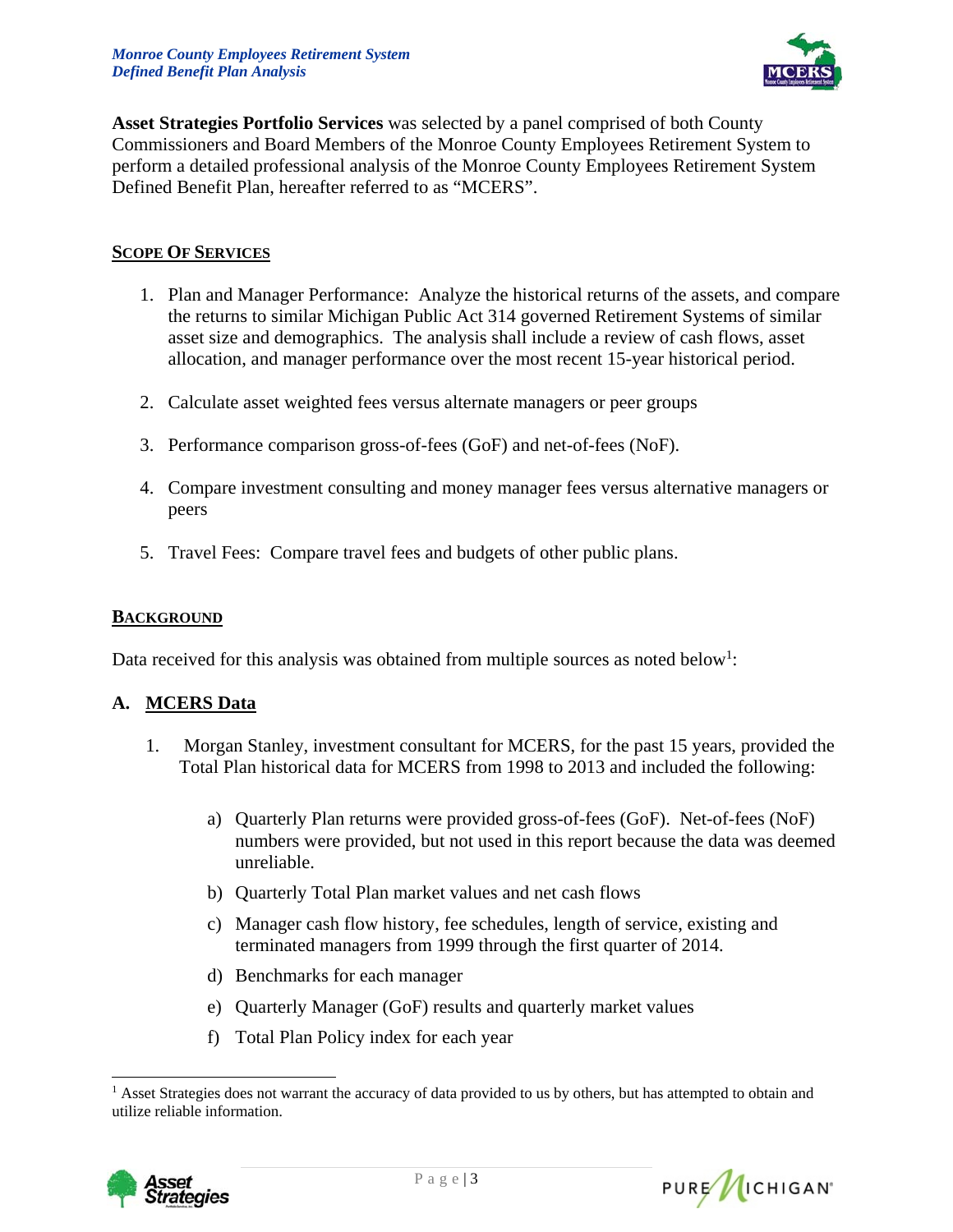

- 2. MCERS Audited Financial Statements Rehmann Robson, Certified Public Accountant Reports, 2003 through 2012
- 3. MCERS Actuarial Reports Gabriel Roeder Smith & Company Reports for 2013 and prior years back to 2003
- 4. Board minutes and other data as provided on the MCERS web site
- 5. Data provided by the MCERS' plan administrator

#### B. **Other Michigan County Plans' Information**

Data was obtained from multiple sources as noted below:

- 1. Plan administrators, consultants, and others;
- 2. County websites; including meeting minutes;
- 3. Audited financial statements;
- 4. Actuarial reports

#### Table 1: Michigan County Plans Participating:

| <b>County Plan</b> | 12/31/2013 \$MV |             | <b>Funded Status</b><br>(as of $4Q12$ ) | <b>Actuary Rate</b> | <b>Plan Status</b>   |  |
|--------------------|-----------------|-------------|-----------------------------------------|---------------------|----------------------|--|
| Bay                | \$              | 295,503,588 | 105%                                    | 7.5%                | Closed               |  |
| Macomb             | \$              | 907,346,000 | 101%                                    | 7.5%                | Closed               |  |
| Oakland            | \$              | 800,084,000 | 100% (3Q13)                             | 7.25%               | Closed               |  |
| Kent               | \$              | 757,005,057 | 97%                                     | 7.0%                | Open                 |  |
| Midland            | \$              | 55,047,402  | 90%                                     | 7.5%                | Closed               |  |
| St Clair           | \$              | 218,758,173 | 82%                                     | 7.5%                | Closed               |  |
| <b>Monroe</b>      | \$              | 189,403,009 | 79%                                     | 7.0%                | <b>Partial Close</b> |  |
| Jackson            | \$              | 144,151,959 | 76%                                     | 7.5%                | Open                 |  |
| Genesee            | \$              | 443,638,758 | 75%                                     | 8.0%                | <b>Partial Close</b> |  |
| <b>Berrien</b>     | \$              | 163,203,528 | 69% (4Q13)                              | 8.0%                | Open                 |  |
| Washtenaw          | \$              | 245,896,945 | 59%                                     | 7.25%               | Open                 |  |



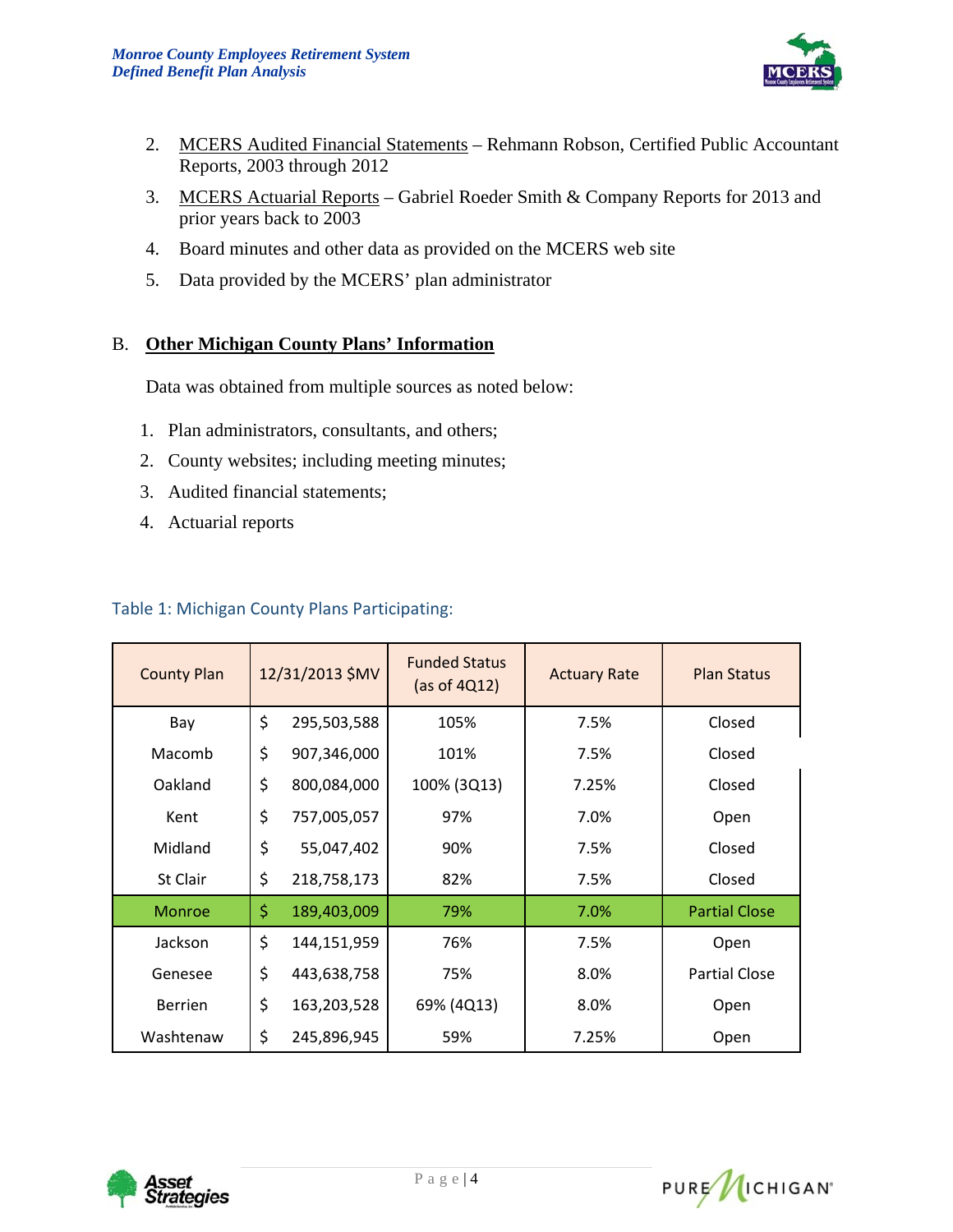

#### **PLAN INVESTMENT PERFORMANCE SUMMARY**

#### Analysis of MCERS' Investment Performance Analysis – 15 Years through 12/31/2013

(see Tab 1) Total Plan performance and each investment manager's performance was evaluated using the Wilshire Cooperative Universe of Public Employees Retirement Plans.<sup>2</sup> The Wilshire Universe (a.k.a. peer group) consists of local and state government defined benefit plans. It is important to note the Universe provided a common denominator to further evaluate investment results. There are numerous Michigan Public plans in this Universe. Even though different plans in the Universe are subject to different investment guidelines, Monroe County's relative standing would not change much, in any creditable universe. The Universe allows us to compare and rank MCERS' investment results, the Consultant's Policy Index and the performance of each investment manager, among the respective peer group.

Total Plan Performance (GoF) results for MCERS are shown below and in Tab 1, page 3. Results are for 1-, 2-, 3-, 5-, 7-, 10-, and 15-year time-periods. One-year performance numbers and rankings are 12.55%, and rank in the 82nd percentile (one is the highest rank/highest performance and 100/lowest). MCERS' results are generally poor in comparison to two Policy Indexes; ASPS' 13.90% and Morgan Stanley's 14.97% results. Very long-term results for 10 years and 15-years are in-line with the Consultants' Policy Index, but fail to meet the 7.0% actuarial rate of return assumption. Results for 7-years and forward to the trailing 1-year, consistently underperform the Consultants' Policy Index and rank poorly among other public plans' results.

| <sup>2</sup> Number of Plans:                             | 282             |
|-----------------------------------------------------------|-----------------|
| Median Size:                                              | \$332.1 million |
| <b>Total Assets:</b>                                      | \$2.8 trillion  |
| Total Plan assets over \$1 billion:                       | 102             |
| Total Plans between \$100 million and \$1,000 million:102 |                 |
| Total Plans between \$20 million and \$100 million:       | 49              |
| Total Plans under \$20 million                            | 29              |



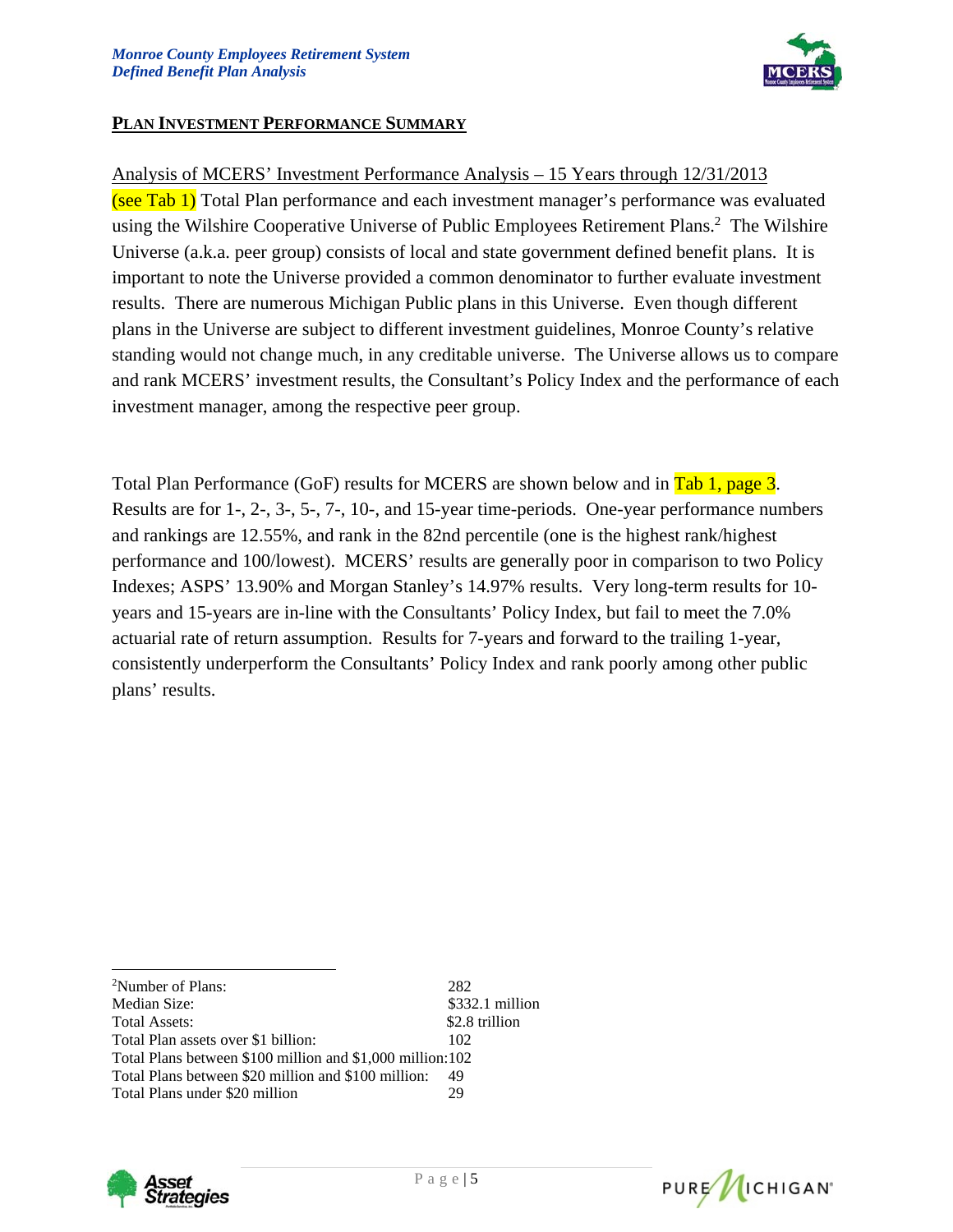

#### Table 2: Investment Performance Summary, (Tab 1, page 3)



Attention should be directed to composition and ranking of Morgan Stanley's Policy Index.

Consultant, Morgan Stanley's Policy Index has remained the same since 1999. There is a disconnect between the index and the investments as the Policy Index does not reflect past or present asset allocation strategy. The Policy Index used by Morgan Stanley ranks poorly, (ranging from 58<sup>th</sup> to 90<sup>th</sup> percentile) for all periods except one; trailing 7-years ranked at 39<sup>th</sup> percentile.

To accurately compare returns, Asset Strategies created an appropriate and proper fitting "Policy Index (ASPS)" using the actual, average asset allocation over the trailing 3.5 years period. This period includes an allocation to international equities. Despite using an appropriate Policy Index, MCERS' performance still ranks unfavorably.

Peer group rankings for the Consultant's Policy Index, versus the S&P 500 Index and a 60/40 blended equity/fixed index for 1-, 2-, 3-, and 5-year periods are shown below and a more detailed summary is provided in  $\frac{\text{Tab }2, \text{Exhibit }1}{\text{C}}$ . The low peer group rankings can be explained by the more conservative asset allocation of MCERS versus the typical public pension plans' allocation.



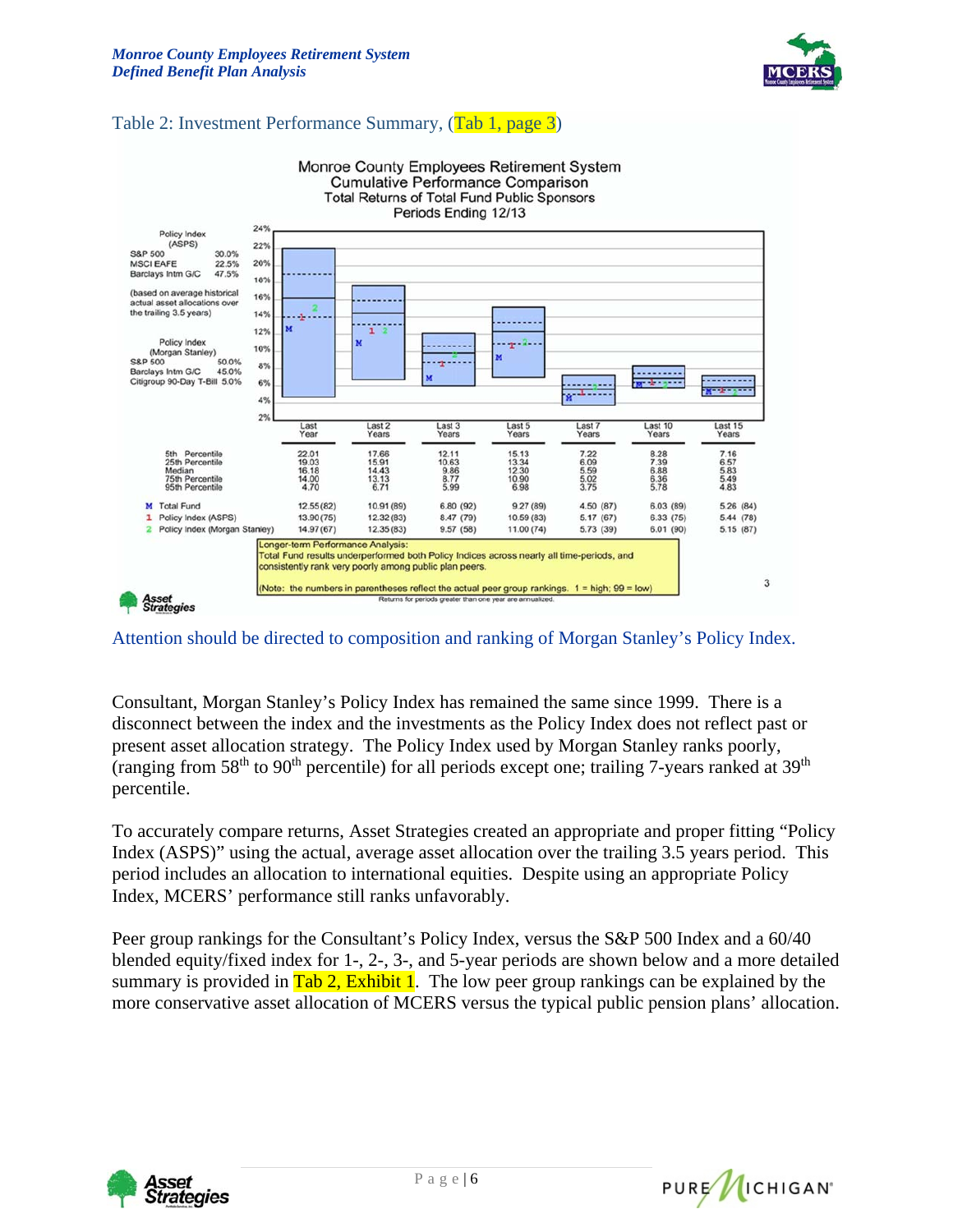

|                           | <b>Morgan Stanley's</b><br><b>Policy Index</b><br>50% S&P<br>45% Barc Intm G/C<br>5% T-Bills | S&P 500 Index | <b>Normal</b><br><b>Policy Index</b><br>60% S&P<br>40% Barc Intm G/C |
|---------------------------|----------------------------------------------------------------------------------------------|---------------|----------------------------------------------------------------------|
| <b>Calendar Year 2013</b> | 67                                                                                           |               | 32                                                                   |
| <b>Trailing 2 years</b>   | 83                                                                                           |               | 46                                                                   |
| <b>Trailing 3 years</b>   | 58                                                                                           |               | 16                                                                   |
| <b>Trailing 5 years</b>   | 74                                                                                           |               | 42.                                                                  |

#### Table 3: Investment Policy Peer Group Rankings

For the last five years, the S&P 500 ranked "1" (first quartile, best performance). A policy index with a larger allocation to equities (60/40) compared to MCERS' allocation ranks superior in the same peer group, as well...

Looking at longer periods  $\frac{\text{Tab}}{\text{lab}}$  1, page 5, "Up Markets Capture"<sup>3</sup> for the last 15-year time period is 91%, versus "Down Markets Capture"<sup>4</sup> at 87%. However, for the three time periods (3-, 5-, and 10-years), "Up Markets Capture" has fallen and "Down Markets Capture" has increased. For the 3-year period, "Up Markets Capture" is 96% versus "Down Markets Capture at 133% (equates to the Plan returning 33% less than the policy benchmark when the benchmark performance decreases). For the 3- and 5-year periods, both the "Worst Quarter" and the "Best Quarter" have underperformed the benchmark return. Reasons why MCERS underperforms the benchmarks:

- 1) There is significant underperformance by all U.S. equity managers, and
- 2) Underperformance by two of the four international equity managers (refer to the "Manager Performance Summary" section).

MCERS' results (both Gross of Fees (GoF) and Net of Fees (NoF) from 12/1998 through 12/2013 are shown in Tab 1, page 4 in the MCERS 2013 Investment Analysis Performance Report. Current annual fees were calculated at  $0.82\%$  or 82 basis points (82 basis points = \$82) per \$10,000 or \$1,553,080 annual fees on \$189,400,000 in total plan assets), based on actual investment manager and consulting fees  $(Tab 2, Exhibit 3)$ . Asset Strategies calculated yearly Total Plan NoF performance results using actual investment and consulting fees for 2003 through 2012.<sup>5</sup> Total Plan NoF result for the last 15 years is 4.66% (Tab 1, page 4) and trails expectations versus the Consultant's Policy Index (Morgan Stanley) return of 5.15%.



 $\overline{\phantom{a}}$ 



<sup>&</sup>lt;sup>3</sup> Up Market Capture Ratio: the percentage of the total market movement achieved by the plan during a period in which the benchmark performance increases

<sup>4</sup> Down Market Capture Ratio: the percentage of the total market movement achieved by the plan during a period in which the benchmark performance decreases

<sup>&</sup>lt;sup>5</sup> Investment Management fees obtained from Rehmann Robson, Certified Public Account Reports, 2003 through 2012.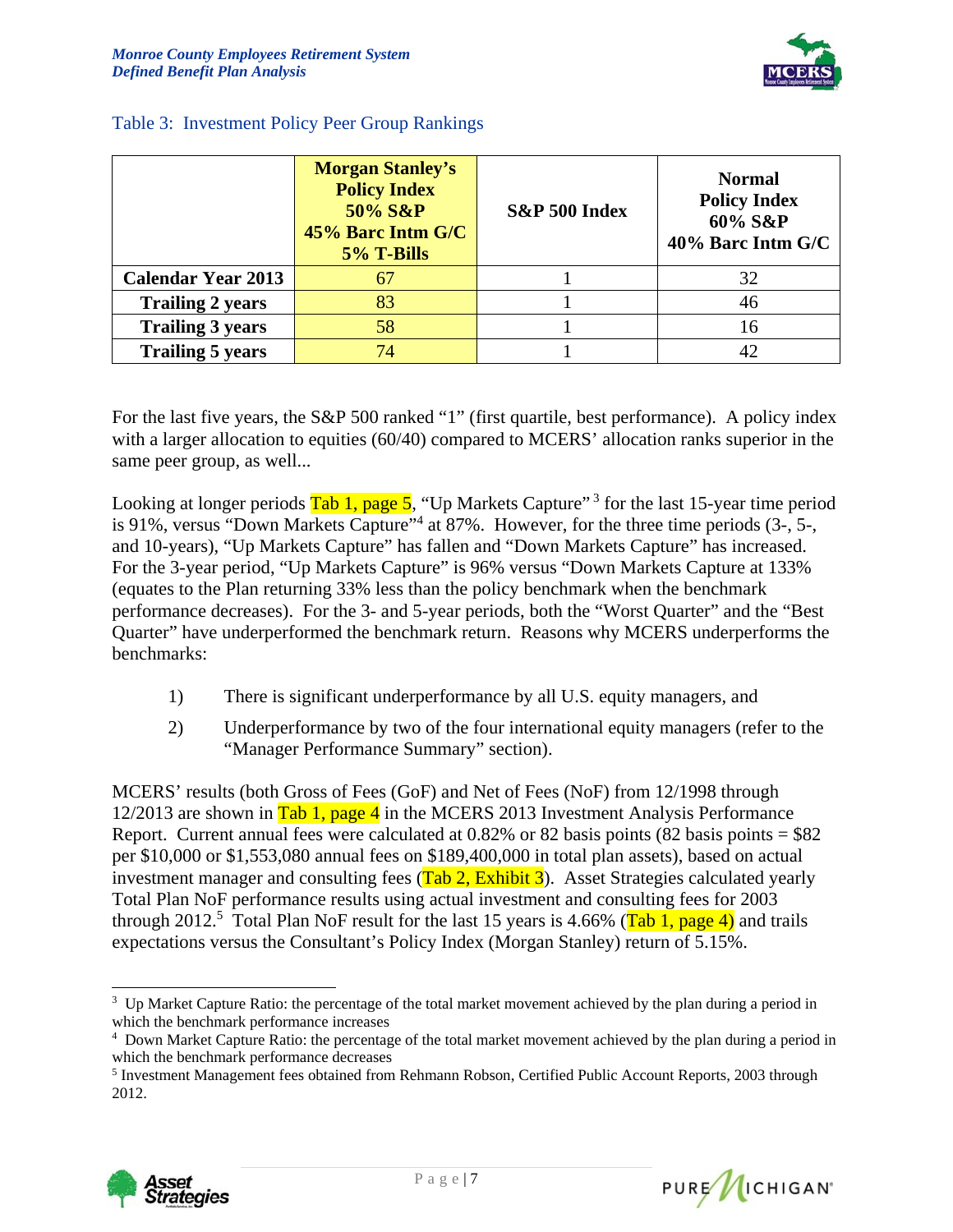

#### **MCERS' PERFORMANCE VERSUS OTHER MICHIGAN COUNTY PLANS'**

Our evaluation compared MCERS performance in a universe composed of Michigan county plans. The data is shown in Table 4 below and in  $\frac{\text{Tab}}{\text{lab 2}}$ , Exhibit 11 along with their respective rankings in the U.S. public funds peer group (1 = the highest rank;  $100 =$  lowest rank).

| $\frac{1}{2}$ chock entering $\pm$ $\frac{1}{2}$ $\frac{1}{2}$ $\frac{1}{2}$ $\frac{1}{2}$ $\frac{1}{2}$ $\frac{1}{2}$ |                         |             |                         |                          |                         |                          |                         |             |  |
|------------------------------------------------------------------------------------------------------------------------|-------------------------|-------------|-------------------------|--------------------------|-------------------------|--------------------------|-------------------------|-------------|--|
|                                                                                                                        | <b>Trailing 1-Year</b>  |             | <b>Trailing 2-Years</b> |                          | <b>Trailing 3-Years</b> |                          | <b>Trailing 5-Years</b> |             |  |
| <b>County Plan</b>                                                                                                     | <b>Result</b>           | Rank        | <b>Result</b>           | Rank                     | <b>Result</b>           | Rank                     | <b>Result</b>           | <b>Rank</b> |  |
| <b>MONROE</b>                                                                                                          | 12.55                   | 82          | 10.91                   | 89                       | 6.80                    | 92                       | 9.27                    | 89          |  |
| Bay                                                                                                                    | 23.5                    | 3           | 18.3                    | 3                        | 11.7                    | 11                       | 16.0                    | 3           |  |
| Genesee                                                                                                                | 13.78                   | 76          | 13.27                   | 71                       | 9.04                    | 70                       | 12.51                   | 45          |  |
| Jackson                                                                                                                | 20.34                   | 16          | 15.72                   | 28                       | 8.91                    | 72                       | 13.67                   | 21          |  |
| Kent                                                                                                                   | 18.2                    | 32          | 16.0                    | 24                       | 11.4                    | 15                       | 12.9                    | 36          |  |
| Macomb                                                                                                                 | 21.47                   | 9           | 16.61                   | 17                       | 10.07                   | 43                       | 12.87                   | 36          |  |
| Midland                                                                                                                | 12.78                   | 81          | 13.32                   | 70                       | 8.64                    | 77                       | 15.30                   | 4           |  |
| Oakland                                                                                                                | 16.3                    | 49          | 14.4                    | 49                       | 10.1                    | 42                       | 12.9                    | 36          |  |
| St Clair                                                                                                               | 14.85                   | 68          | 14.33                   | 52                       | 9.28                    | 64                       | 14.19                   | 10          |  |
| Washtenaw                                                                                                              | 16.58                   | 46          | n/a                     | n/a                      | 10.09                   | 43                       | 12.04                   | 55          |  |
|                                                                                                                        | <b>Trailing 7-Years</b> |             |                         | <b>Trailing 10-Years</b> |                         | <b>Trailing 15-Years</b> |                         |             |  |
| <b>County Plan</b>                                                                                                     | <b>Result</b>           | <b>Rank</b> | <b>Result</b>           | Rank                     | <b>Result</b>           | <b>Rank</b>              |                         |             |  |
| <b>MONROE</b>                                                                                                          | 4.50                    | 87          | 6.03                    | 89                       | 5.26                    | 84                       |                         |             |  |
| Bay                                                                                                                    | 6.7                     | 14          | 7.4                     | 25                       | n/a                     | n/a                      |                         |             |  |
| Genesee                                                                                                                | 4.70                    | 80          | 6.19                    | 82                       | 5.78                    | 55                       |                         |             |  |
| Jackson                                                                                                                | 5.57                    | 51          | 6.77                    | 55                       | n/a                     | n/a                      |                         |             |  |
|                                                                                                                        |                         |             |                         |                          |                         |                          |                         |             |  |
| Kent                                                                                                                   | n/a                     | n/a         | 7.4                     | 25                       | n/a                     | n/a                      |                         |             |  |
| Macomb                                                                                                                 | 5.45                    | 56          | 7.24                    | 32                       | n/a                     | n/a                      |                         |             |  |
| Midland                                                                                                                | 6.72                    | 11          | 7.39                    | 25                       | 6.98                    | 10                       |                         |             |  |
| Oakland                                                                                                                | n/a                     | n/a         | n/a                     | n/a                      | n/a                     | n/a                      |                         |             |  |
| St Clair                                                                                                               | 5.56                    | 51          | 6.48                    | 70                       | 4.95                    | 90                       |                         |             |  |

#### Table 4: Total Fund (Gross of Fees) Results & (Public Plan) Peer Group Rankings; Period ending 12/31/2013

\* Results for periods greater than 1 year are annualized

MCERS' NoF results were also evaluated (Tab 2, Exhibit 12). For all time periods (1-, 2-, 3-, 5-, 7-, 10-, and 15-years periods), MCERS ranked (1 is the highest and 100 is the lowest ranking) in the bottom quartile, the lowest ranking relative to the other Michigan county retirement plans<sup>6</sup>. For example, trailing one-year performance numbers and rankings are 12.55% (82nd percentile); 5 years are 9.27% (89th percentile). Compare this to the highest Michigan county one year performance at 21.47% (9th percentile rankings) and the best trailing five-year performance at 16.0% (3rd percentile ranking).

<sup>&</sup>lt;sup>6</sup>Rankings are relative to the Wilshire Cooperative Universe of Public Employees Retirement Plans



 $\overline{a}$ 

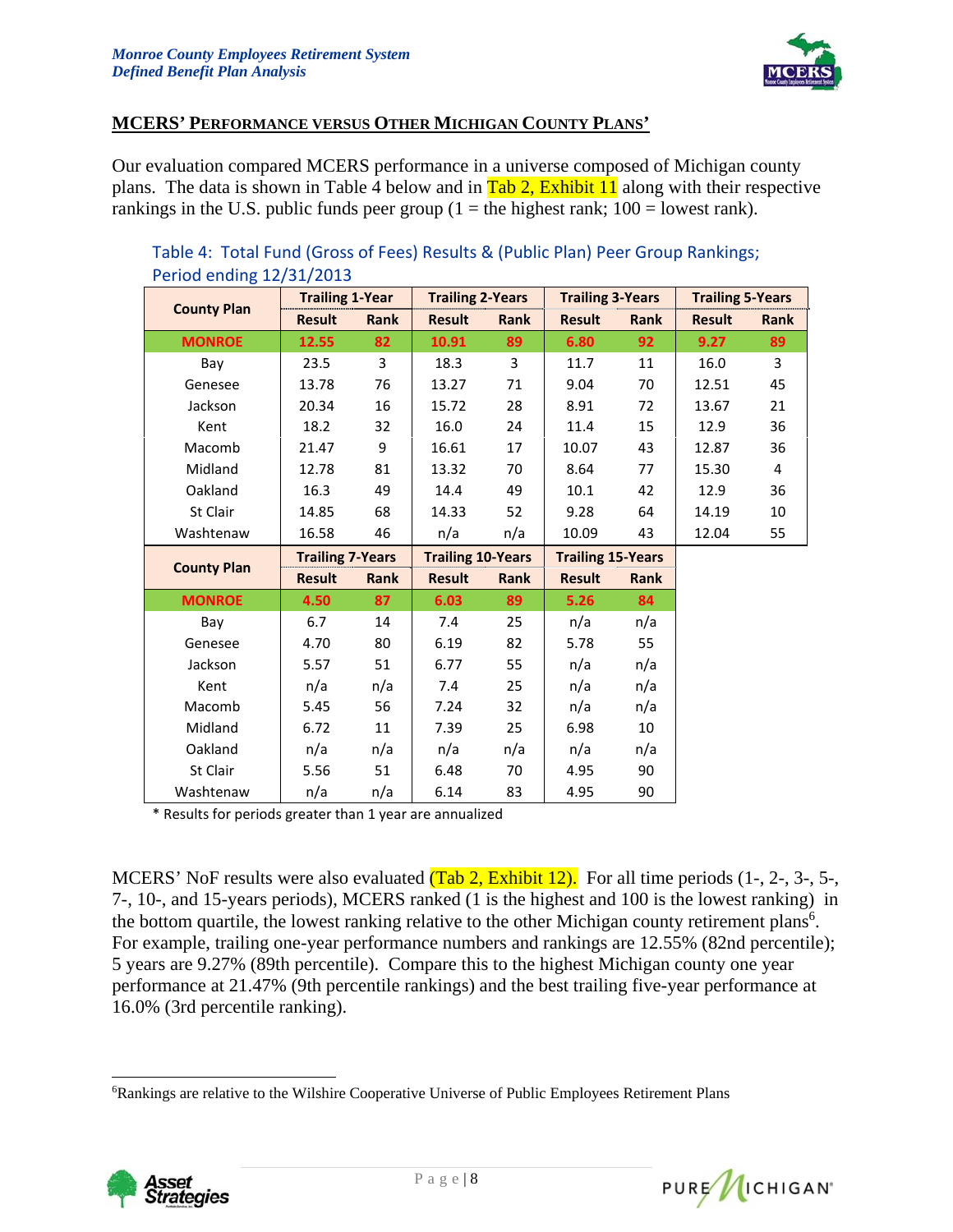

#### **INVESTMENT MANAGER PERFORMANCE SUMMARY**

*Performance of existing plan managers* (as of 12/31/2013) is summarized in the MCERS 2013 Performance Report (Tab 1, pages 8-11). Individual manager evaluations include GoF and NoF results since inception. As noted above, all current U.S. equity managers, for the trailing 5-year period underperformed their benchmark index (as defined by Morgan Stanley).

Key observation: two of the four U.S. equity managers, both retained for more than 10 years, NWQ Investment Management, (U.S. Equity, large cap value) and Anchor Capital, (U.S. Equity, large cap core) underperformed their benchmark for the trailing 5-year period and rank poorly among their peer group. Two of the four international equity managers, Templeton and Eagle Global (total return international equity), also underperformed for the trailing 5-year period and rank poorly among their peer group.

MCERS recently (9/2013 - 1/30/2014) added allocations to hedge fund of funds and real estate funds. Investment managers are listed on  $\frac{\text{Tab }2}{\text{lab }2}$ , Exhibit 4. The Plan has 16 portfolios and 15 investment managers at present.

*Performance for terminated managers* is summarized on **Tab 2, Exhibit 6.** Over the course of 15 years, 15 investment managers /16 portfolios were terminated. Performance evaluation includes the manager's results versus their benchmark index and peer group rankings for the calendar year periods indicated. The eVestment Alliance<sup>7</sup> database was utilized to evaluate and rank the terminated managers. The manager tenure ranged from 0.75 to 8.75 years. The length of tenure for most managers was under 5 years, an unusually short period.

#### **INVESTMENT MANAGER FEES SUMMARY**

Investment manager fees are paid by the Plan to the manager of each portfolio.

This part of the evaluation was completed using the eVestment database. A summary of current investment managers and their fee schedule is provided in  $\frac{\text{Tab}}{\text{lab }2}$ , Exhibit 4, as well as a summary of terminated managers and their fee schedule Tab 2, Exhibit 5.

Morgan Stanley provided manager fees for each of the current and most of the terminated managers.

► U.S. Equity Managers: It is interesting that all fees are 47 bps (.47% or 47 basis points  $= $47$  in annual fees per \$10,000 invested; a \$10 million equity portfolio would cost \$47,000 per year). If correct, these fees are less than average.



l



<sup>7</sup> eVestment Alliance Data Base is a non-proprietary, independently maintained database for traditional asset classes licensed. This robust and comprehensive database provides virtual access to both qualitative and quantitative information on thousands of investment products and management firms. Using a non-proprietary database helps ensure the integrity, reliability, and accuracy of the manager evaluation process (no pay-to-play, no manipulation of data, no insider selection).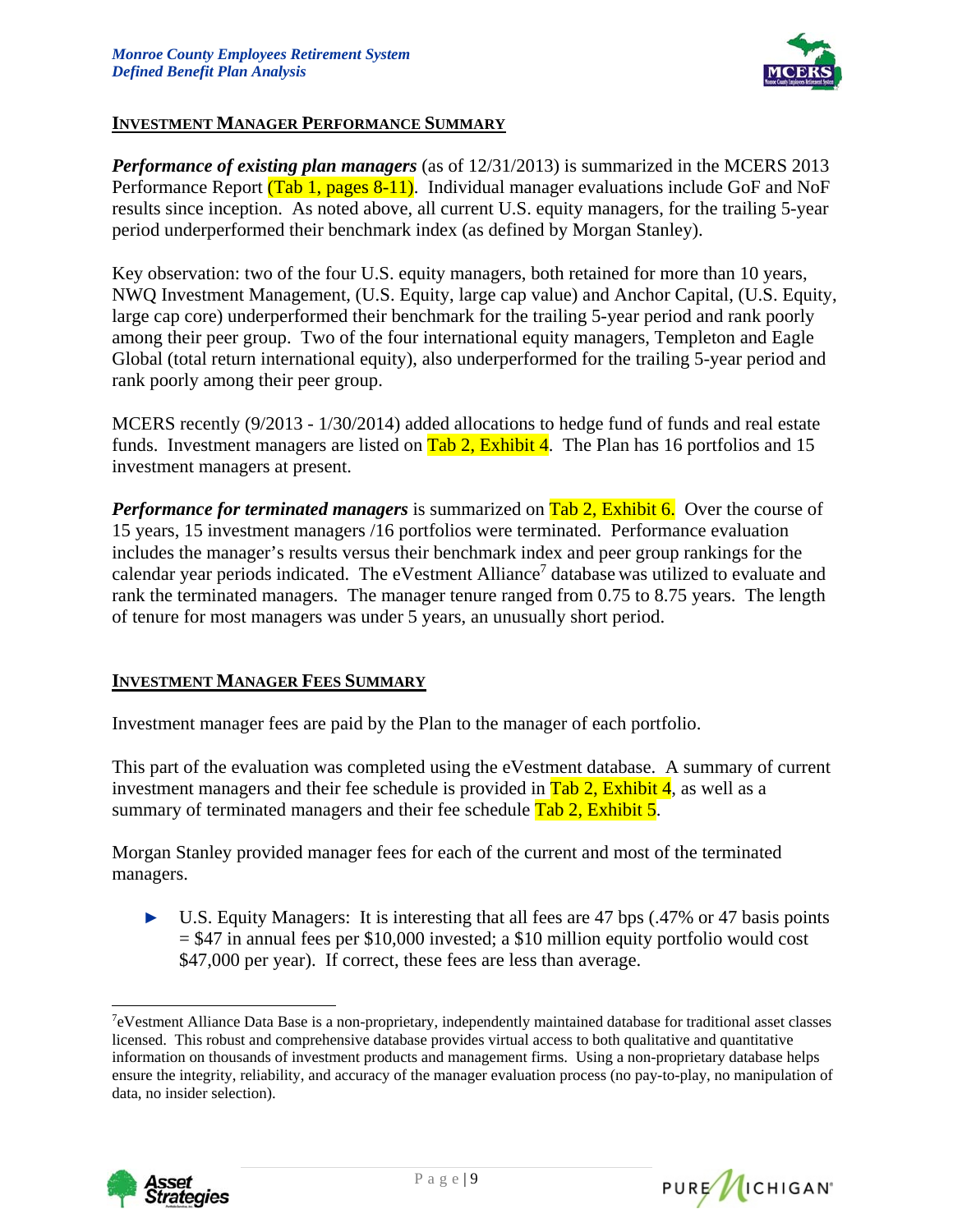

- ► Non U.S. Equity Managers: All of the non-U.S. equity manager fees are 47 bps. They all rank in the top percentiles of their respective universe. These are the most competitive (lowest) fees among their respective universe.
- ► U.S. Fixed income the U.S. Fixed Income manager fee is 32 bps. This ranks above the 50<sup>th</sup> percentile, within the intermediate fixed income and short term fixed income universes, the average of the universe.
- ► Global Fixed Income the Global Fixed Income manager fee is 45 bps and this ranks near median (or the 50 percentile), within the global government fixed income universe.
- ► Hedge Funds of Funds the Hedge Fund of Funds management fees rank very well  $(25<sup>th</sup>$  and  $15<sup>th</sup>$  percentiles. These fees are very competitive within their peer universe.
- ► Global Real Estate the Global Real Estate management fees for each manager were in-line with their respective peer group.

#### **CONSULTING FEES SUMMARY**

Consulting fees paid by MCERS were compared to other Michigan county plans. (Tab 2, **Exhibit 8)** The data used in our analysis includes the market value of the plans, total fees in dollar amounts and basis points. Fees paid by various county plans range from 2.2 (.022%) basis points to a high of 12 basis points (.12%) for MCERS. It is important to note that consultant fees cannot be compared on the number of basis points or plan assets, alone. Some consulting contracts may be discounted. Others may include services or products outside the scope of the traditional consulting contract.

#### **TRAVEL BUDGET SUMMARY**

A comparison of MCERS' travel budget and expenditures versus three other Michigan county plans is provided in  $(Tab 2, Exhibit 9)$ . The recent amendments to Michigan Public Act 314<sup>8</sup> have brought travel to the attention of public plan trustees. St. Clair County reported the lowest travel budget at \$10,000 per year. Jackson County budgets \$12,000 per year, per trustee. The Monroe County Board of Commissioners passed a reduction in the travel budget from 2012 to 2013. This policy limits total travel costs to \$30,000 per year and \$3,000 per trustee, a sharp reduction from prior years.

<sup>&</sup>lt;sup>8</sup> Amendments to PA Act 314, enacted under PA 347 of 2012, effective 3/28/2013, Adoption of an annual training and education budget. Travel is capped at the lessor of \$150,000 or an amount equal to \$12,000 multiplied by the number of board members, not to exceed \$30,000 for any one board member.



l

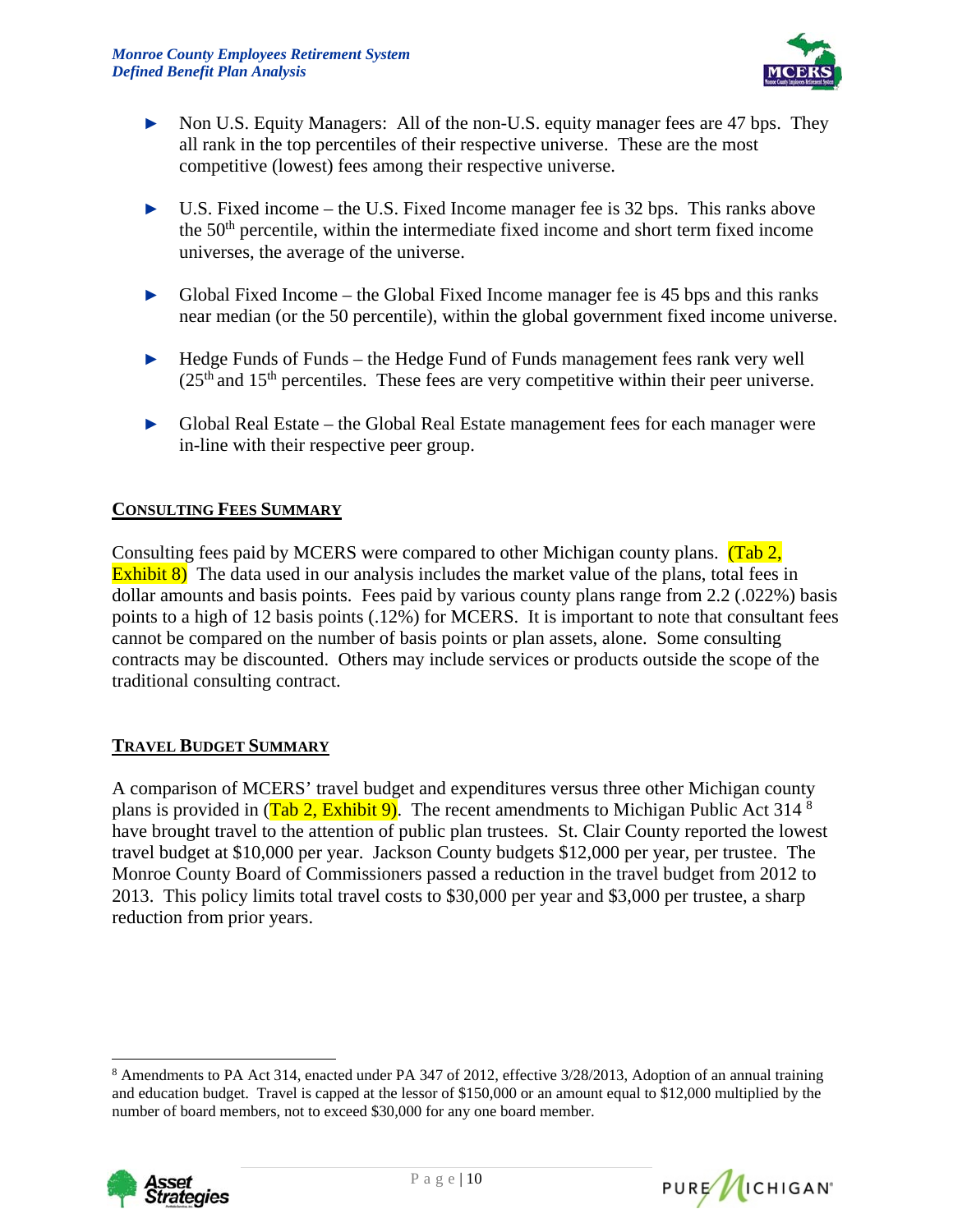

#### **PLAN ADMINISTRATION AND COST SUMMARY**

A "Comparison of Plan Administration and Costs" for various County plans is included in Tab 2, **Exhibit 13.** The size of the plan, the number of active and retired participants has a direct impact on the level of work involved. Staffing is also affected by the level of services provided. For example, many plans outsource their payroll activities, while Washtenaw County processes retiree payroll in house, requiring additional staff. County plans with full time administrators, may have additional responsibilities including administration of a Retiree Health Care or Defined Contribution Plans.

Other notable observations include the "Supervising Department". The Monroe County plan has a single Retirement Administrator, who reports directly to the Retirement Board Chairperson. Many County plans' administrators report directly to Human Resources, with costs allocated based on work directly related to the Retirement Plan.

#### **CONCLUSIONS**

MCERS has consistently underperformed the Policy Index established by its consultant, Morgan Stanley in the last five years. Performance ranks at the bottom quartile (lowest performance) relative to an independent peer group of public employee retirement plans  $(Tab 1, page 3)$ . MCERS also underperformed a peer group of Michigan county plans (Tab 2, Exhibit 11), and ranks among the bottom quartile. MCERS Policy Index benchmark has not been updated since 1999. The Policy Index, or hypothetical investment policy ranks at the bottom quartile relative to these peer groups.

Contributions, investment results, demographics, and benefit promises, are some key drivers of funded status, which has fallen from 116.9% in 2003 to 76.6% at the end of 2013. The Plan's funded status is shown in Table 5; The County continues to fund the ARC, (annual required contribution), however, poor investment results and changing demographics continue to impact funded status.

| Year                 | 2013    | 2012    | 2011     | 2010    | 2009    | 2008      | 2007    | 2006    | 2005    | 2004    | 2003    |
|----------------------|---------|---------|----------|---------|---------|-----------|---------|---------|---------|---------|---------|
| <b>Funded Status</b> | 76.6%   | 79.3%   | 79.7%    | 83.2%   | 89.3%   | 92.5%     | 97.0%   | 97.3%   | 99.7%   | 108.1%  | 116.9%  |
| Investment/Gains*    | \$20.4  | \$14.6  | ( \$3.6) | \$15.8  | \$21.2  | ( \$35.9) | \$13.7  | \$18.3  | \$12.5  | \$11.8  | \$19.3  |
| Contr./Employer*     | \$7.2   | 57.2    | \$6.0\$  | \$5.9   | \$5.5   | \$5.4     | \$4.9   | \$3.2   | \$2.0   | \$1.4   | \$0.2\$ |
| Contr./Employee*     | \$0.7   | \$0.7   | \$0.6    | \$1.8   | \$0.2\$ | \$0.2\$   | \$0.3   | \$0.3\$ | \$0.3\$ | \$0.3\$ | \$0.3   |
| Payments*            | \$14.1  | \$13.6  | \$13.5   | \$12.5  | \$10.0  | \$8.7     | \$8.7   | \$7.6   | \$7.2   | \$6.4\$ | \$5.8   |
| Net Plan Assets*     | \$189.6 | \$175.3 | \$166.3  | \$176.7 | \$165.6 | \$148.8   | \$187.8 | \$177.5 | \$163.3 | \$155.5 | \$148.4 |

#### Table 5: MCERS Funded Status – Calendar Year Periods

\*\$ in millions. Data is from the audited financial statements and Actuarial Reports



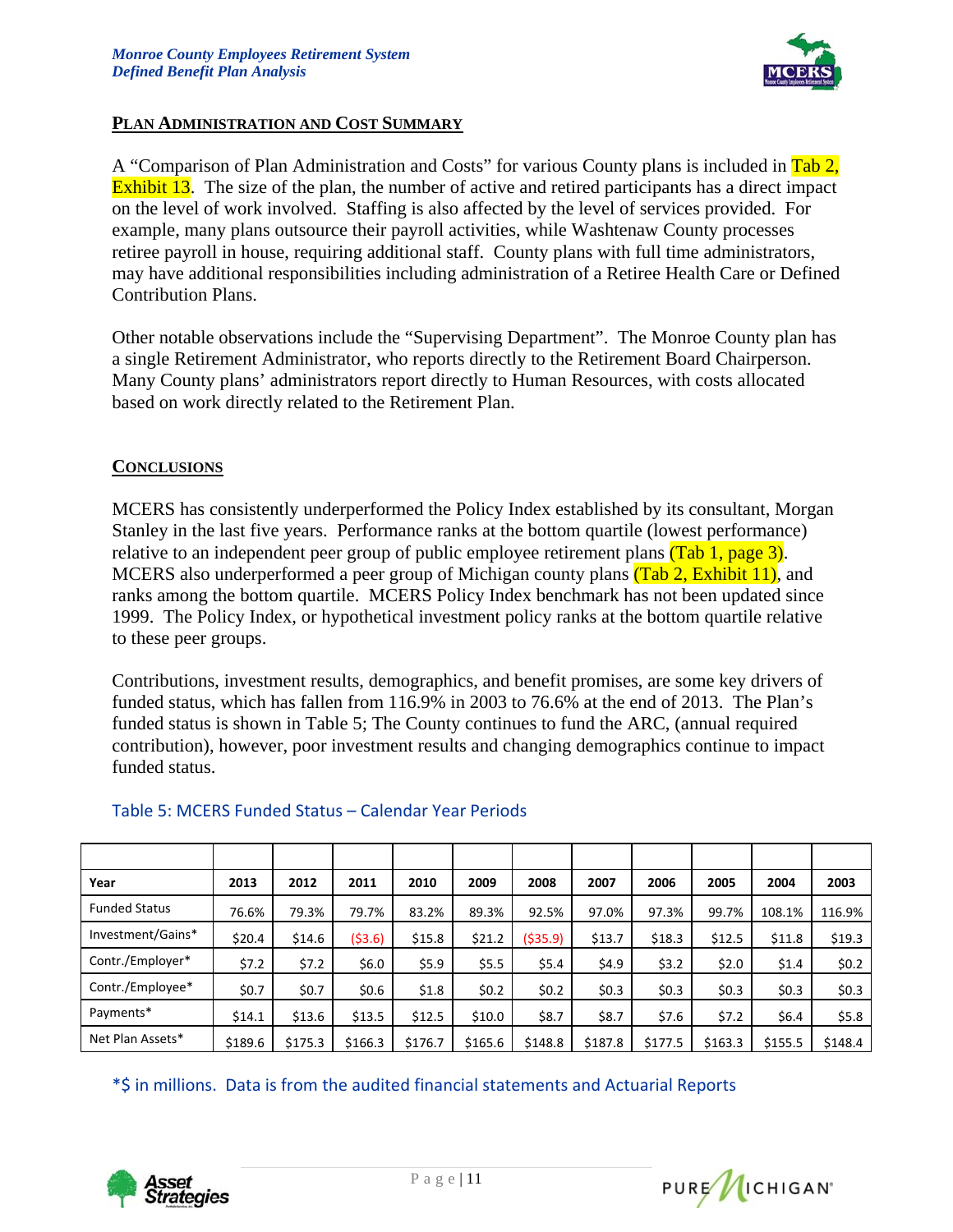

A reduction in the actuarial return assumption in 2003, from 7.5% to 7.0%, contributed to a reduction in the funded status from 116.9% to 108.1% and increased employer contributions from \$191,979 in 2003, to \$1,411, 037 in 2004. Employer contributions continued to increase and rose to \$7.2 million in 2012. Funded status continued to drop due to poor investment results, especially in the last five years. Plan liquidity needs (benefit payments and expenses) are over \$14 million per year, and expected to increase each year.

The Plan's purpose is to provide retirement benefit payments to its members and beneficiaries through both contributions and long-term asset growth. We believe the plan participant's interests are best served once the Board addresses the plan's underfunded status, and then develops an appropriate investment policy.

#### **RECOMMENDATIONS**

- 1. The Investment Policy must be re-positioned for long-term, consistent, risk-adjusted results. The Board of Trustees is responsible for developing, implementing, and overseeing the investment policy, in conjunction with the actuary and investment consultant.
- 2. Review your investment policies, procedures and objectives with your Actuary. Discuss their concerns, assumptions, future contribution patterns, other sources of funding risk, liquidity needs, and expected change in funded status, if investment results don't improve soon.
- 3. Determine the risk tolerance of the Board relative to the required rate-of-return. While some regard 'risk' as losing investment principal/capital, there is also the risk of not attaining the asset growth necessary to meet the Plan's future obligations. The appropriate trade-off can be measured and addressed.
- 4. Ask your consultant to evaluate the Plan's financial condition, investment cash flows and plan liquidity needs, and then provide recommendations for policy changes.
- 5. Ask your consultant to evaluate the asset allocation policy relative to the Plan's financial condition, liability horizon, asset growth and liquidity needs, and then recommend policy changes.
- 6. Ask your consultant to explain the high turnover of investment managers (15 changes) over the past 15 years.
- 7. Ask your consultant to explain the 'disconnects' and inconsistency in their performance reporting.
- 8. Ask your consultant to explain why investment management fees are lower than average. Then, ask them to explain why the managers' performance is also below average.



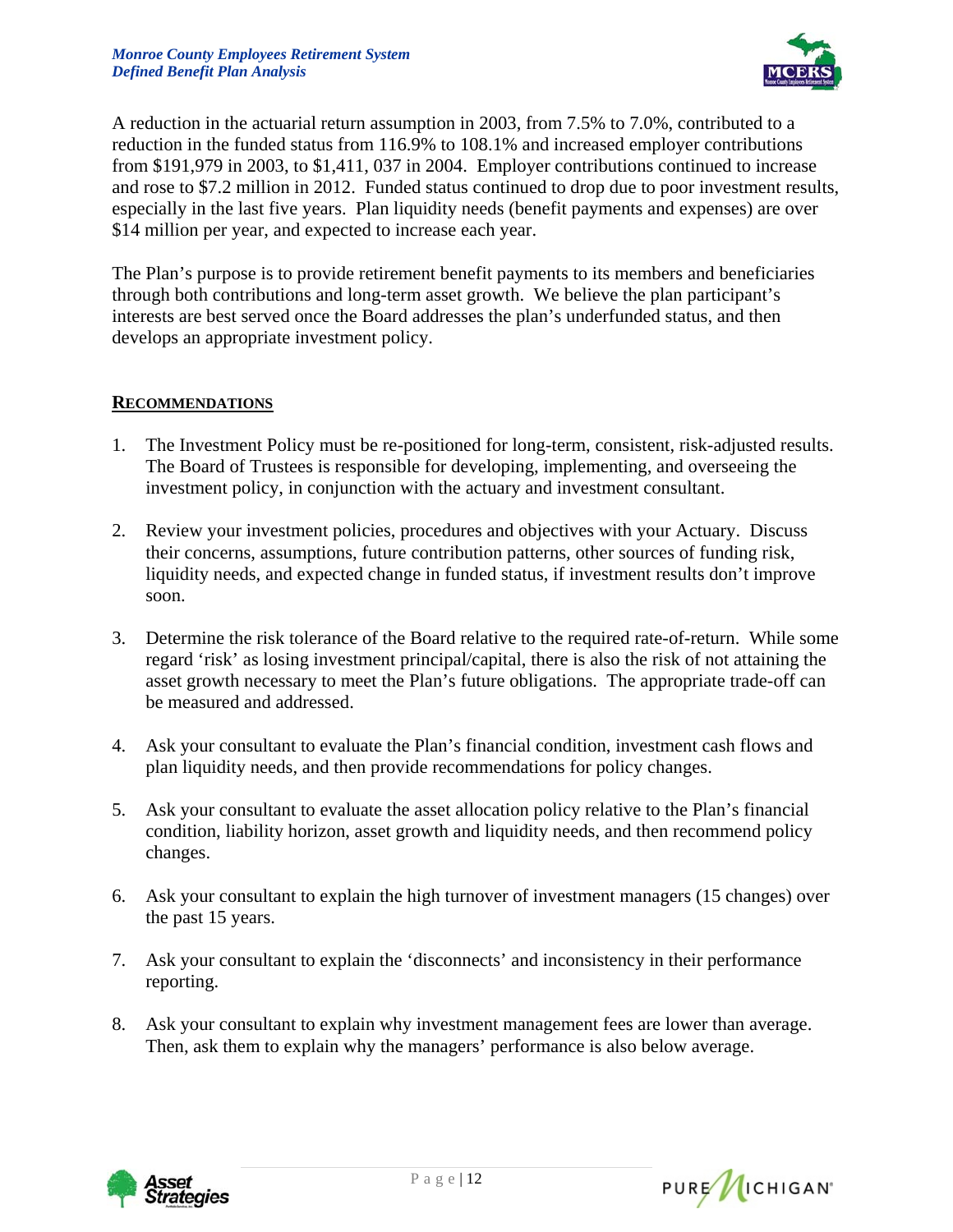

9. Consulting fees, at 12 basis points (0.12% times \$189.4 million = \$227,280), are the highest among the 11 Counties responding.  $(Tab 2, Exhibit 8)$  The Board should address this significant disparity.

 *According to the Consultant's reply to the Committee's 9/10/14 request for fee disclosure, "the real fee" for their advisory services is 7 basis points. This causes confusion because Morgan Stanley charged the plan 15 basis points (25% more) through September 2012, and then suddenly reduced the fee to 10 basis points for a period of 8 months. Then they jumped the fee (20%) more, back to the 12 basis points of today.* 

- 10. The consultant states "their fee" includes other services, which is the 5 basis points higher cost between their current 12 basis points and "the real advisory fee" of 7 basis points. It appears the Plan might be due a refund from Morgan Stanley because it was charged for services they did not deliver.
- 11. Review the asset allocation policy whenever a significant change occurs. Changes in asset classes, investment managers, liabilities, liquidity needs, or statutory requirements, such as the 2012 amendment to Michigan Public Act 314 of 1965, are all proper reasons to conduct an asset allocation study.



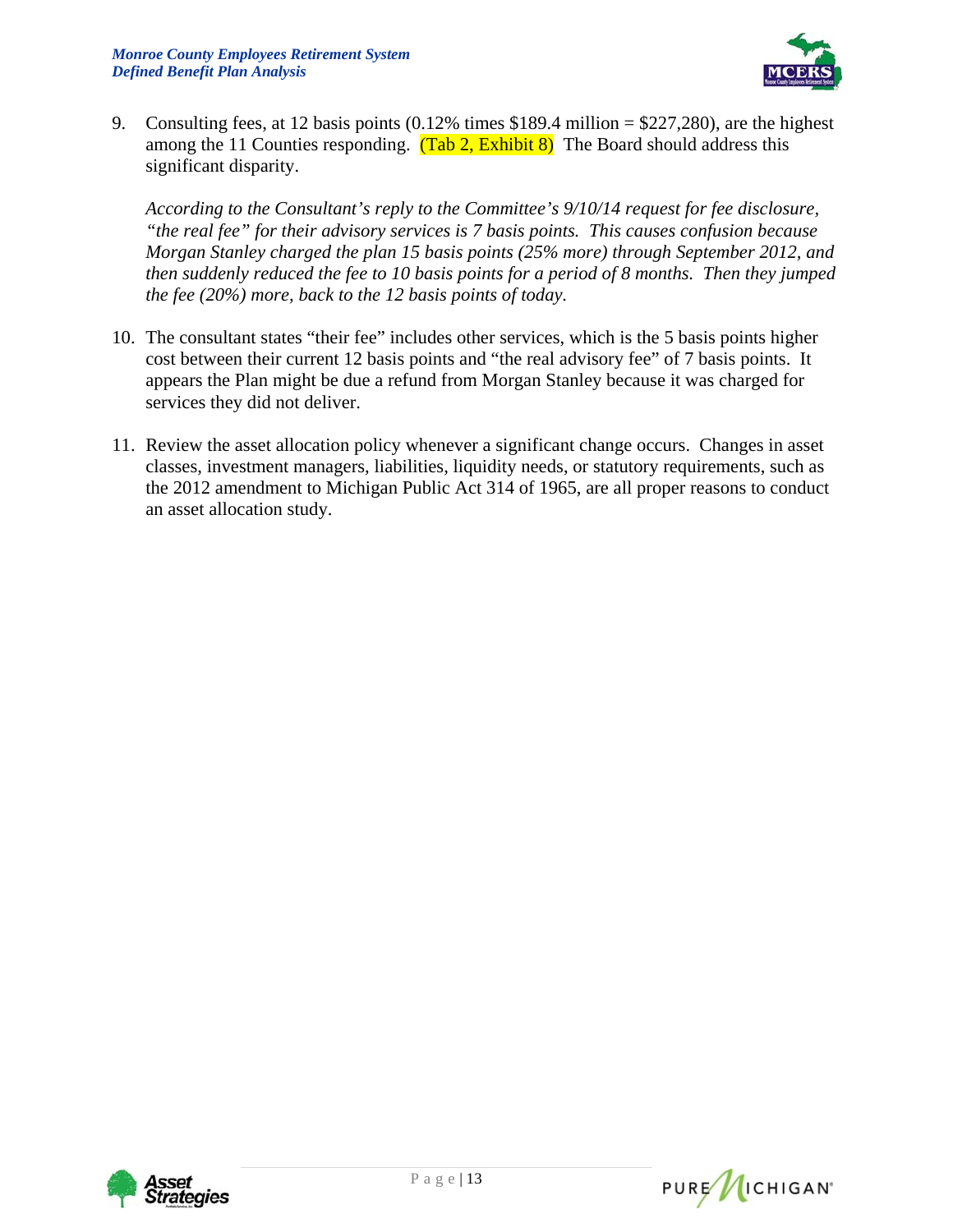Monroe County Employees Retirement System

Investment Performance Analysis - Gross of Fees

December 31, 2013



Independent, Professional Investment Consultants Since 1992.

2635 Lapeer Rd. Auburn Hills, MI 48326 Phone: (248) 373-9900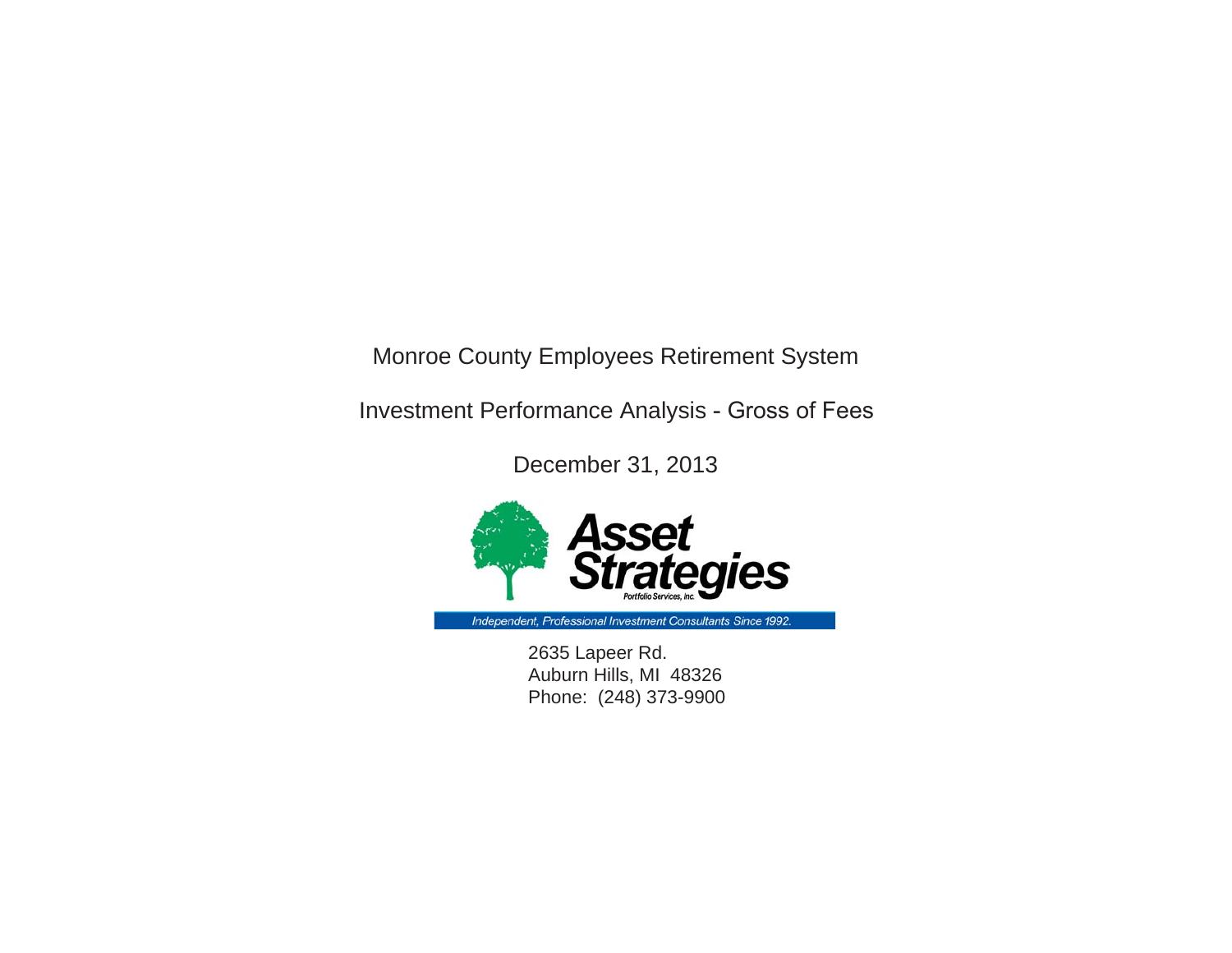# Monroe County Employees Retirement System Table of Contents

|                                                    | Page           |
|----------------------------------------------------|----------------|
| <b>Global Capital Markets Review</b>               | $\overline{2}$ |
| <b>Total Fund Performance Analysis</b>             | 3              |
| <b>Asset Allocation vs Target/Policy</b>           | 6              |
| <b>Total Fund Cash Flow</b>                        | 7              |
| Performance Summary Table                          | 8              |
| <b>Risk Statistics Summary Table</b>               | 12             |
| Domestic Equity Manager Performance Analysis       |                |
| $\Rightarrow$ Federated - LargeCap Core            | 14             |
| $\Rightarrow$ Winslow - LargeCap Growth            | 16             |
| $\Rightarrow$ NWQ Investment Mgmt - LargeCap Value | 18             |
| $\Rightarrow$ Anchor Capital - MidCap Value        | 20             |
| International Equity Manager Performance Analysis  |                |
| $\Rightarrow$ Templeton - International Equity     | 22             |
| $\Rightarrow$ Eagle Global - International Equity  | 24             |
| $\Rightarrow$ Renaissance - International Equity   | 26             |
| $\Rightarrow$ Lazard - Emerging Markets            | 28             |
| Domestic Fixed Income Performance Analysis         |                |
| $\Rightarrow$ Boyd Waterson - Fixed                | 30             |
| $\Rightarrow$ Brandywine - World Gov't Bond        | 32             |
| Hedge Fund of Funds Performance Analysis           |                |
| $\Rightarrow$ Corbin - Hedge Fund of Funds         | 34             |
| $\Rightarrow$ Mesirow - Hedge Fund of Funds        | 35             |
| <b>About This Report</b>                           | 36             |



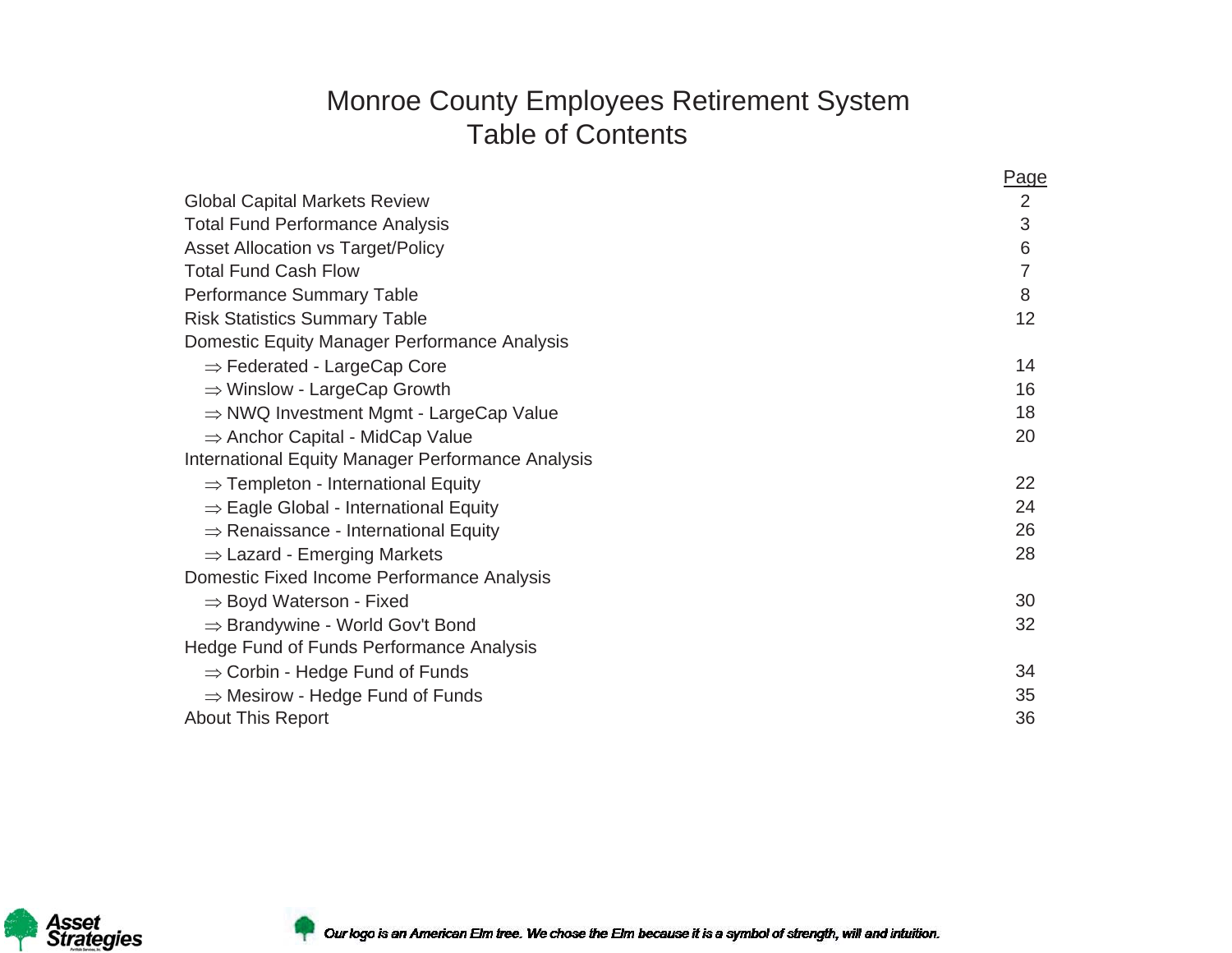### **GLOBAL CAPITAL MARKETS REVIE:**

#### **Periods Ending - 12/31/2013**

#### **Quarterly Market Review**

U.S. economic strength improved, as the final GDP number for the third quarter came in at a 4.1% annual rate. This compares to solid first quarter growth of 2.5%. Inflation remained mild at 1.50% for 2013 with prices actually falling in the fourth quarter. The Federal Reserve announced, beginning in January 2014, a plan to reduce its monthly U.S. treasury and mortgage bond buying program by \$10 billion or just 12%. The Fed citied lower unemployment, lack of inflation and stable economic growth as reasons to reduce its extended economic stimulus program.

U.S. equities continued their advance in the fourth quarter with all market capitalizations posting unusually strong gains. Growth stocks outperformed value stocks in the large capitalization range, while value stocks outperformed in the mid- and small-capitalization ranges. Micro cap stocks (Wilshire U.S. Micro Cap, +10.51%) were the best performing capitalization size for the quarter. All economic sectors of the S&P 500 posted positive returns for the quarter. The best performing sectors were Information Technology (+12.34%) and Industrials (+12.95%). The interest-rate-sensitive Utilities sector posted the weakest return (+3.1%).

Bond yields moved lower in October, then rose in November and December with the 10-Year U.S. Treasury yield ending 2013 at 3.04%. This is 1.26% higher than year-end 2012. Short-term bonds (Barclays U.S. Treasury 1-3 Years, +.06%) outperformed longer-term bonds by a wide margin (Barclays U.S. Treasury Long, -3.08%). High yield bonds (Barclays U.S. High Yield Corporate, +3.58%) continued to outperform investment-grade bonds (Barclays U.S. Aggregate, -.14%).

Non-U.S. stocks (MSCI ACWI x-U.S., +4.81%) posted positive returns despite sluggish economic growth in several countries. European stocks (MSCI Europe, net, +7.88%) outperformed Pacific region stocks (MSCI Pacific, net, +1.56%). Emerging Markets (MSCI EM net, +1.83%) posted gains on improving economic indicators from China, but continued to underperform developed markets (MSCI EAFE net, +5.71%).

#### **U.S. Equity Market Indices**

|                                            | Quarter 1 Year       |         | 3 Year  |       | 5 Year 10 Year                       |  |  |  |  |
|--------------------------------------------|----------------------|---------|---------|-------|--------------------------------------|--|--|--|--|
| Standard & Poor's 500                      | 10.52                | 32.41   | 16.18   | 17.93 | 7.40                                 |  |  |  |  |
| Russell 2500                               | 8.67                 | 36.82   | 16.28   | 21.77 | 9.81                                 |  |  |  |  |
| Russell 1000 Growth                        | 10.44                | 33.49   | 16.45   | 20.39 | 7.83                                 |  |  |  |  |
| Russell 1000 Value                         | 10.01                | 32.54   | 16.06   | 16.67 | 7.58                                 |  |  |  |  |
| <b>Russell Mid Cap Growth</b>              | 8.23                 | 35.76   | 15.63   | 23.38 | 9.77                                 |  |  |  |  |
| Russell Mid Cap Value                      | 8.55                 | 33.45   | 15.96   | 21.16 | 10.25                                |  |  |  |  |
| Russell 2000 Growth                        | 8.18                 | 43.29   | 16.81   | 22.57 | 9.40                                 |  |  |  |  |
| Russell 2000 Value                         | 9.29                 | 34.50   | 14.48   | 17.63 | 8.60                                 |  |  |  |  |
| <b>International Equity Market Indices</b> |                      |         |         |       |                                      |  |  |  |  |
|                                            |                      |         |         |       | Quarter 1 Year 3 Year 5 Year 10 Year |  |  |  |  |
| MSCI EAFE (net)                            | 5.71                 | 22.78   | 8.16    | 12.43 | 6.91                                 |  |  |  |  |
| MSCI EAFE x-Japan (net)                    | 6.65                 | 21.69   | 8.81    | 13.89 | 7.70                                 |  |  |  |  |
| <b>MSCI Europe (net)</b>                   | 7.88                 | 25.24   | 9.89    | 13.36 | 7.28                                 |  |  |  |  |
| <b>MSCI ACWI x-US</b>                      | 4.81                 | 15.68   | 5.59    | 13.31 | 8.03                                 |  |  |  |  |
| IFC Inv. Global Comp.                      | 2.14                 | $-0.58$ | $-1.45$ | 15.89 | 12.47                                |  |  |  |  |
| <b>Global Fixed Income Indices</b>         |                      |         |         |       |                                      |  |  |  |  |
|                                            |                      |         |         |       | Quarter 1 Year 3 Year 5 Year 10 Year |  |  |  |  |
| Barclays Aggregate                         | $-0.14$              | $-2.02$ | 3.26    | 4.44  | 4.55                                 |  |  |  |  |
| Barclays. Gov't/Credit                     | $-0.03$              | $-2.35$ | 3.63    | 4.40  | 4.52                                 |  |  |  |  |
| SB High Yield Cash Pay                     | 3.43                 | 7.12    | 9.18    | 17.89 | 8.21                                 |  |  |  |  |
| SB Non-U.S. Gov't Bond                     | $-1.24$              | $-4.56$ | 0.62    | 2.27  | 4.10                                 |  |  |  |  |
|                                            | <b>Other Indices</b> |         |         |       |                                      |  |  |  |  |
|                                            |                      |         |         |       | Quarter 1 Year 3 Year 5 Year 10 Year |  |  |  |  |
| <b>NAREIT - Composite</b>                  | 0.31                 | 3.20    | 9.98    | 16.69 | 7.77                                 |  |  |  |  |
| <b>NCREIF Property Index</b>               | 2.53                 | 10.99   | 11.92   | 5.68  | 8.63                                 |  |  |  |  |
| ML Convertible Bond                        | 6.02                 | 24.96   | 10.84   | 18.85 | 7.12                                 |  |  |  |  |
| <b>Broad Consumer Price</b>                | $-0.47$              | 1.50    | 2.06    | 2.08  | 2.37                                 |  |  |  |  |
| U.S. 91 Day Treasury Bill                  | 0.02                 | 0.07    | 0.10    | 0.12  | 1.67                                 |  |  |  |  |
| <b>HFRI Fund Composite</b>                 | 3.57                 | 9.24    | 3.25    | 7.81  | 5.72                                 |  |  |  |  |

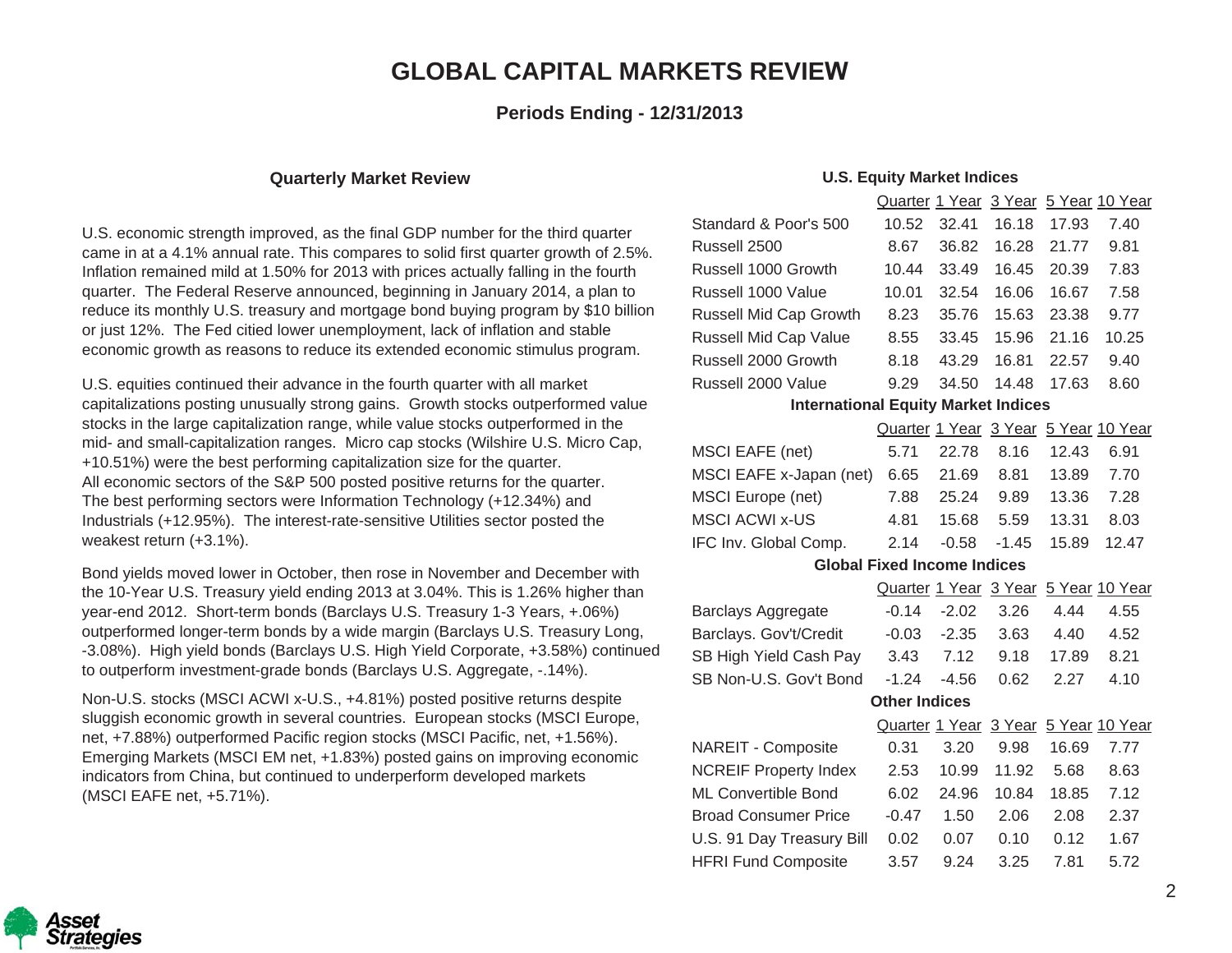### Monroe County Employees Retirement System Cumulative Performance Comparison Total Returns of Total Fund Public Sponsors Periods Ending 12/13





Returns for periods greater than one year are annualized.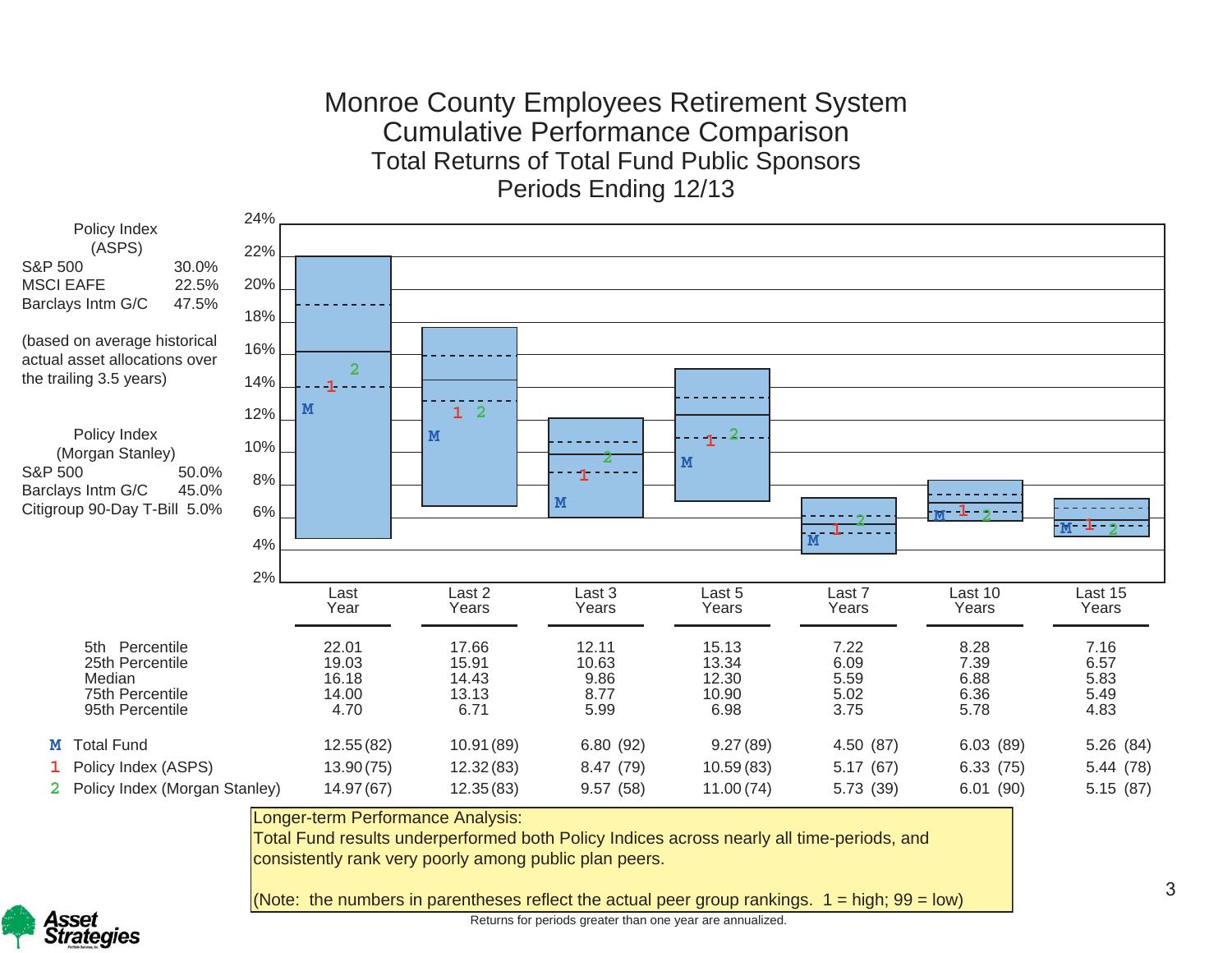Monroe County Employees Retirement System Quarterly Total Return Market Line Analysis Periods from 12/98 to 12/13



Sharpe Ratio = Reward / Variability

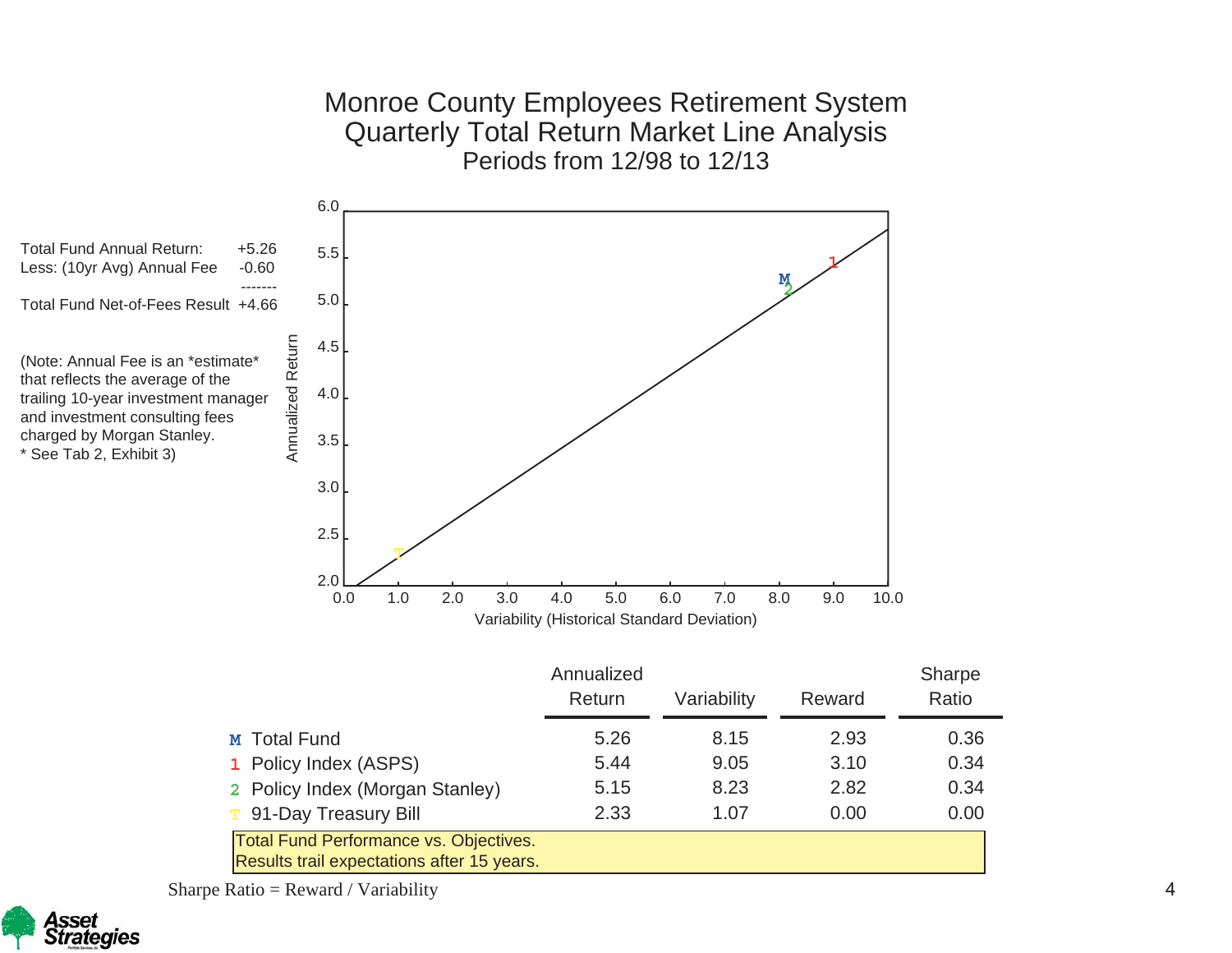# Monroe County Employees Retirement System Risk Measure Summary Total Fund - Monroe County ERS Quarterly Periods Ending 12/31/13

|                           | 3 Years   |              | 5 Years   |              | 10 Years  |              | 15 Years  |              |
|---------------------------|-----------|--------------|-----------|--------------|-----------|--------------|-----------|--------------|
| <b>Risk Measures</b>      | Portfolio | <b>Bench</b> | Portfolio | <b>Bench</b> | Portfolio | <b>Bench</b> | Portfolio | <b>Bench</b> |
| <b>Negative Periods</b>   | 3         | 3            | 5         | 5            | 10        | 13           | 17        | 22           |
| <b>Positive Periods</b>   | 9         | 9            | 15        | 15           | 30        | 27           | 43        | 38           |
| <b>Up Market Capture</b>  | 0.96      |              | 0.91      |              | 0.94      |              | 0.91      |              |
| Down Market Capture       | 1.33      |              | 0.99      |              | 0.93      |              | 0.87      |              |
| <b>Batting Average</b>    | 0.25      |              | 0.25      |              | 0.43      |              | 0.43      |              |
| <b>Worst Quarter</b>      | $-8.66$   | $-7.28$      | $-8.66$   | $-7.28$      | $-8.66$   | $-8.76$      | $-8.66$   | $-8.76$      |
| <b>Best Quarter</b>       | 6.22      | 6.53         | 9.20      | 11.39        | 9.20      | 11.39        | 9.20      | 11.39        |
| <b>Worst 4 Quarters</b>   | $-1.45$   | 1.16         | $-1.45$   | 0.51         | $-19.76$  | $-22.75$     | $-19.76$  | $-22.75$     |
| <b>Best 4 Quarters</b>    | 12.64     | 14.23        | 24.12     | 29.46        | 24.12     | 29.46        | 24.12     | 29.46        |
| <b>Standard Deviation</b> | 8.32      | 7.52         | 9.21      | 10.02        | 8.40      | 9.06         | 8.15      | 9.05         |
| <b>Beta</b>               | 1.09      |              | 0.90      |              | 0.91      |              | 0.87      |              |
| Alpha                     | $-0.58$   |              | $-0.07$   |              | 0.03      |              | 0.05      |              |
| R-Squared                 | 0.99      |              | 0.97      |              | 0.96      |              | 0.93      |              |
| <b>Sharpe Ratio</b>       | 0.81      | 1.11         | 0.99      | 1.05         | 0.52      | 0.51         | 0.36      | 0.34         |
| <b>Treynor Ratio</b>      | 6.13      |              | 10.11     |              | 4.79      |              | 3.38      |              |
| <b>Tracking Error</b>     | 1.05      |              | 1.88      |              | 1.79      |              | 2.47      |              |
| <b>Information Ratio</b>  | $-1.44$   |              | $-0.70$   |              | $-0.20$   |              | $-0.11$   |              |

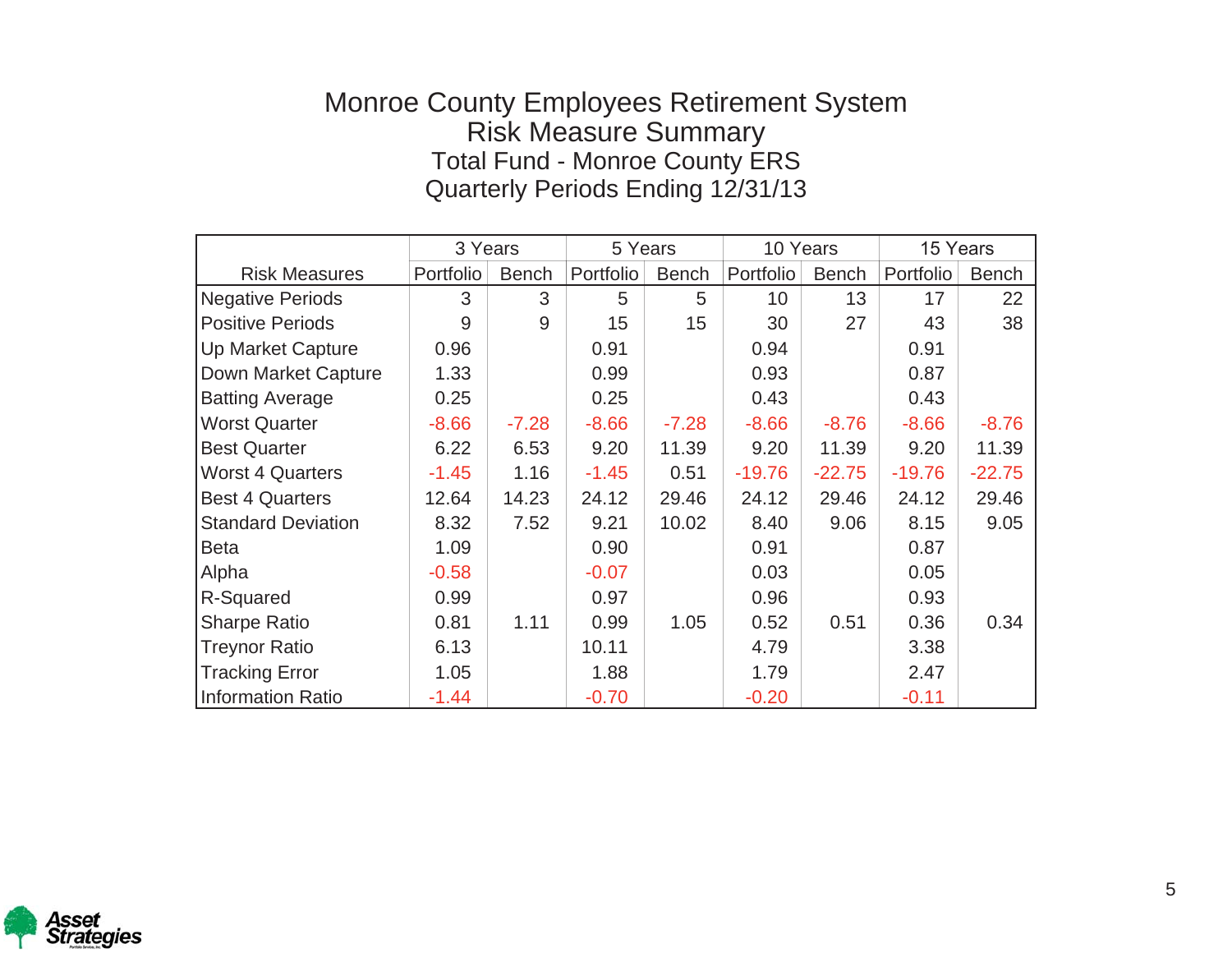### Monroe County Employees Retirement System Asset Allocation vs Target & Policy Total Fund - Monroe County ERS As of 12/31/13

|                                       | Market         |          |
|---------------------------------------|----------------|----------|
| Manager                               | Value          | Actual % |
| Anchor Capital - MidCap Value         | 16,215,431.00  | 8.56     |
| Federated - LargeCap Core             | 8,821,983.00   | 4.66     |
| NWQ Investment Mgmt - LargeCap Value  | 14,658,299.00  | 7.74     |
| Winslow - LargeCap Growth             | 24,422,633.00  | 12.89    |
| <b>Total Domestic Equity</b>          | 64,118,346.00  | 33.85    |
|                                       |                |          |
| Eagle Global - International Equity   | 9,237,194.00   | 4.88     |
| Lazard - Emerging Markets             | 9,746,845.00   | 5.15     |
| Renaissance - International Equity    | 11,782,601.00  | 6.22     |
| Templeton - International Equity      | 13,764,977.00  | 7.27     |
| <b>Total International Equity</b>     | 44,531,617.00  | 23.51    |
|                                       |                |          |
| Boyd Watterson Asset Mgmt - Fixed     | 41,048,155.00  | 21.67    |
| Brandywine - World Gov't Bond         | 25,712,635.00  | 13.58    |
| Boyd Watterson - Limited Duration     | 3,005,176.00   | 1.59     |
| <b>Total Domestic Fixed Income</b>    | 69,765,966.00  | 36.83    |
|                                       |                |          |
| Cash Account                          | 2,273,571.00   | 1.20     |
| <b>Total Short Term</b>               | 2,273,571.00   | 1.20     |
| <b>Titanium GSA Fund</b>              | 3,500,000.00   | 1.85     |
| <b>Total Real Estate</b>              | 3,500,000.00   | 1.85     |
|                                       |                |          |
| Corbin - Hedge Fund of Funds          | 3,118,386.00   | 1.65     |
| Mesirow - Hedge Fund of Funds         | 2,095,123.00   | 1.11     |
| <b>Total Hedge Fund</b>               | 5,213,509.00   | 2.75     |
| <b>Total Fund - Monroe County ERS</b> | 189,403,009.00 | 100.00   |

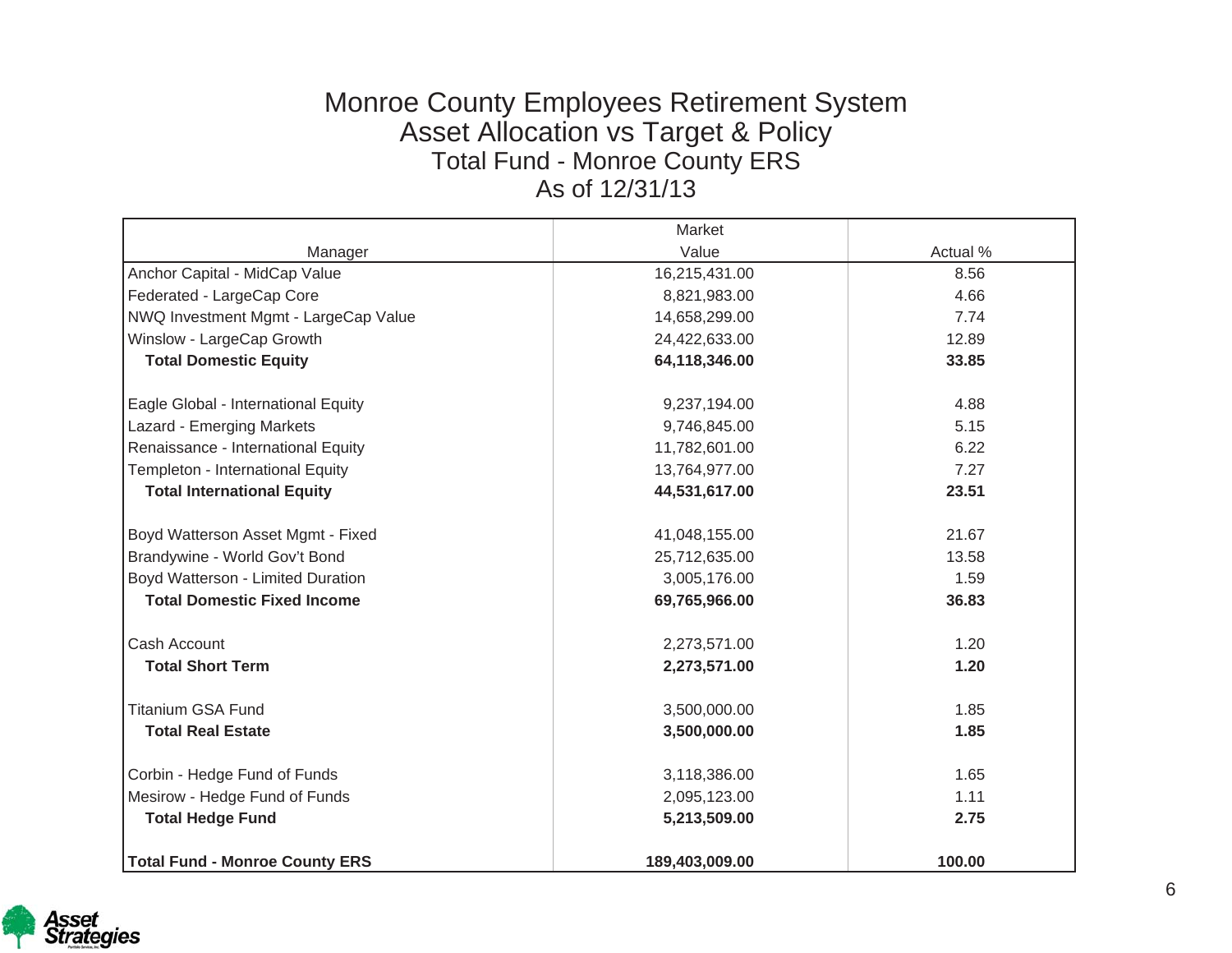# Monroe County Employees Retirement System Performance Bar Chart Total Fund - Monroe County ERS Periods Ending 12/31/13



Total Fund - Monroe County ERS Policy Index (ASPS) Policy Index (Morgan Stanley)

|                                 | 1 Year    | 2 Year    | 3 Year    | 5 Year    | 7 Year    | 10 Year   | 15 Year   |
|---------------------------------|-----------|-----------|-----------|-----------|-----------|-----------|-----------|
| Total Return                    | 12.55     | 10.91     | 6.80      | 9.27      | 4.50      | 6.03      | 5.26      |
| Policy Index (ASPS)             | 13.90     | 12.32     | 8.47      | 10.59     | 5.17      | 6.33      | 5.44      |
| Policy Index (Morgan Stanley)   | 14.97     | 12.35     | 9.57      | 11.00     | 5.73      | 6.01      | 5.15      |
|                                 |           |           |           |           |           |           |           |
|                                 |           |           |           |           |           |           |           |
| Asset Growth (\$000)            |           |           |           |           |           |           |           |
| Beginning Market Value          | 175,133   | 166,306   | 172,307   | 147,829   | 175,799   | 148,554   | 145,148   |
| Net Contributions & Withdrawals | $-12.504$ | $-18.031$ | $-20,892$ | $-35,571$ | $-40.474$ | $-57.691$ | $-80,926$ |
| Gain/Loss + Income              | 26.774    | 41.128    | 37,988    | 77.145    | 54.077    | 98,539    | 125,181   |
| <b>Ending Market Value</b>      | 189,403   | 189,403   | 189,403   | 189,403   | 189,403   | 189,403   | 189,403   |

NOTE: the (Net Contributions & Withdrawals) and (Gain/Loss <sup>+</sup> Income) were calculated from the historical performance data (which includes Beginning/Ending Market Values provided by Morgan Stanley).

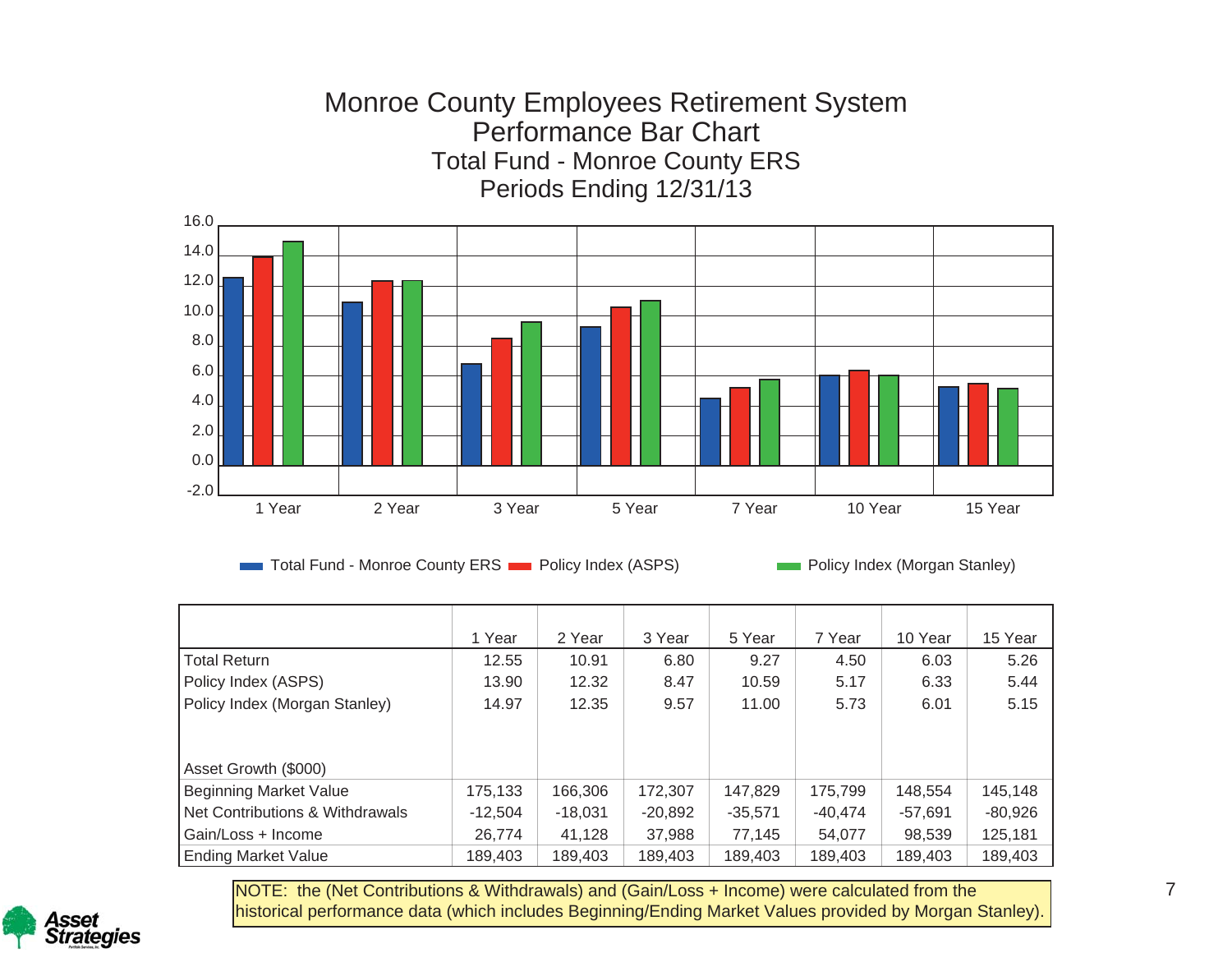|                                       |         |          |         |         |         |       |                | Incept   | Incept  |
|---------------------------------------|---------|----------|---------|---------|---------|-------|----------------|----------|---------|
| Manager                               | 1 Qtr   | 1 Year   | 2 Yrs   | 3 Yrs   | 5 Yrs   | 7 Yrs | 10 Yrs         | Date     | Ret     |
| <b>Federated - LargeCap Core</b>      |         |          |         |         |         |       |                |          |         |
| <b>Total Return</b>                   | 6.71    | 21.42    |         |         |         |       |                | 12/31/12 | 21.42   |
| <b>DJ Select Dividend</b>             | 8.46    | 29.05    |         |         |         |       |                | 12/31/12 | 29.05   |
| Variance                              | $-1.75$ | $-7.63$  |         |         |         |       |                | 12/31/12 | $-7.63$ |
| Rank                                  | 91      | 94       |         |         |         |       |                |          | 94      |
| <b>Winslow - LargeCap Growth</b>      |         |          |         |         |         |       |                |          |         |
| <b>Total Return</b>                   | 10.98   | 36.82    | 24.34   |         |         |       |                | 3/31/11  | 13.87   |
| Russell 1000 Growth                   | 10.44   | 33.49    | 24.04   |         |         |       |                | 3/31/11  | 15.59   |
| Variance                              | 0.54    | 3.33     | 0.30    |         |         |       |                | 3/31/11  | $-1.72$ |
| (MS) 95/5 Russell LCG & T-Bill        | 9.91    | 31.66    | 22.79   |         |         |       |                | 3/31/11  | 14.84   |
| Rank                                  | 31      | 29       | 52      |         |         |       |                |          |         |
| <b>NWQ Investment Mgmt - LC Value</b> |         |          |         |         |         |       |                |          |         |
| <b>Total Return</b>                   | 8.66    | 30.70    | 20.68   | 10.73   | 15.28   | 7.95  | 10.55          | 6/30/03  | 11.66   |
| Russell 1000 Value                    | 10.01   | 32.54    | 24.80   | 16.06   | 16.67   | 4.52  | 7.58           | 6/30/03  | 8.78    |
| Variance                              | $-1.35$ | $-1.85$  | $-4.12$ | $-5.33$ | $-1.38$ | 3.43  | 2.97           | 6/30/03  | 2.88    |
| (MS) 95/5 Russell LCV & T-Bill        | 9.51    | 30.77    | 23.48   | 15.29   | 15.90   | 4.45  | 7.36           | 6/30/03  | 8.50    |
| Rank                                  | 68      | 67       | 68      | 93      | 85      | 5     | $\overline{2}$ |          |         |
| <b>Anchor Capital - MidCap Value</b>  |         |          |         |         |         |       |                |          |         |
| <b>Total Return</b>                   | 6.41    | 22.98    | 16.73   | 11.13   | 14.58   | 7.87  | 10.39          | 12/31/01 | 11.20   |
| Russell MidCap Value                  | 8.55    | 33.45    | 25.75   | 15.96   | 21.16   | 6.79  | 10.25          | 12/31/01 | 10.49   |
| Variance                              | $-2.14$ | $-10.48$ | $-9.02$ | $-4.83$ | $-6.58$ | 1.08  | 0.14           | 12/31/01 | 0.71    |
| (MS) 95/5 Russ MCV & T-Bill           | 8.13    | 31.63    | 24.38   | 15.21   | 20.16   | 6.64  | 9.92           | 12/31/01 | 10.14   |
| Rank                                  | 69      | 85       | 89      | 92      | 100     | 78    |                |          |         |

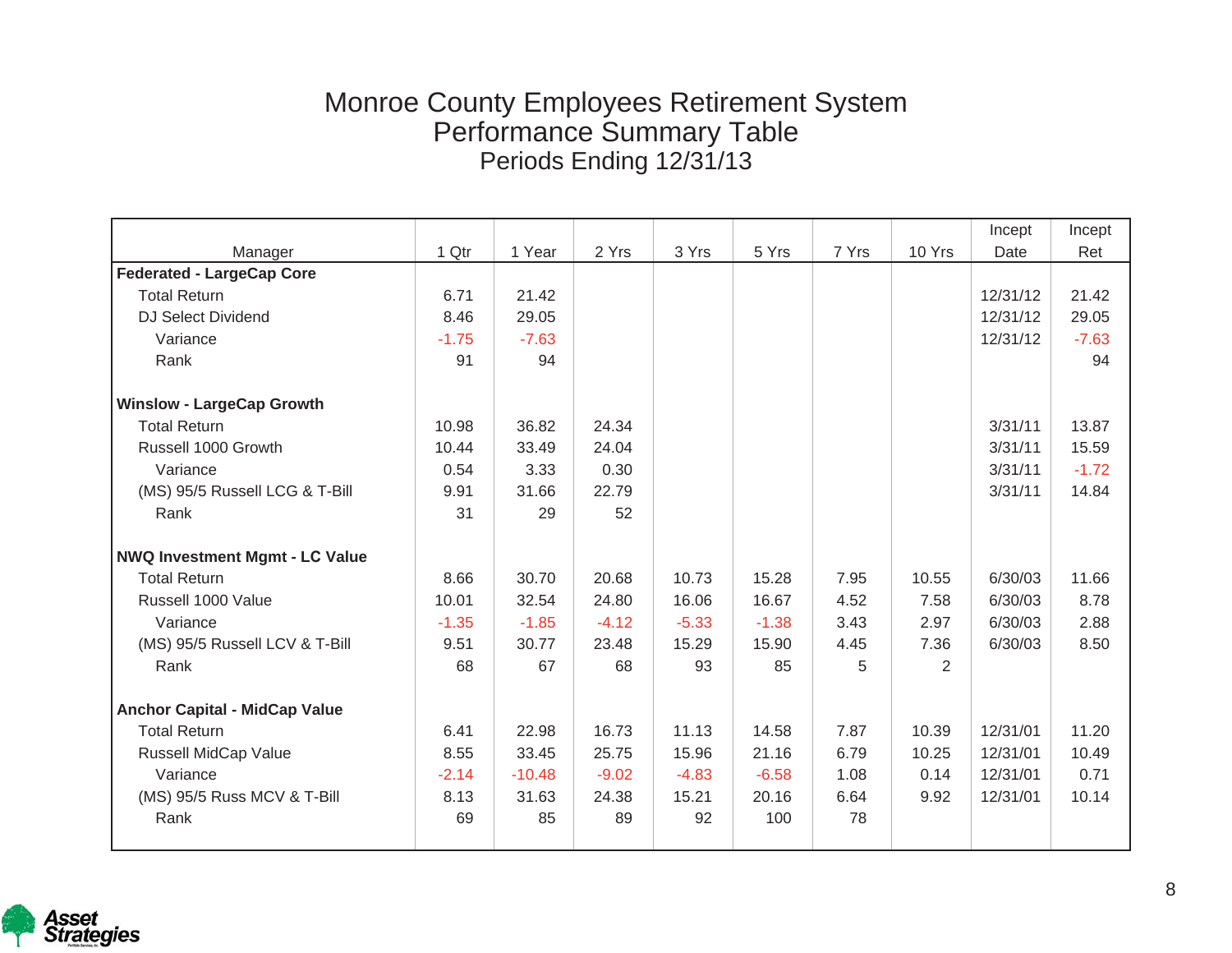|                                            |       |         |         |         |         |       |        | Incept   | Incept  |
|--------------------------------------------|-------|---------|---------|---------|---------|-------|--------|----------|---------|
| Manager                                    | 1 Qtr | 1 Year  | 2 Yrs   | 3 Yrs   | 5 Yrs   | 7 Yrs | 10 Yrs | Date     | Ret     |
| <b>Templeton - International Equity</b>    |       |         |         |         |         |       |        |          |         |
| <b>Total Return</b>                        | 6.40  | 22.25   | 21.48   | 9.24    | 12.00   | 3.59  | 8.26   | 12/31/98 | 6.27    |
| <b>MSCI EAFE</b>                           | 5.75  | 23.29   | 20.56   | 8.66    | 12.96   | 2.25  | 7.41   | 12/31/98 | 4.97    |
| Variance                                   | 0.65  | $-1.04$ | 0.91    | 0.58    | $-0.96$ | 1.34  | 0.85   | 12/31/98 | 1.29    |
| (MS) 95/5 MSCI EAFE & T-Bill               | 5.46  | 22.06   | 19.51   | 8.29    | 12.41   | 2.32  | 7.22   | 12/31/98 | 4.94    |
| Rank                                       | 39    | 46      | 38      | 42      | 88      | 59    | 57     |          | 70      |
| <b>Eagle Global - International Equity</b> |       |         |         |         |         |       |        |          |         |
| <b>Total Return</b>                        | 8.13  | 22.88   | 20.51   | 7.92    | 10.70   |       |        | 12/31/08 | 10.70   |
| <b>MSCI EAFE</b>                           | 5.75  | 23.29   | 20.56   | 8.66    | 12.96   |       |        | 12/31/08 | 12.96   |
| Variance                                   | 2.38  | $-0.42$ | $-0.05$ | $-0.74$ | $-2.26$ |       |        | 12/31/08 | $-2.26$ |
| (MS) 95/5 MSCI EAFE & T-Bill               | 5.46  | 22.06   | 19.51   | 8.29    | 12.41   |       |        | 12/31/08 | 12.41   |
| Rank                                       | 14    | 44      | 45      | 60      | 94      |       |        |          | 94      |
| <b>Renaissance - International Equity</b>  |       |         |         |         |         |       |        |          |         |
| <b>Total Return</b>                        | 10.67 | 33.28   | 21.44   | 9.73    | 14.45   |       |        | 12/31/08 | 14.45   |
| <b>MSCI EAFE</b>                           | 5.75  | 23.29   | 20.56   | 8.66    | 12.96   |       |        | 12/31/08 | 12.96   |
| Variance                                   | 4.92  | 9.99    | 0.88    | 1.07    | 1.49    |       |        | 12/31/08 | 1.49    |
| (MS) 95/5 MSCI EAFE & T-Bill               | 5.46  | 22.06   | 19.51   | 8.29    | 12.41   |       |        | 12/31/08 | 12.41   |
| Rank                                       | 2     | 6       | 38      | 36      | 56      |       |        |          | 56      |
| <b>Lazard - Emerging Markets</b>           |       |         |         |         |         |       |        |          |         |
| <b>Total Return</b>                        | 3.78  | 4.51    | 11.70   | 2.59    |         |       |        | 12/31/10 | 2.59    |
| <b>MSCI Emerging Mkts (Net)</b>            | 1.83  | $-2.60$ | 7.31    | $-2.06$ |         |       |        | 12/31/10 | $-2.06$ |
| Variance                                   | 1.95  | 7.11    | 4.40    | 4.65    |         |       |        | 12/31/10 | 4.65    |
| (MS) 95/5 MSCI Emerg & T-Bill              | 1.74  | $-2.44$ | 6.99    | $-1.87$ |         |       |        | 12/31/10 | $-1.87$ |
| Rank                                       | 78    | 93      | 93      | 91      |         |       |        |          | 91      |

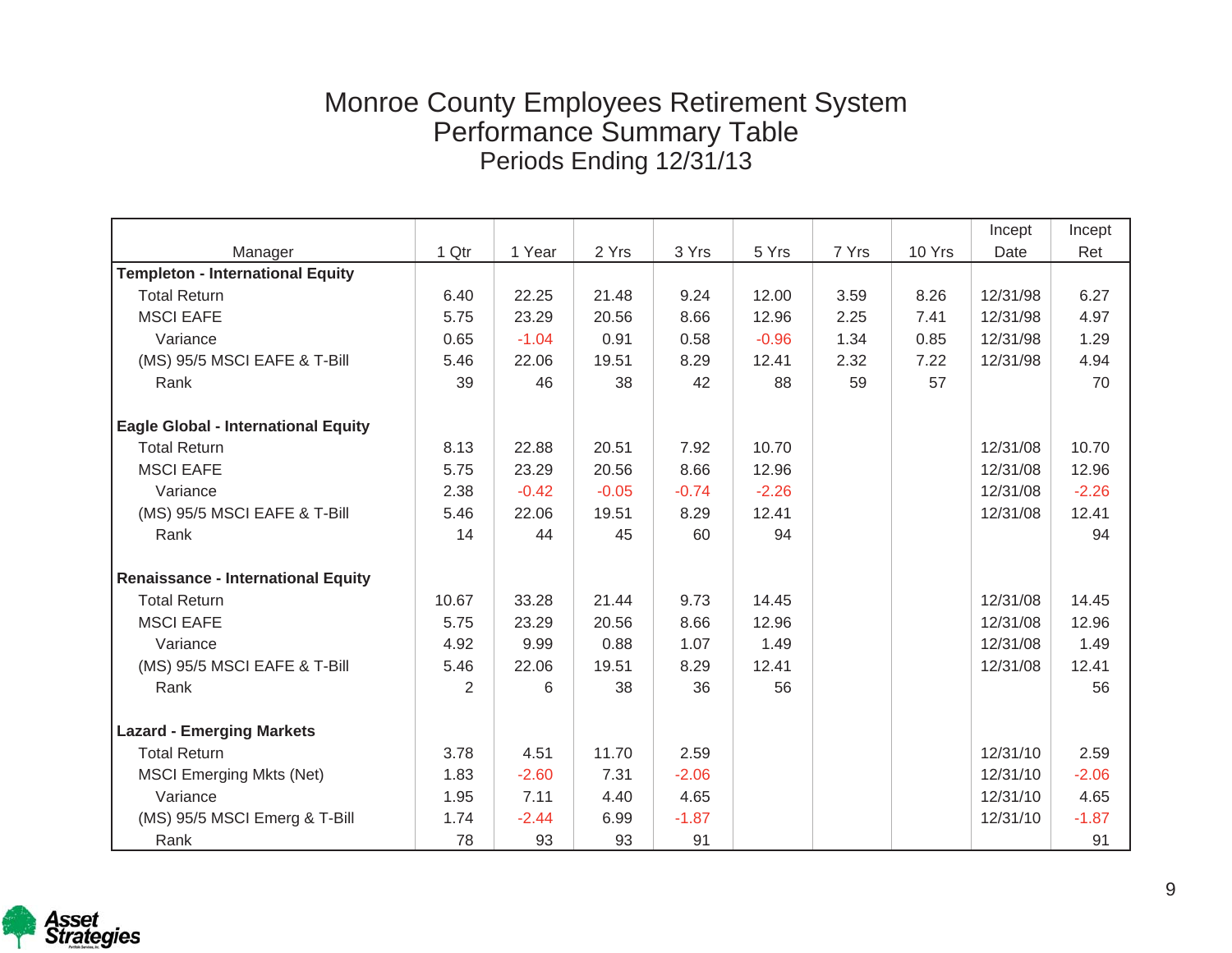|                                          |         |         |         |       |       |       |        | Incept   | Incept  |
|------------------------------------------|---------|---------|---------|-------|-------|-------|--------|----------|---------|
| Manager                                  | 1 Qtr   | 1 Year  | 2 Yrs   | 3 Yrs | 5 Yrs | 7 Yrs | 10 Yrs | Date     | Ret     |
| <b>Boyd Watterson Asset Mgmt - Fixed</b> |         |         |         |       |       |       |        |          |         |
| <b>Total Return</b>                      | 0.14    | $-0.41$ | 1.99    | 3.16  | 4.53  | 5.11  | 4.54   | 12/31/98 | 5.18    |
| <b>Barclays Intm Govt/Credit</b>         | $-0.02$ | $-0.86$ | 1.49    | 2.91  | 3.96  | 4.61  | 4.09   | 12/31/98 | 4.94    |
| Variance                                 | 0.16    | 0.45    | 0.51    | 0.25  | 0.57  | 0.51  | 0.45   | 12/31/98 | 0.24    |
| (MS) 95/5 Intm G/C & T-Bill              | $-0.02$ | $-0.81$ | 1.42    | 2.77  | 3.77  | 4.43  | 3.97   | 12/31/98 | 4.81    |
| Rank                                     | 53      | 30      | 48      | 70    | 70    | 60    | 61     |          | 66      |
| <b>Brandywine - World Gov't Bond</b>     |         |         |         |       |       |       |        |          |         |
| <b>Total Return</b>                      | $-0.45$ | $-2.57$ | 4.44    | 7.11  | 10.10 | 7.74  |        | 6/30/04  | 7.28    |
| World Gov't Bond                         | $-1.09$ | $-4.00$ | $-1.22$ | 1.25  | 2.28  | 4.68  |        | 6/30/04  | 4.54    |
| Variance                                 | 0.64    | 1.43    | 5.66    | 5.86  | 7.82  | 3.06  |        | 6/30/04  | 2.73    |
| (MS) 95/5 World Gov't / T-Bill           | $-1.04$ | $-3.79$ | $-1.15$ | 1.19  | 2.18  | 4.50  |        | 6/30/04  | 4.41    |
| Rank                                     | 73      | 43      | 40      | 11    | 25    | 10    |        |          |         |
| <b>Corbin - Hedge Fund of Funds</b>      |         |         |         |       |       |       |        |          |         |
| <b>Total Return</b>                      | 2.70    |         |         |       |       |       |        | 9/30/13  | 2.70    |
| <b>HFRI Diversified FoF Index</b>        | 3.94    |         |         |       |       |       |        | 9/30/13  | 3.94    |
| Variance                                 | $-1.24$ |         |         |       |       |       |        | 9/30/13  | $-1.24$ |
| (MS) HFRI Fund of Funds                  | 3.67    |         |         |       |       |       |        | 9/30/13  | 3.67    |
| Rank                                     | 79      |         |         |       |       |       |        |          | 79      |
| <b>Mesirow - Hedge Fund of Funds</b>     |         |         |         |       |       |       |        |          |         |
| <b>Total Return</b>                      | 4.03    |         |         |       |       |       |        | 9/30/13  | 4.03    |
| <b>HFRI Diversified FoF Index</b>        | 3.94    |         |         |       |       |       |        | 9/30/13  | 3.94    |
| Variance                                 | 0.09    |         |         |       |       |       |        | 9/30/13  | 0.09    |
| (MS) HFRI Fund of Funds                  | 3.67    |         |         |       |       |       |        | 9/30/13  | 3.67    |
| Rank                                     | 38      |         |         |       |       |       |        |          | 38      |

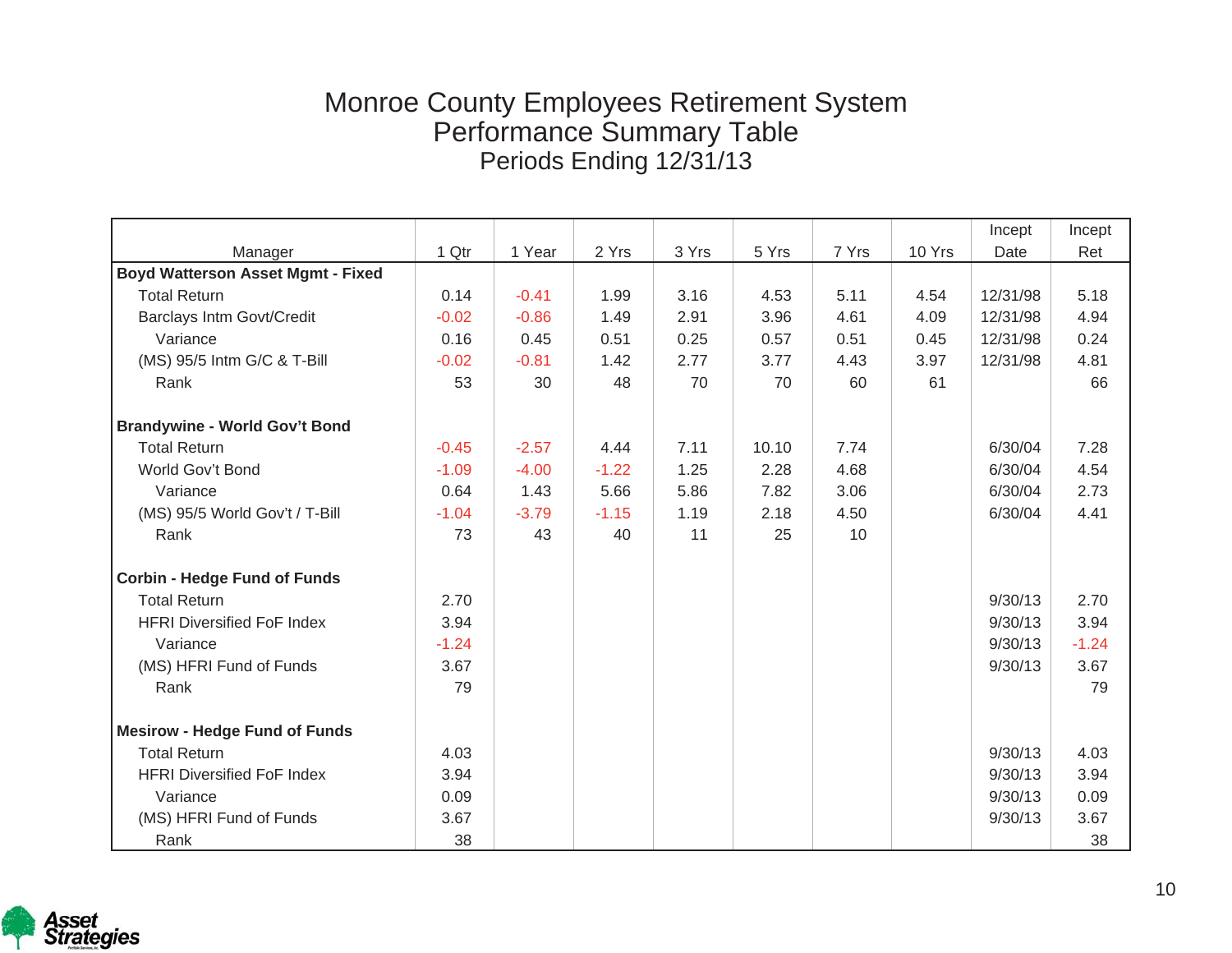|                                       |       |         |         |         |         |         |         | Incept   | Incept  |
|---------------------------------------|-------|---------|---------|---------|---------|---------|---------|----------|---------|
| Manager                               | 1 Qtr | 1 Year  | 2 Yrs   | 3 Yrs   | 5 Yrs   | 7 Yrs   | 10 Yrs  | Date     | Ret     |
| <b>Total Fund - Monroe County ERS</b> |       |         |         |         |         |         |         |          |         |
| <b>Total Return</b>                   | 4.54  | 12.55   | 10.91   | 6.80    | 9.27    | 4.50    | 6.03    | 12/31/98 | 5.26    |
| Policy Index (ASPS)                   | 4.44  | 13.90   | 12.32   | 8.47    | 10.59   | 5.17    | 6.33    | 12/31/98 | 5.44    |
| Variance                              | 0.10  | $-1.35$ | $-1.41$ | $-1.67$ | $-1.32$ | $-0.67$ | $-0.30$ | 12/31/98 | $-0.17$ |
| Policy Index (Morgan Stanley)         | 5.25  | 14.97   | 12.35   | 9.57    | 11.00   | 5.73    | 6.01    | 12/31/98 | 5.15    |
| Rank                                  | 75    | 82      | 89      | 92      | 89      | 87      | 89      |          | 84      |
|                                       |       |         |         |         |         |         |         |          |         |
|                                       |       |         |         |         |         |         |         |          |         |
|                                       |       |         |         |         |         |         |         |          |         |
|                                       |       |         |         |         |         |         |         |          |         |
|                                       |       |         |         |         |         |         |         |          |         |
|                                       |       |         |         |         |         |         |         |          |         |
|                                       |       |         |         |         |         |         |         |          |         |
|                                       |       |         |         |         |         |         |         |          |         |
|                                       |       |         |         |         |         |         |         |          |         |
|                                       |       |         |         |         |         |         |         |          |         |
|                                       |       |         |         |         |         |         |         |          |         |
|                                       |       |         |         |         |         |         |         |          |         |
|                                       |       |         |         |         |         |         |         |          |         |
|                                       |       |         |         |         |         |         |         |          |         |
|                                       |       |         |         |         |         |         |         |          |         |
|                                       |       |         |         |         |         |         |         |          |         |
|                                       |       |         |         |         |         |         |         |          |         |
|                                       |       |         |         |         |         |         |         |          |         |
|                                       |       |         |         |         |         |         |         |          |         |
|                                       |       |         |         |         |         |         |         |          |         |
|                                       |       |         |         |         |         |         |         |          |         |

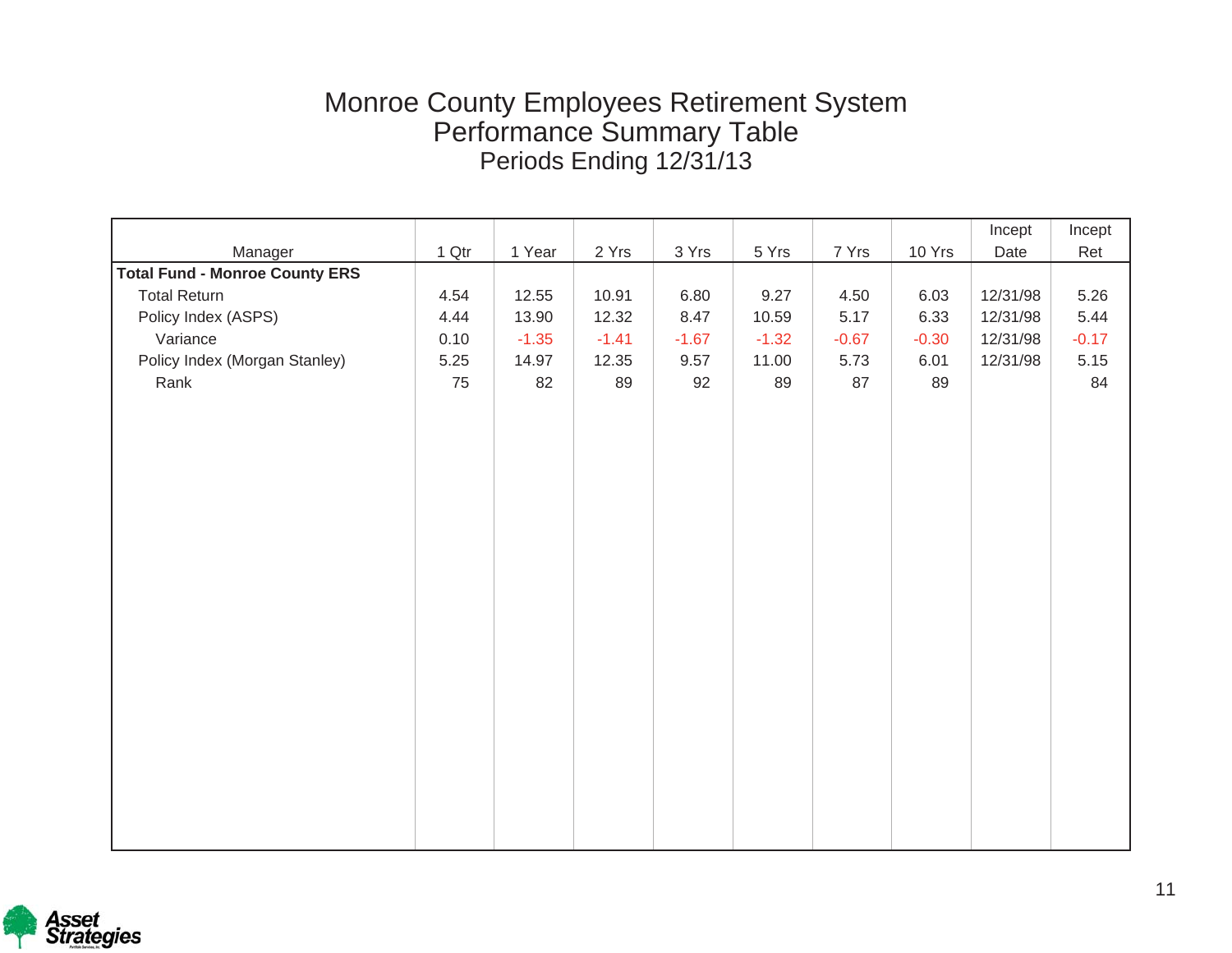# Monroe County Employees Retirement System Risk Statistic Summary Quarterly 3 Year Ending 12/31/13

|                                             |           | Standard  | Tracking  |           | Historical  | Historical | Information | Sharpe    |
|---------------------------------------------|-----------|-----------|-----------|-----------|-------------|------------|-------------|-----------|
| Manager                                     | Return    | Deviation | Error     | R-Squared | <b>Beta</b> | Alpha      | Ratio       | Ratio     |
| <b>Federated - LargeCap Core</b>            | <b>NA</b> | <b>NA</b> | <b>NA</b> | <b>NA</b> | <b>NA</b>   | <b>NA</b>  | <b>NA</b>   | <b>NA</b> |
| <b>DJ Select Dividend</b>                   | <b>NA</b> | <b>NA</b> |           |           |             |            |             |           |
|                                             |           |           |           |           |             |            |             |           |
| <b>Winslow - LargeCap Growth</b>            | <b>NA</b> | <b>NA</b> | <b>NA</b> | <b>NA</b> | <b>NA</b>   | <b>NA</b>  | <b>NA</b>   | <b>NA</b> |
| Russell 1000 Growth                         | <b>NA</b> | <b>NA</b> |           |           |             |            |             |           |
|                                             |           |           |           |           |             |            |             |           |
| <b>NWQ Investment Mgmt - LargeCap Value</b> | 10.73     | 17.70     | 4.17      | 0.95      | 1.05        | $-1.37$    | $-1.10$     | 0.60      |
| Russell 1000 Value                          | 16.06     | 16.23     |           |           |             |            |             |           |
|                                             |           |           |           |           |             |            |             |           |
| <b>Anchor Capital - MidCap Value</b>        | 11.13     | 11.95     | 7.12      | 0.92      | 0.65        | 0.15       | $-0.75$     | 0.92      |
| Russell MidCap Value                        | 15.96     | 17.79     |           |           |             |            |             |           |
|                                             |           |           |           |           |             |            |             |           |
| <b>Templeton - International Equity</b>     | 9.24      | 18.14     | 3.62      | 0.96      | 1.06        | 0.04       | 0.20        | 0.50      |
| <b>MSCI EAFE</b>                            | 8.66      | 16.73     |           |           |             |            |             |           |
| <b>Eagle Global - International Equity</b>  | 7.92      | 18.31     | 3.89      | 0.96      | 1.07        | $-0.27$    | $-0.11$     | 0.43      |
| <b>MSCI EAFE</b>                            | 8.66      | 16.73     |           |           |             |            |             |           |
|                                             |           |           |           |           |             |            |             |           |
| <b>Renaissance - International Equity</b>   | 9.73      | 18.39     | 5.30      | 0.92      | 1.05        | 0.19       | 0.22        | 0.52      |
| <b>MSCI EAFE</b>                            | 8.66      | 16.73     |           |           |             |            |             |           |
|                                             |           |           |           |           |             |            |             |           |
| <b>Lazard - Emerging Markets</b>            | 2.59      | 17.40     | 3.81      | 0.96      | 0.89        | 1.06       | 1.12        | 0.14      |
| <b>MSCI Emerging Mkts (Net)</b>             | $-2.06$   | 19.13     |           |           |             |            |             |           |
|                                             |           |           |           |           |             |            |             |           |
| <b>Boyd Watterson Asset Mgmt - Fixed</b>    | 3.16      | 2.05      | 0.63      | 0.92      | 0.92        | 0.12       | 0.39        | 1.49      |
| <b>Barclays Intm Govt/Credit</b>            | 2.91      | 2.15      |           |           |             |            |             |           |
|                                             |           |           |           |           |             |            |             |           |

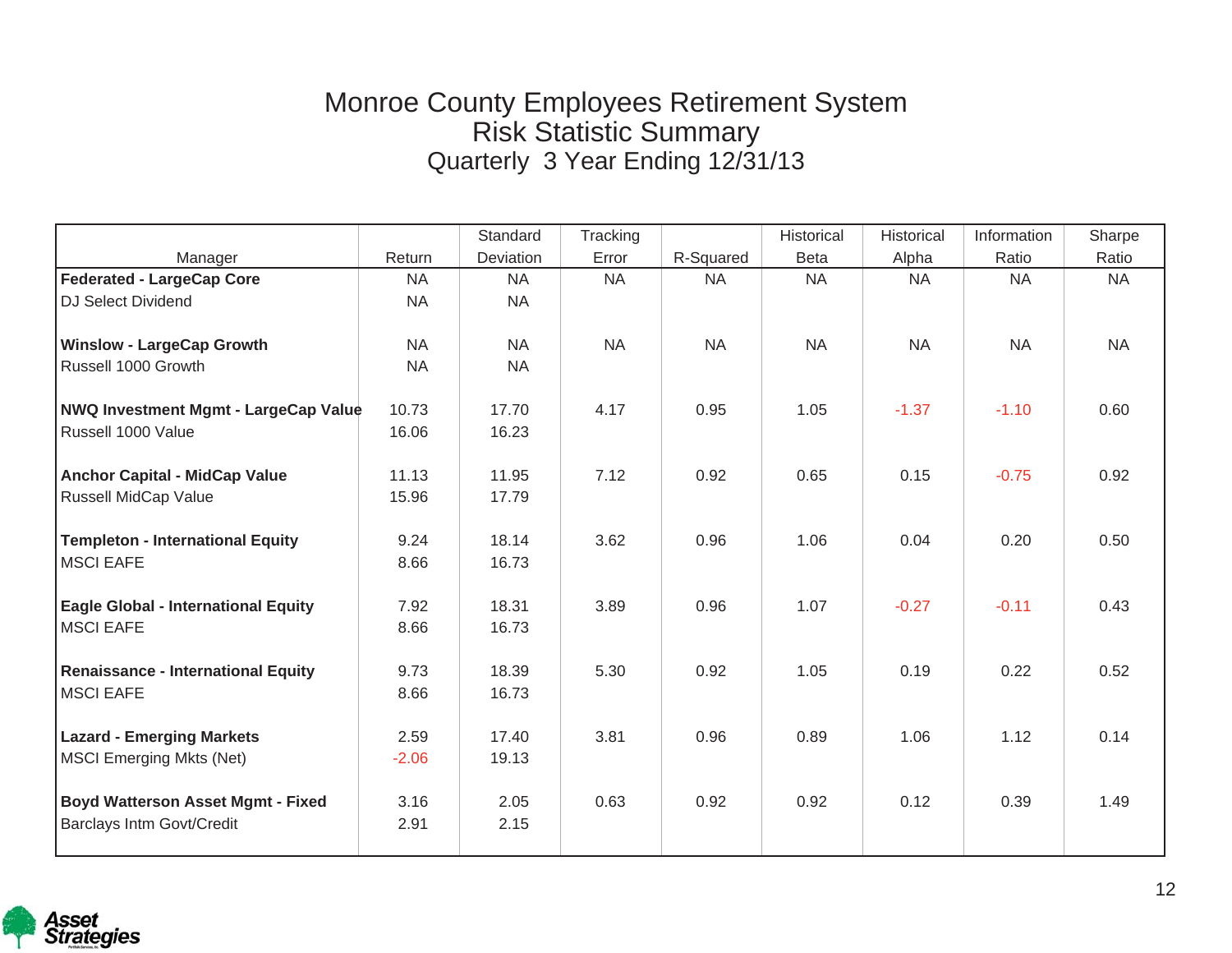# Monroe County Employees Retirement System Risk Statistic Summary Quarterly 3 Year Ending 12/31/13

|                                       |           | Standard  | Tracking |           | Historical | Historical | Information | Sharpe    |
|---------------------------------------|-----------|-----------|----------|-----------|------------|------------|-------------|-----------|
| Manager                               | Return    | Deviation | Error    | R-Squared | Beta       | Alpha      | Ratio       | Ratio     |
| <b>Brandywine - World Gov't Bond</b>  | 7.11      | 5.06      | 3.61     | 0.51      | 0.82       | 1.48       | 1.60        | 1.39      |
| World Gov't Bond                      | 1.25      | 4.46      |          |           |            |            |             |           |
|                                       |           |           |          |           |            |            |             |           |
| <b>Corbin - Hedge Fund of Funds</b>   | <b>NA</b> | <b>NA</b> | NA       | <b>NA</b> | <b>NA</b>  | <b>NA</b>  | <b>NA</b>   | <b>NA</b> |
| <b>HFRI Diversified FoF Index</b>     | <b>NA</b> | <b>NA</b> |          |           |            |            |             |           |
|                                       |           |           |          |           |            |            |             |           |
| <b>Mesirow - Hedge Fund of Funds</b>  | <b>NA</b> | NA        | $\sf NA$ | NA        | <b>NA</b>  | <b>NA</b>  | <b>NA</b>   | <b>NA</b> |
| <b>HFRI Diversified FoF Index</b>     | <b>NA</b> | NA        |          |           |            |            |             |           |
|                                       |           |           |          |           |            |            |             |           |
| <b>Total Fund - Monroe County ERS</b> | 6.80      | 8.32      | 1.05     | 0.99      | 1.09       | $-0.58$    | $-1.44$     | 0.81      |
| Policy Index (ASPS)                   | 8.47      | 7.52      |          |           |            |            |             |           |
|                                       |           |           |          |           |            |            |             |           |
|                                       |           |           |          |           |            |            |             |           |
|                                       |           |           |          |           |            |            |             |           |
|                                       |           |           |          |           |            |            |             |           |
|                                       |           |           |          |           |            |            |             |           |
|                                       |           |           |          |           |            |            |             |           |
|                                       |           |           |          |           |            |            |             |           |
|                                       |           |           |          |           |            |            |             |           |
|                                       |           |           |          |           |            |            |             |           |
|                                       |           |           |          |           |            |            |             |           |
|                                       |           |           |          |           |            |            |             |           |
|                                       |           |           |          |           |            |            |             |           |
|                                       |           |           |          |           |            |            |             |           |
|                                       |           |           |          |           |            |            |             |           |
|                                       |           |           |          |           |            |            |             |           |

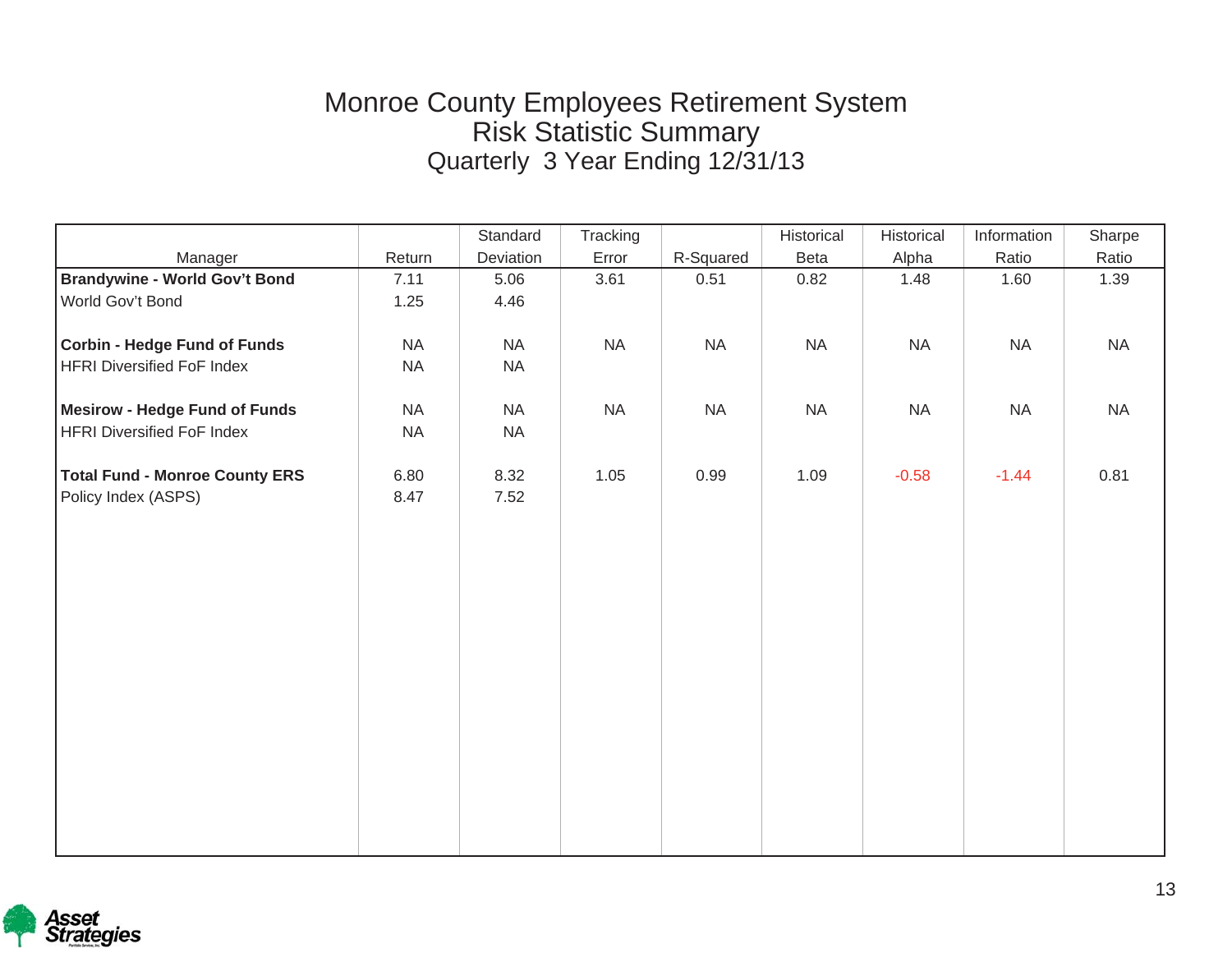### Monroe County Employees Retirement System Large Neutral Cumulative Performance Comparisons Total Returns of Equity Portfolios Periods Ending 12/13



(Note: the numbers in parentheses reflect the actual peer group rankings.  $1 =$  high;  $99 =$  low)





Returns for periods greater than one year are annualized.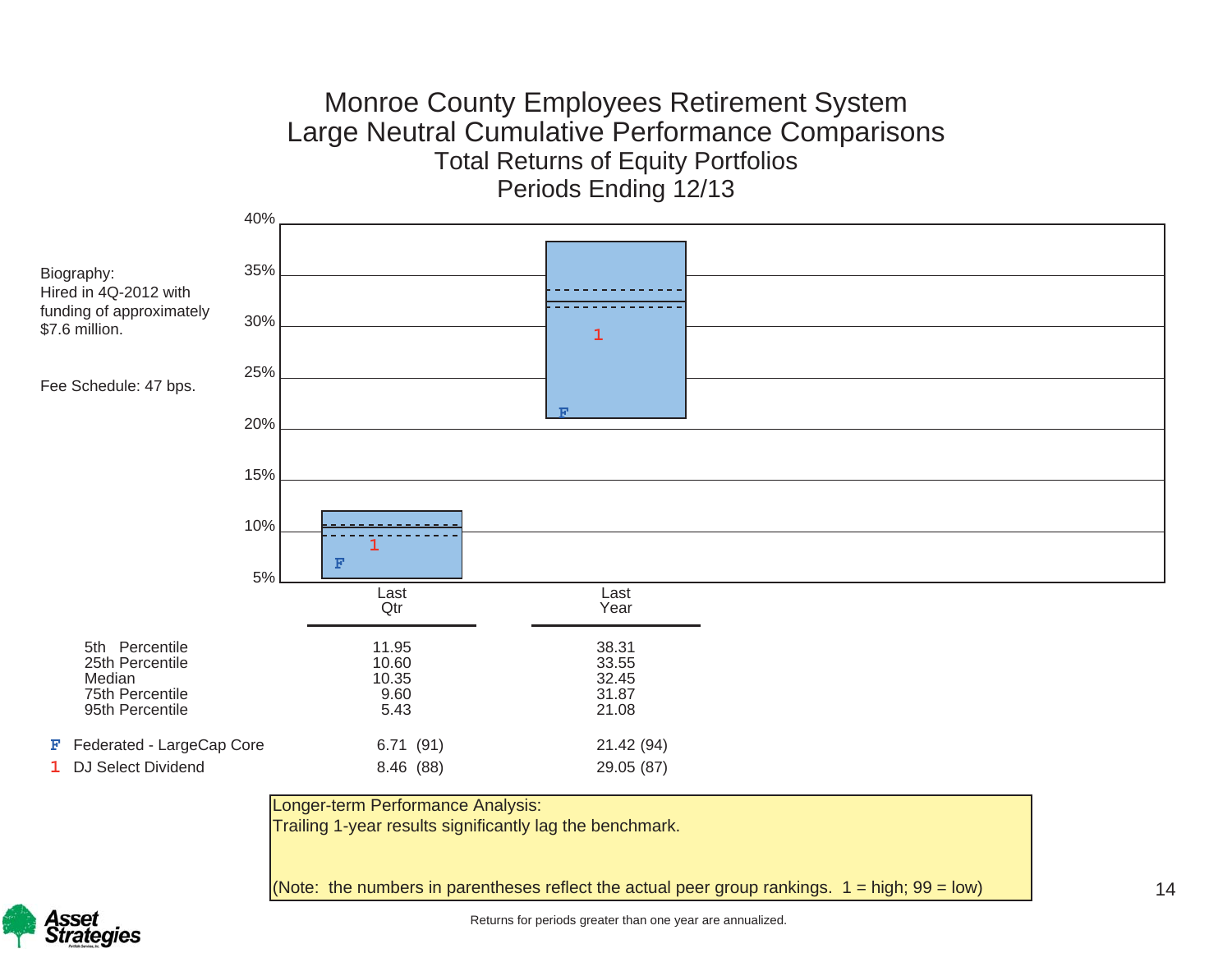

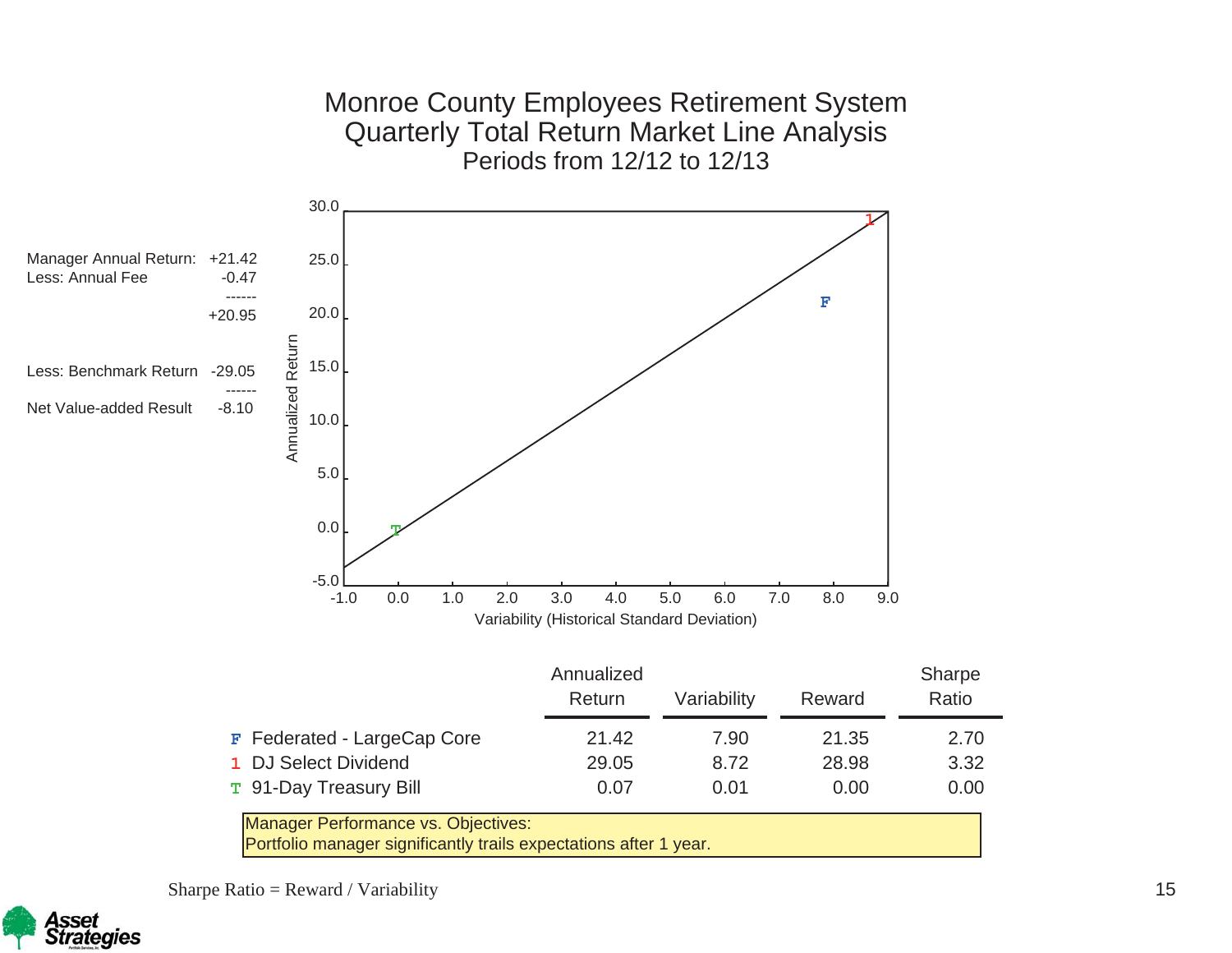### Monroe County Employees Retirement System Large Growth Cumulative Performance Comparisons Total Returns of Equity Portfolios Periods Ending 12/13





Returns for periods greater than one year are annualized.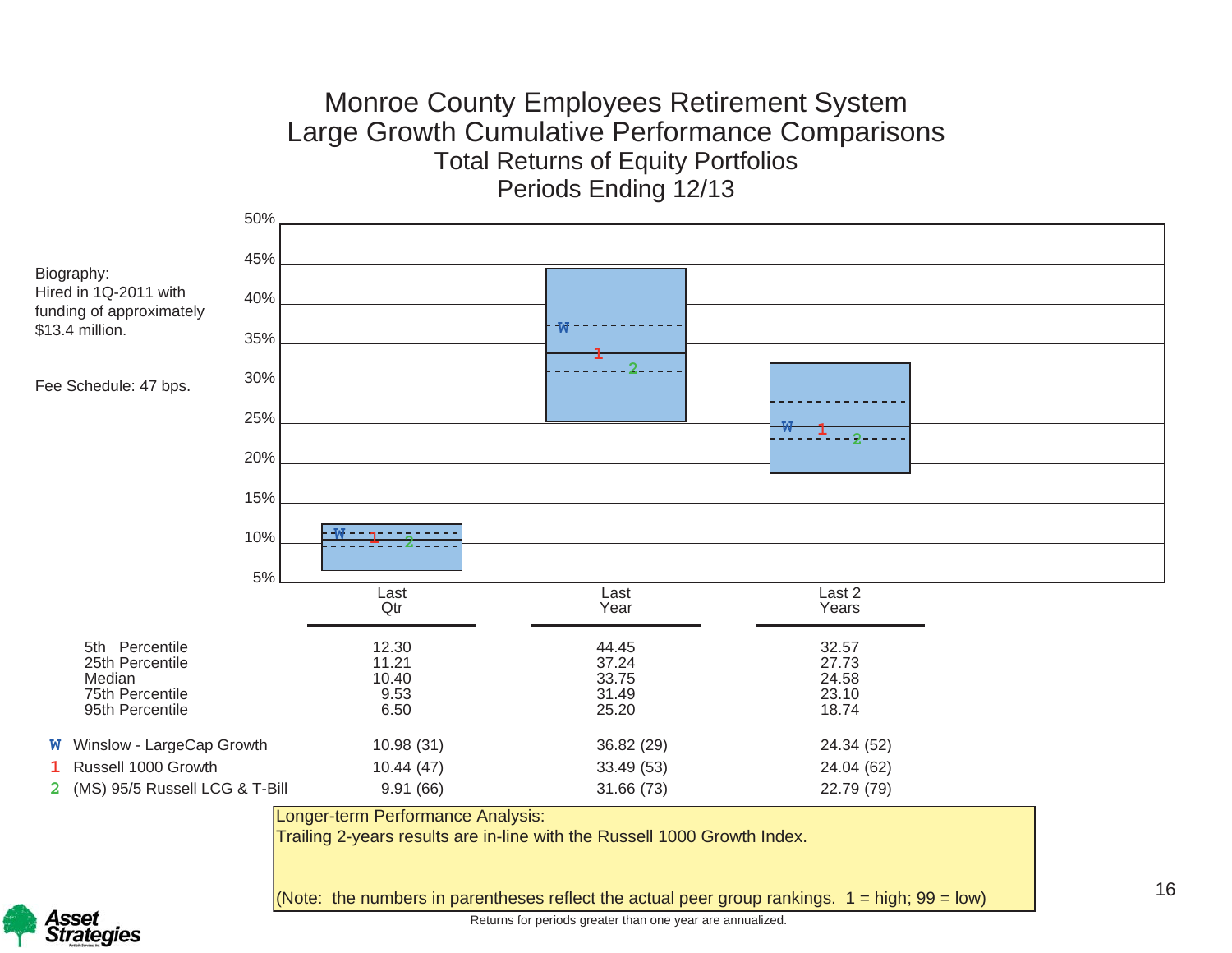

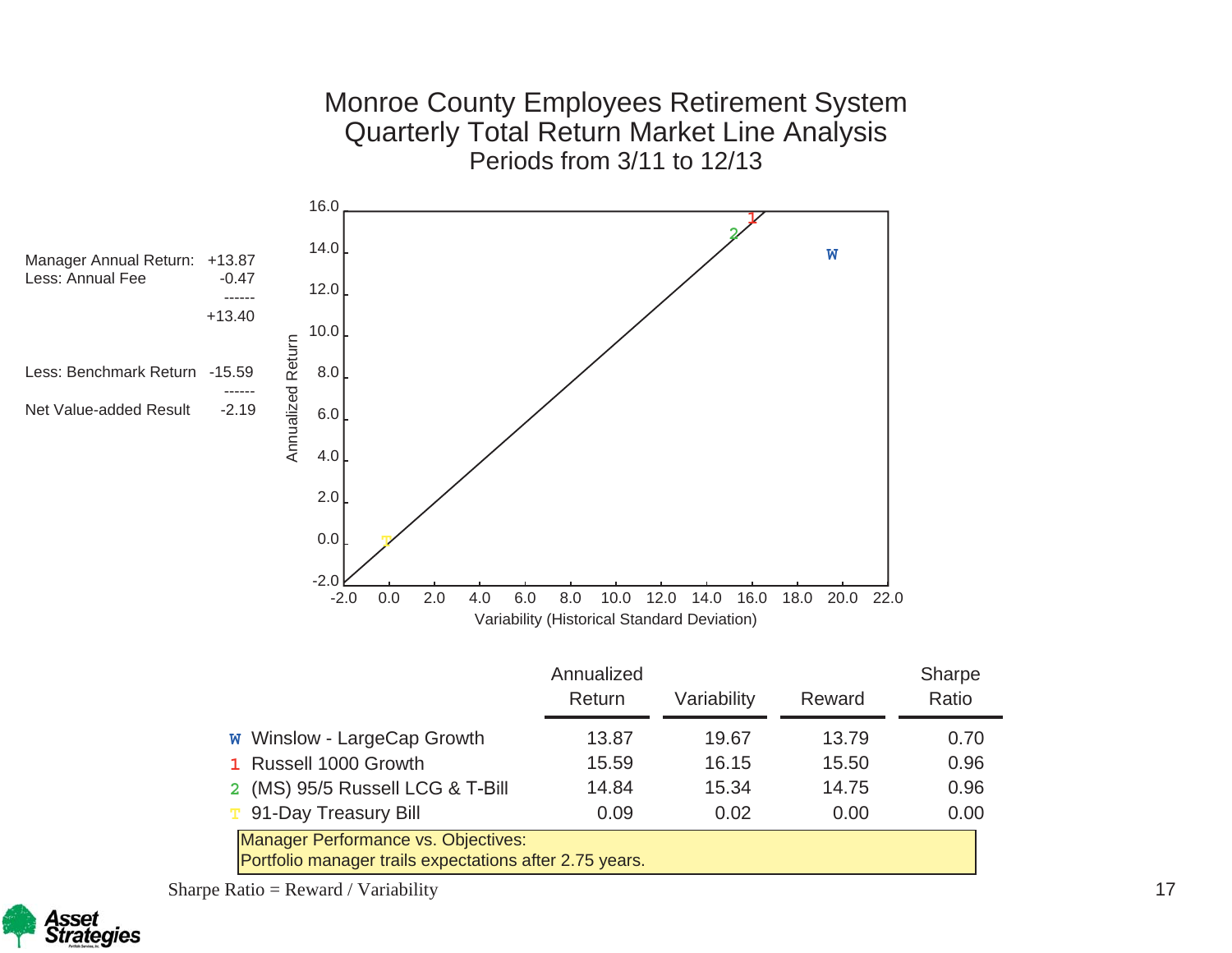# Monroe County Employees Retirement System Large Value Cumulative Performance Comparisons Total Returns of Equity Portfolios Periods Ending 12/13

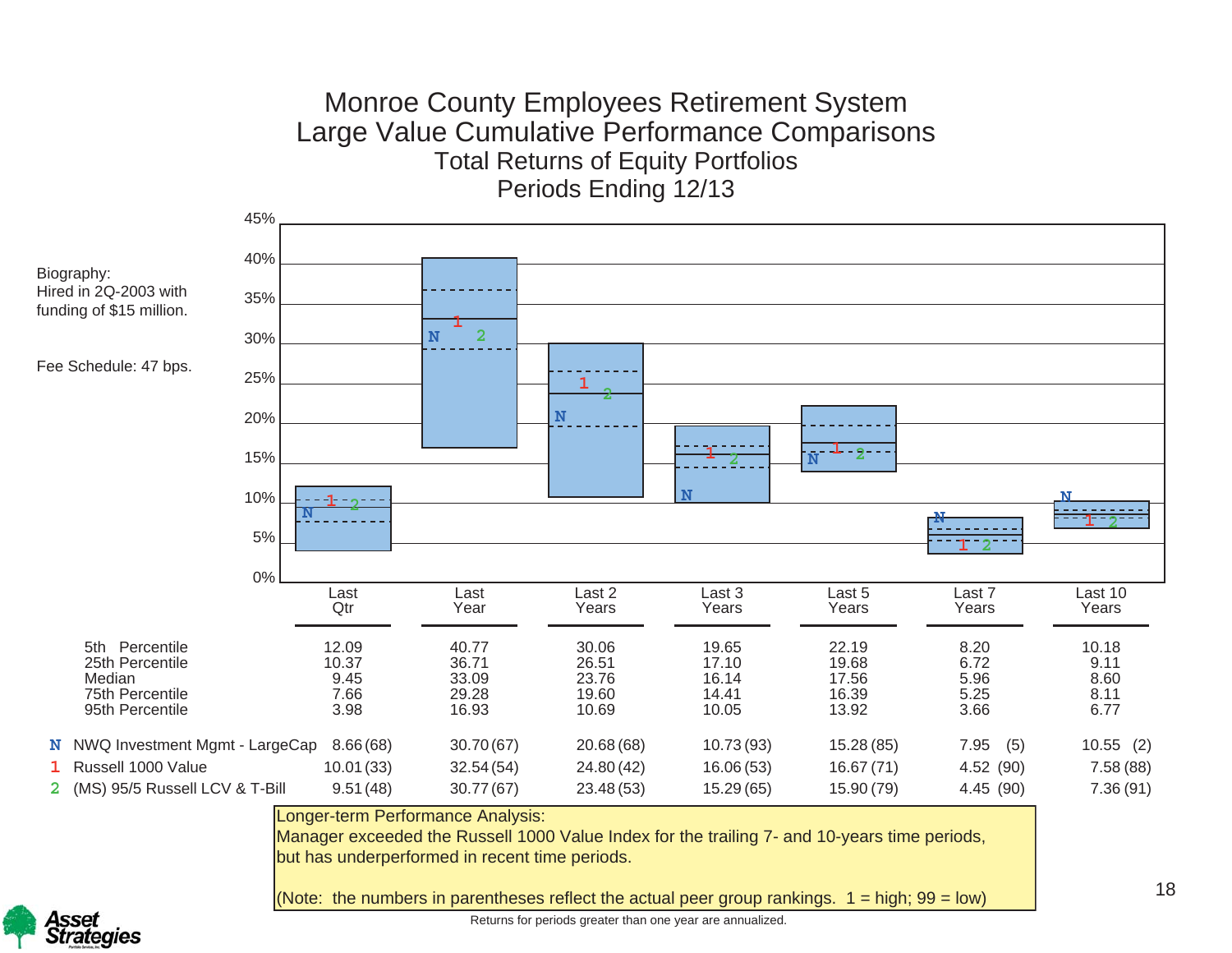Monroe County Employees Retirement System Quarterly Total Return Market Line Analysis Periods from 6/03 to 12/13



Portfolio manager meets expectations after 10.5 years, but the significant underperformance for the trailing 3-years time period is problematic.

Sharpe Ratio = Reward / Variability

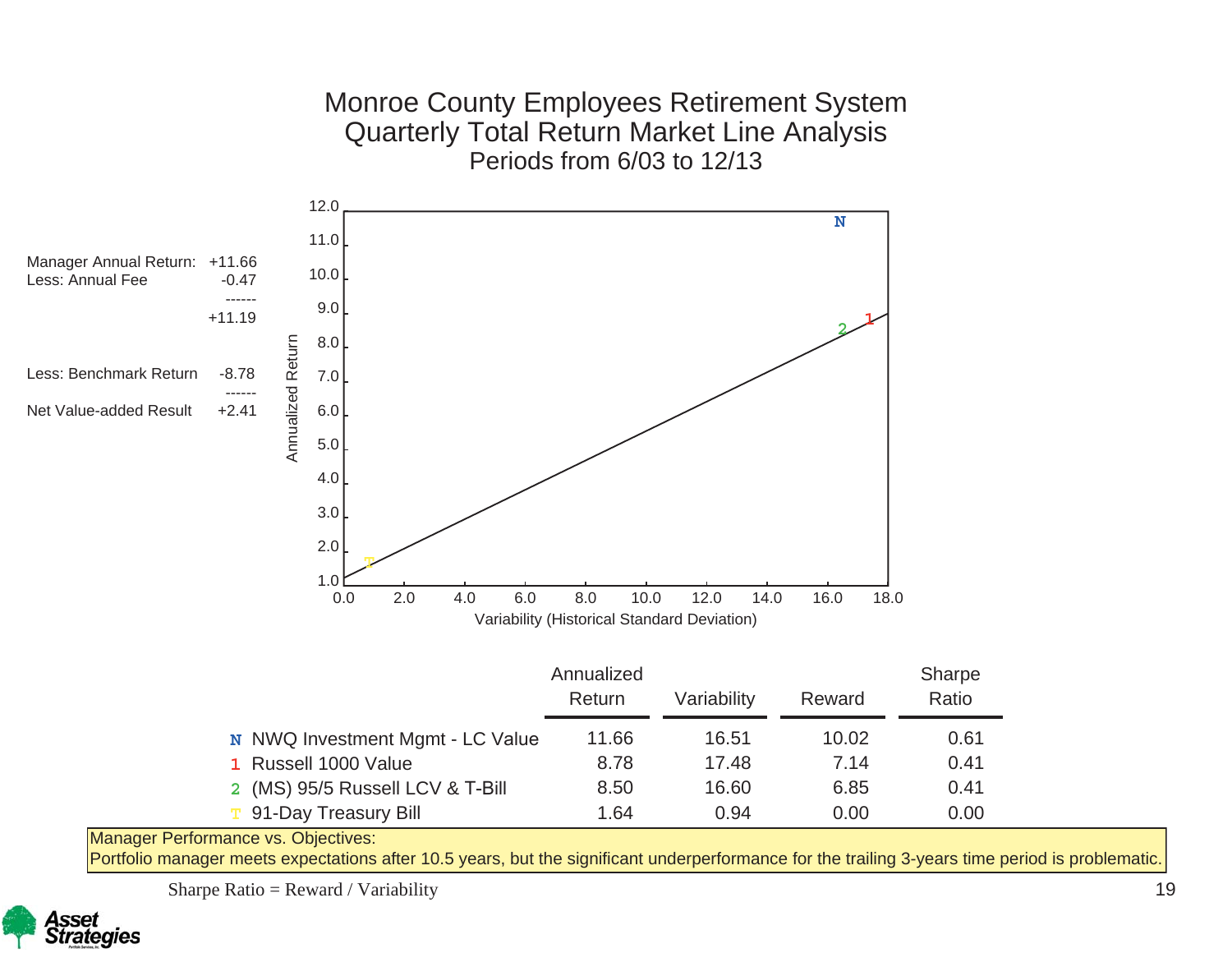# Monroe County Employees Retirement System Midcap Value Cumulative Performance Comparisons Total Returns of Equity Portfolios Periods Ending 12/13

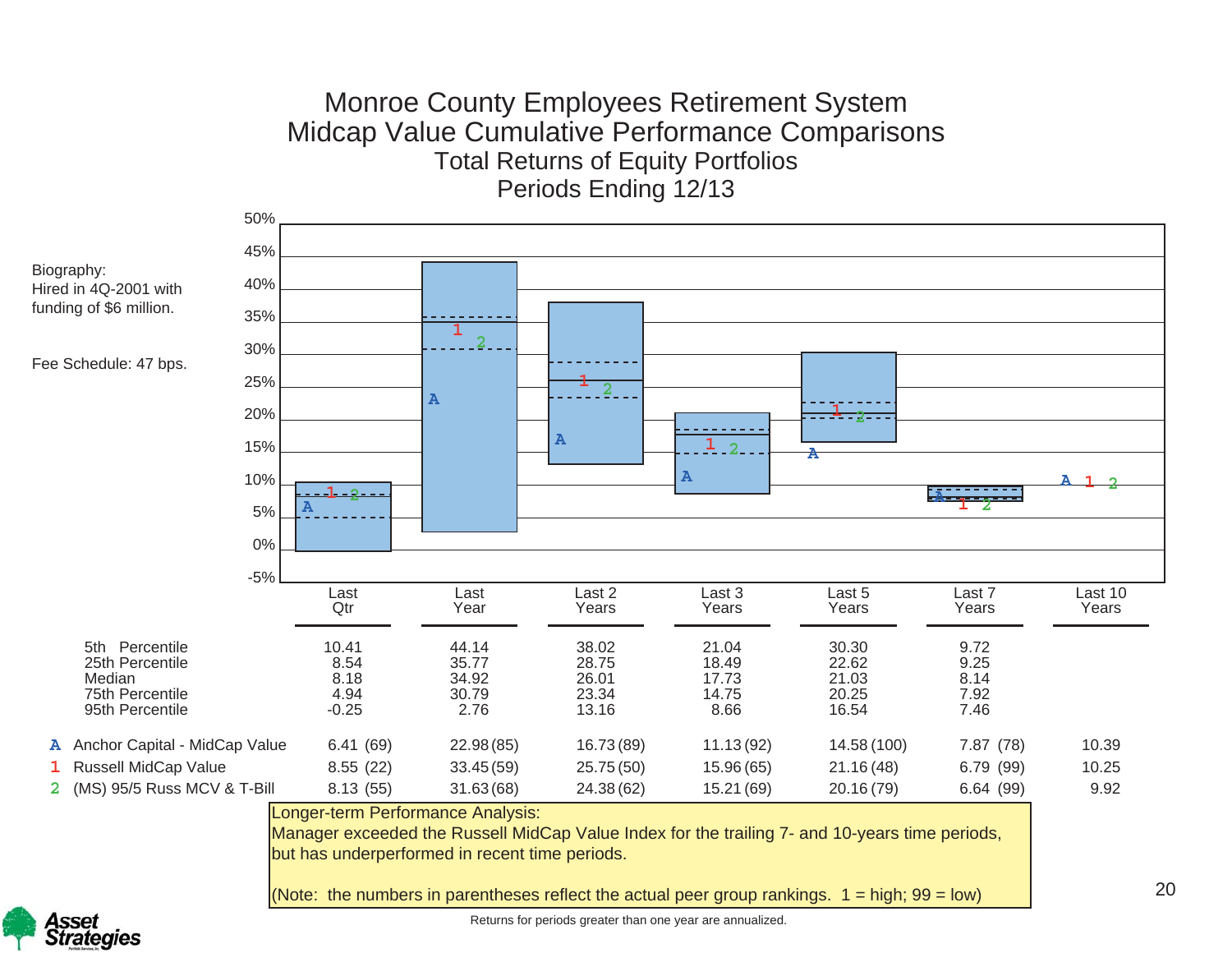

Portfolio manager meets expectations after 12 years, but the significant underperformance for the trailing 5-years time period is problematic.

Sharpe Ratio = Reward / Variability

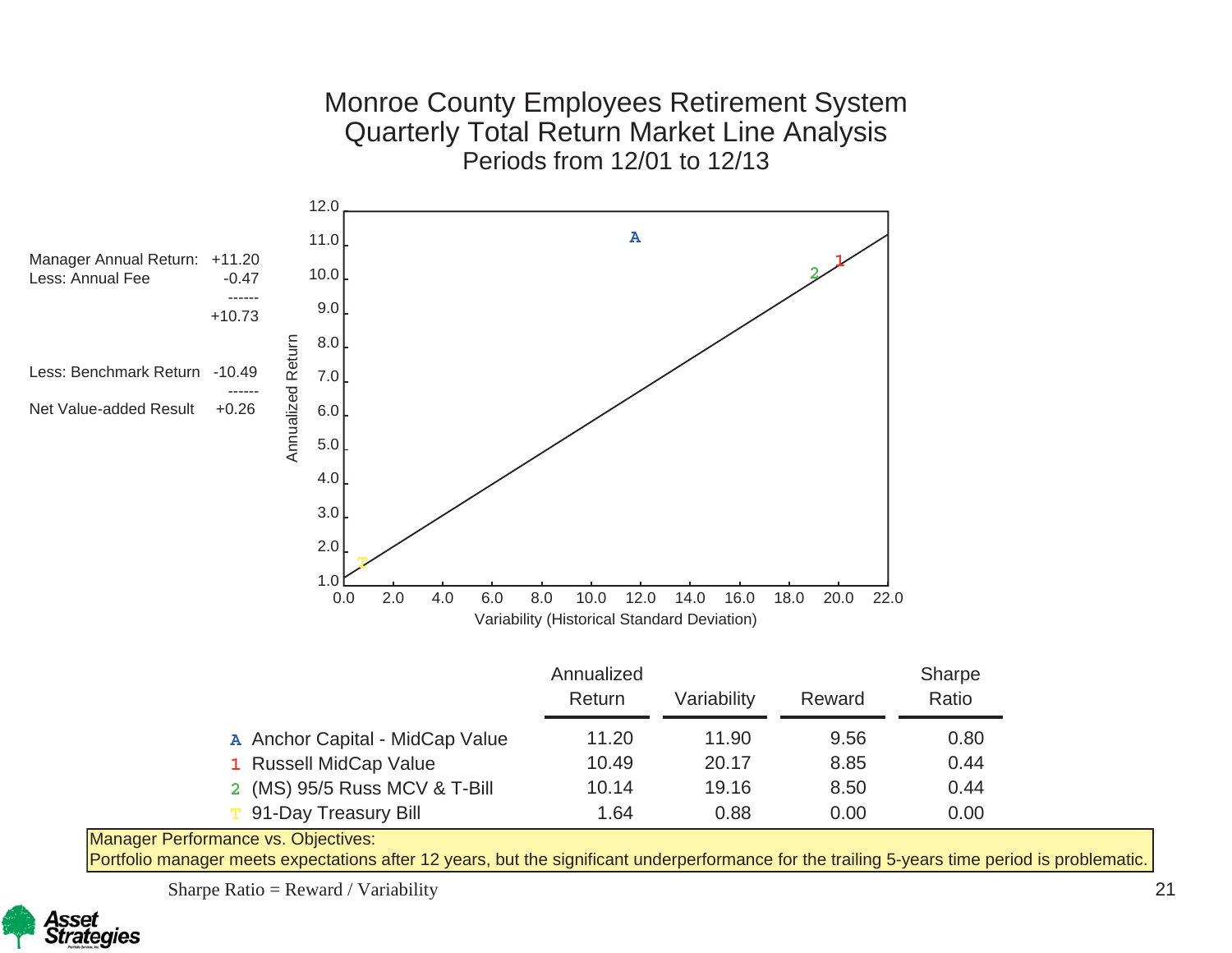### Monroe County Employees Retirement System Cumulative Performance Comparison Total Returns of International Equity Portfolios Periods Ending 12/13



Manager outperforms the MSCI EAFE Index across most time periods.

(Note: the numbers in parentheses reflect the actual peer group rankings.  $1 =$  high;  $99 =$  low)

22

![](_page_35_Picture_5.jpeg)

Returns for periods greater than one year are annualized.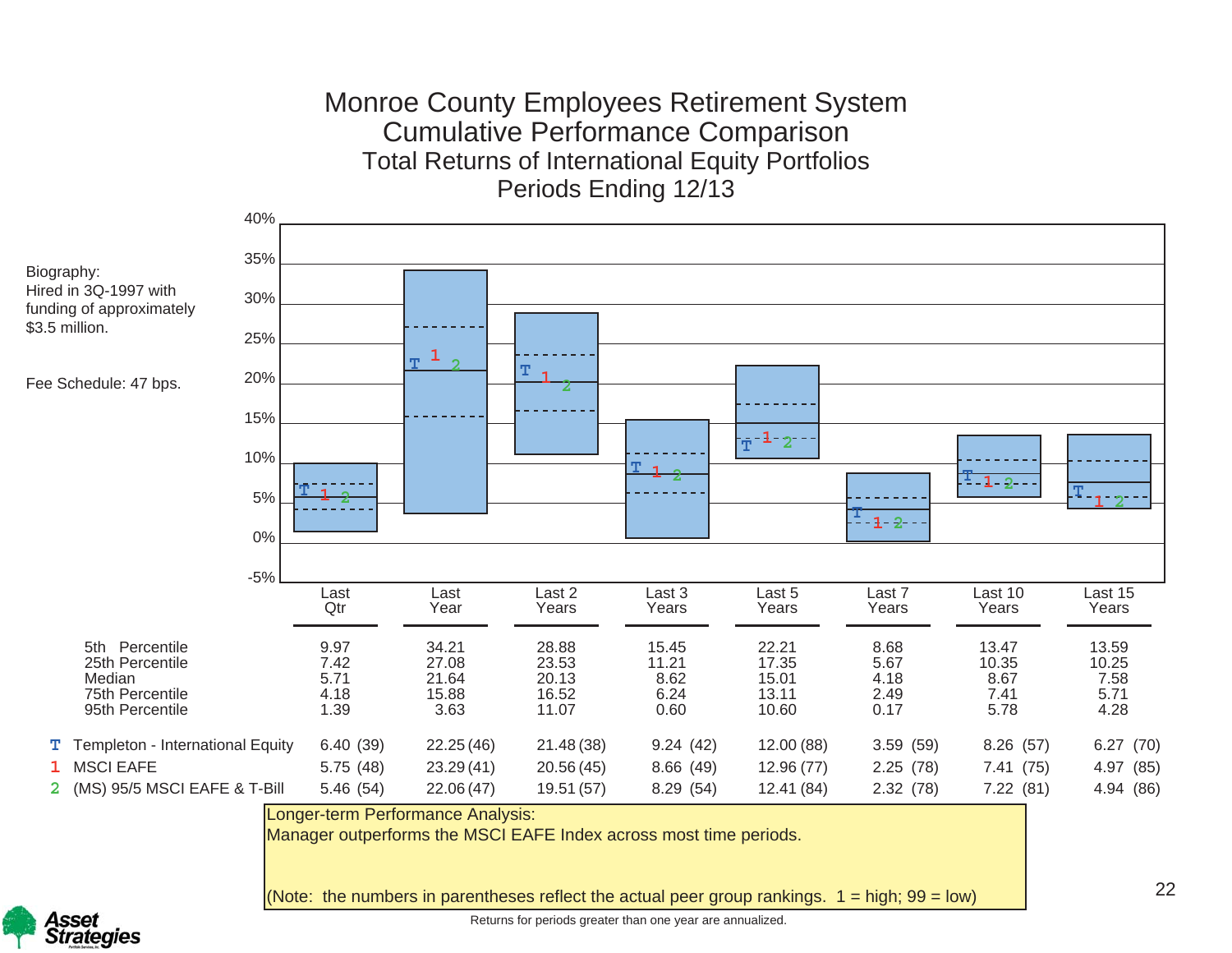Monroe County Employees Retirement System Quarterly Total Return Market Line Analysis Periods from 12/98 to 12/13

![](_page_36_Figure_1.jpeg)

Sharpe Ratio = Reward / Variability

![](_page_36_Picture_3.jpeg)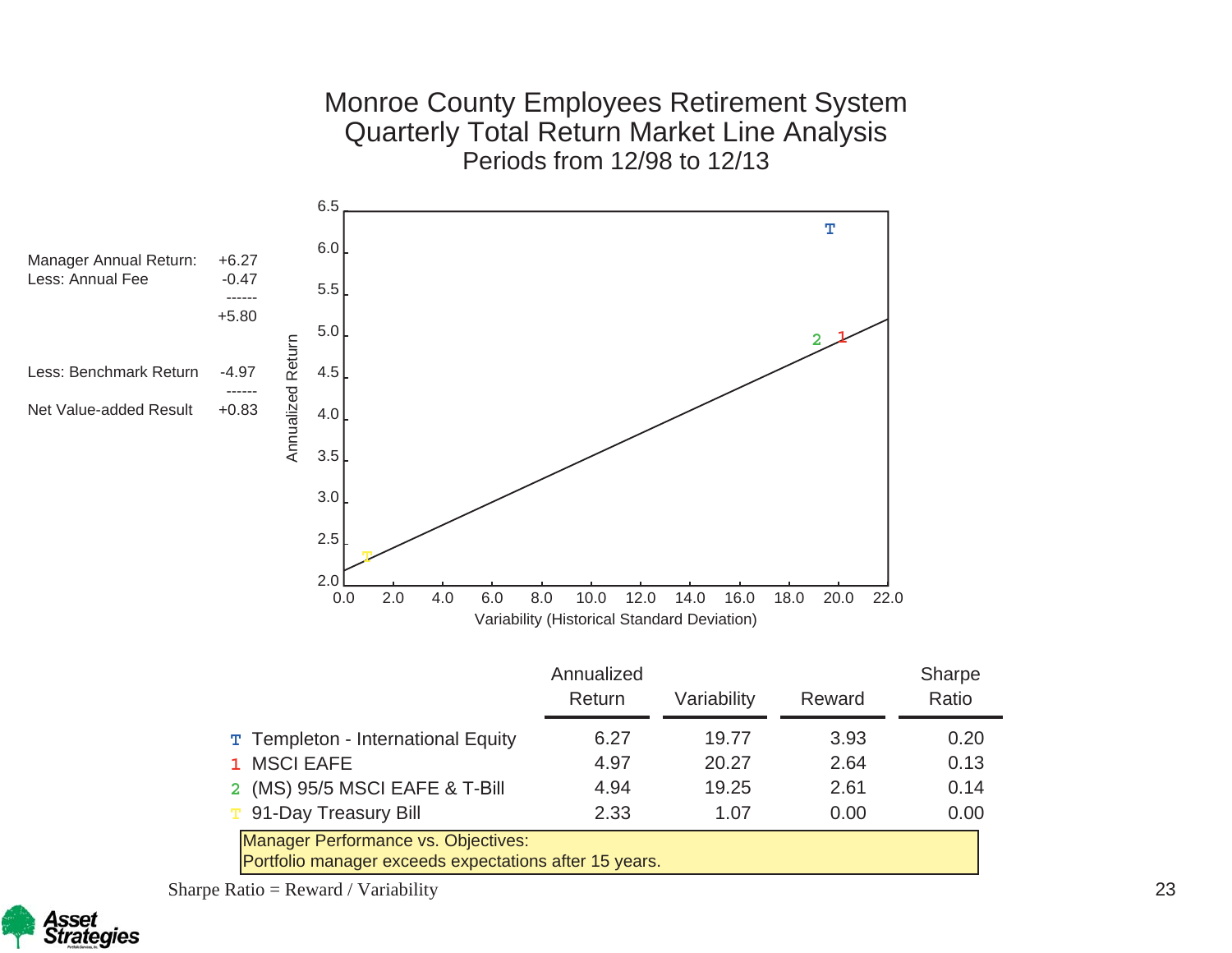### Monroe County Employees Retirement System Cumulative Performance Comparison Total Returns of International Equity Portfolios Periods Ending 12/13

![](_page_37_Figure_1.jpeg)

sset **Strategies** 

Returns for periods greater than one year are annualized.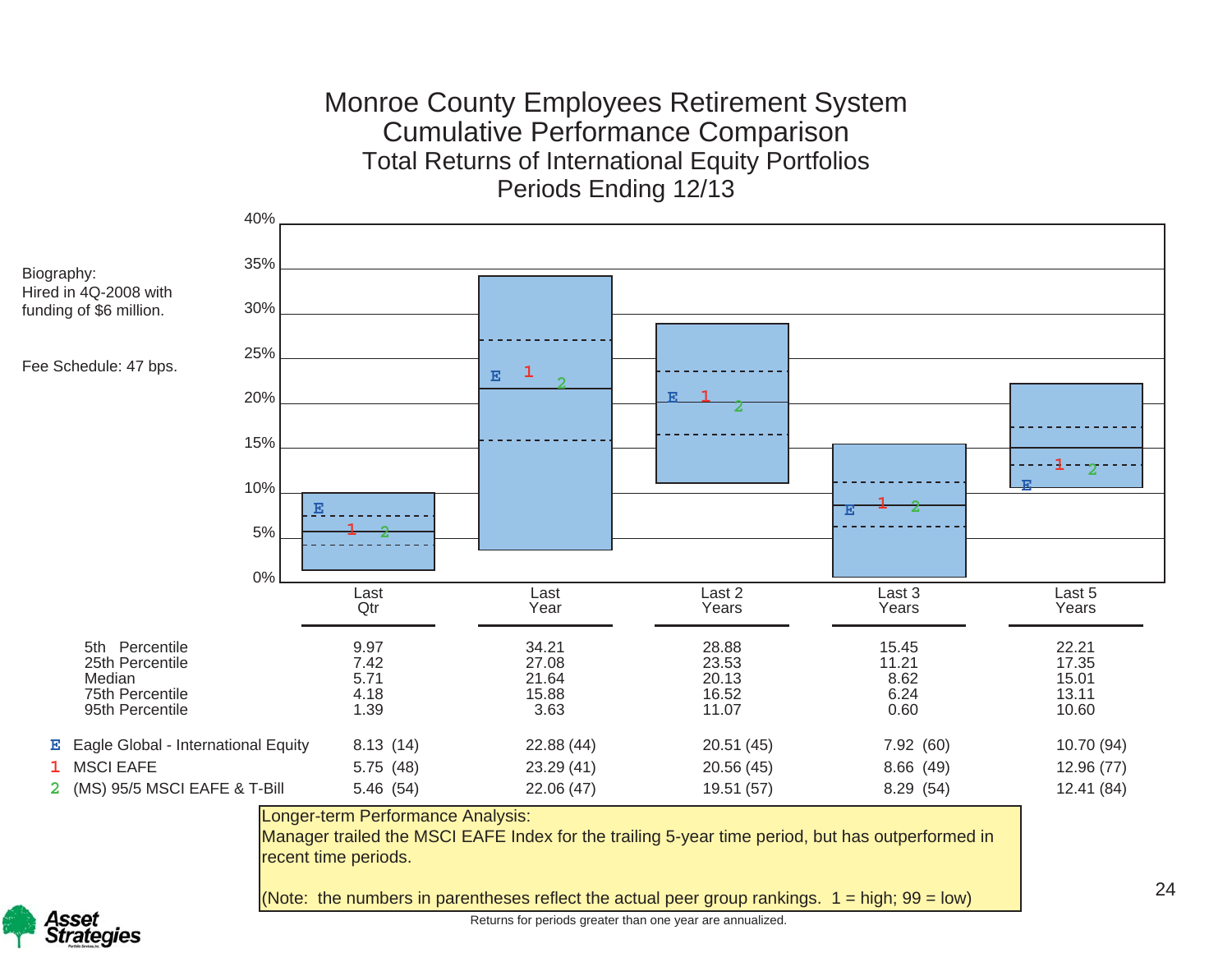![](_page_38_Figure_0.jpeg)

Sharpe Ratio = Reward / Variability

![](_page_38_Picture_2.jpeg)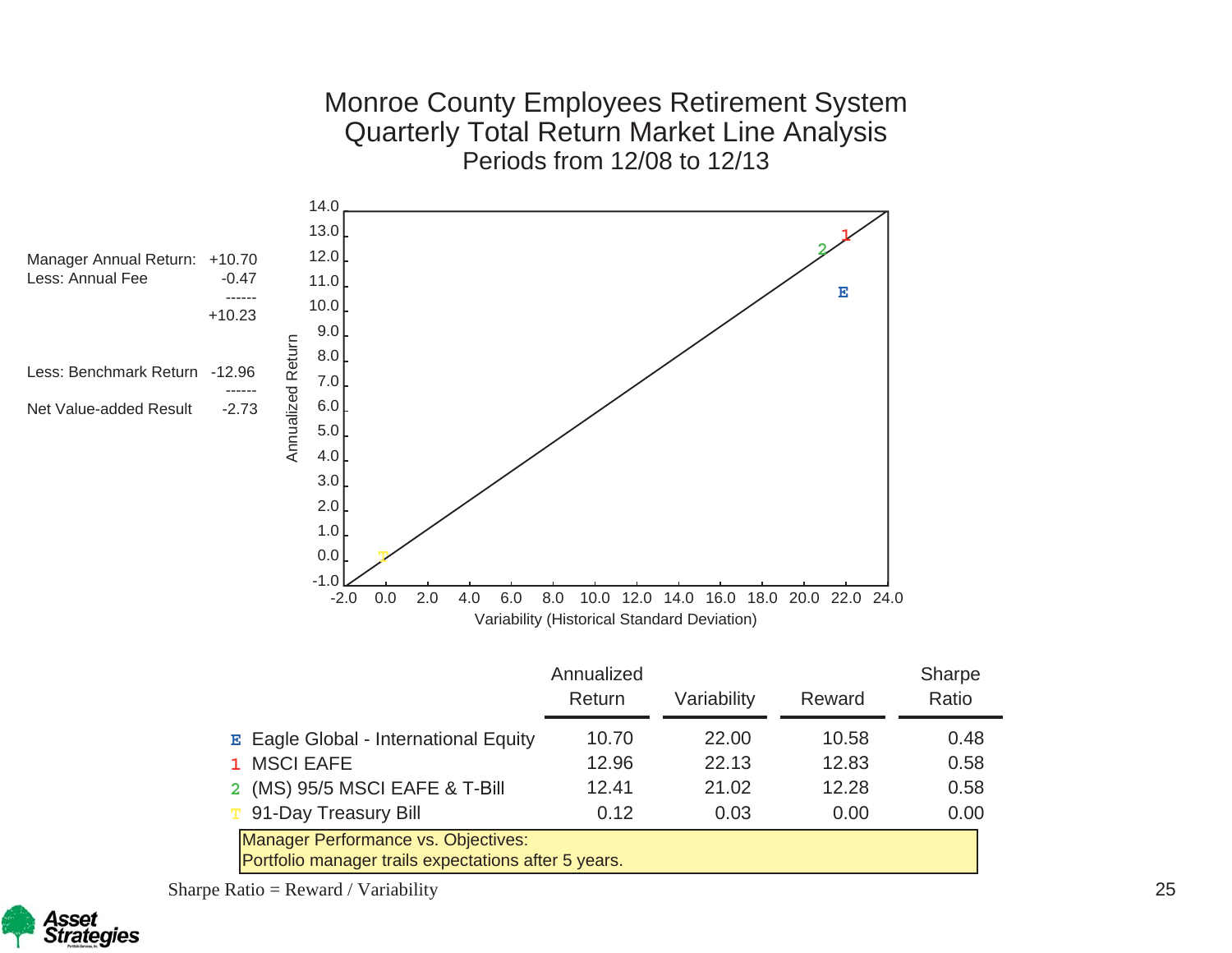### Monroe County Employees Retirement System Cumulative Performance Comparison Total Returns of International Equity Portfolios Periods Ending 12/13

![](_page_39_Figure_1.jpeg)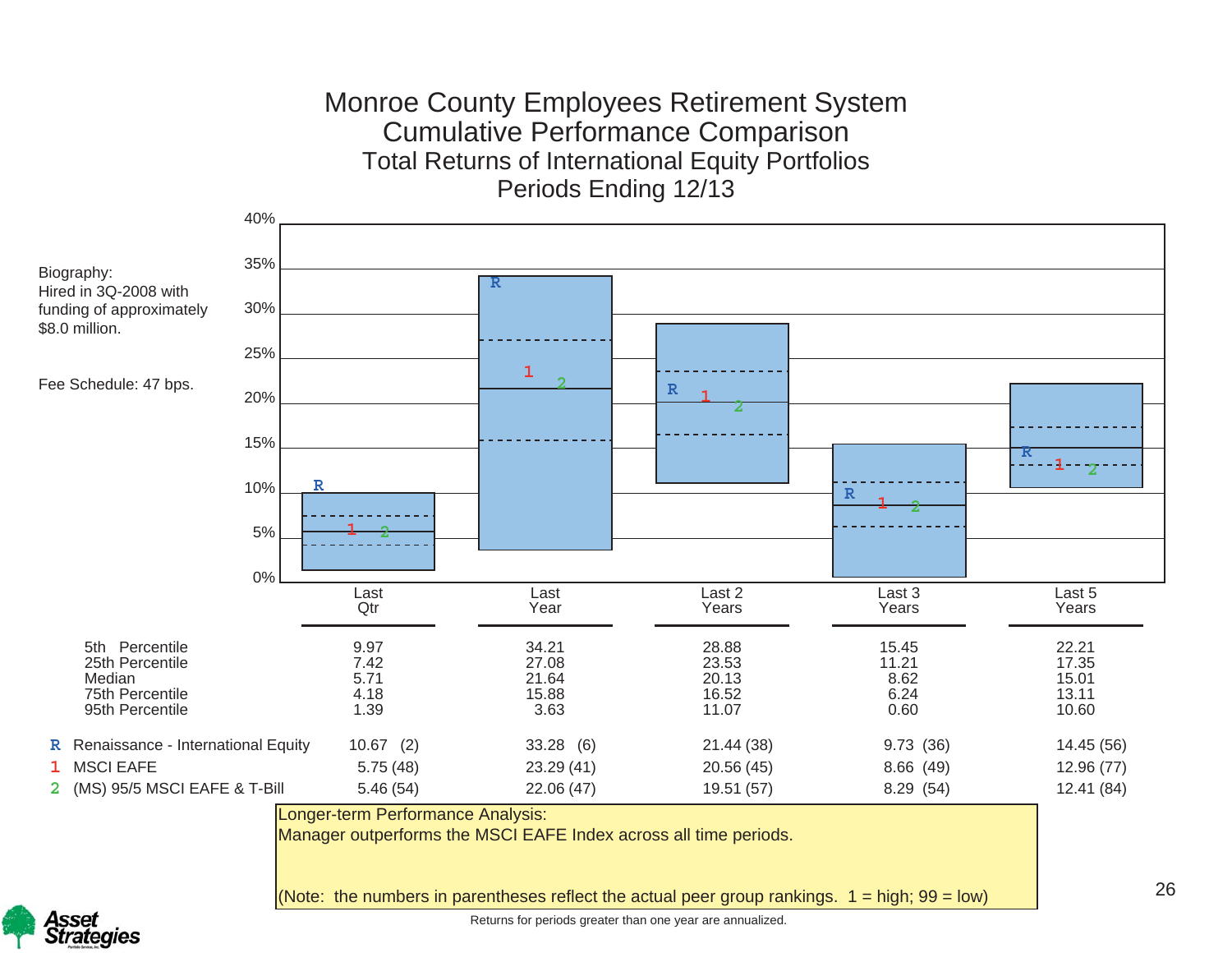Monroe County Employees Retirement System Quarterly Total Return Market Line Analysis Periods from 12/08 to 12/13

![](_page_40_Figure_1.jpeg)

![](_page_40_Picture_2.jpeg)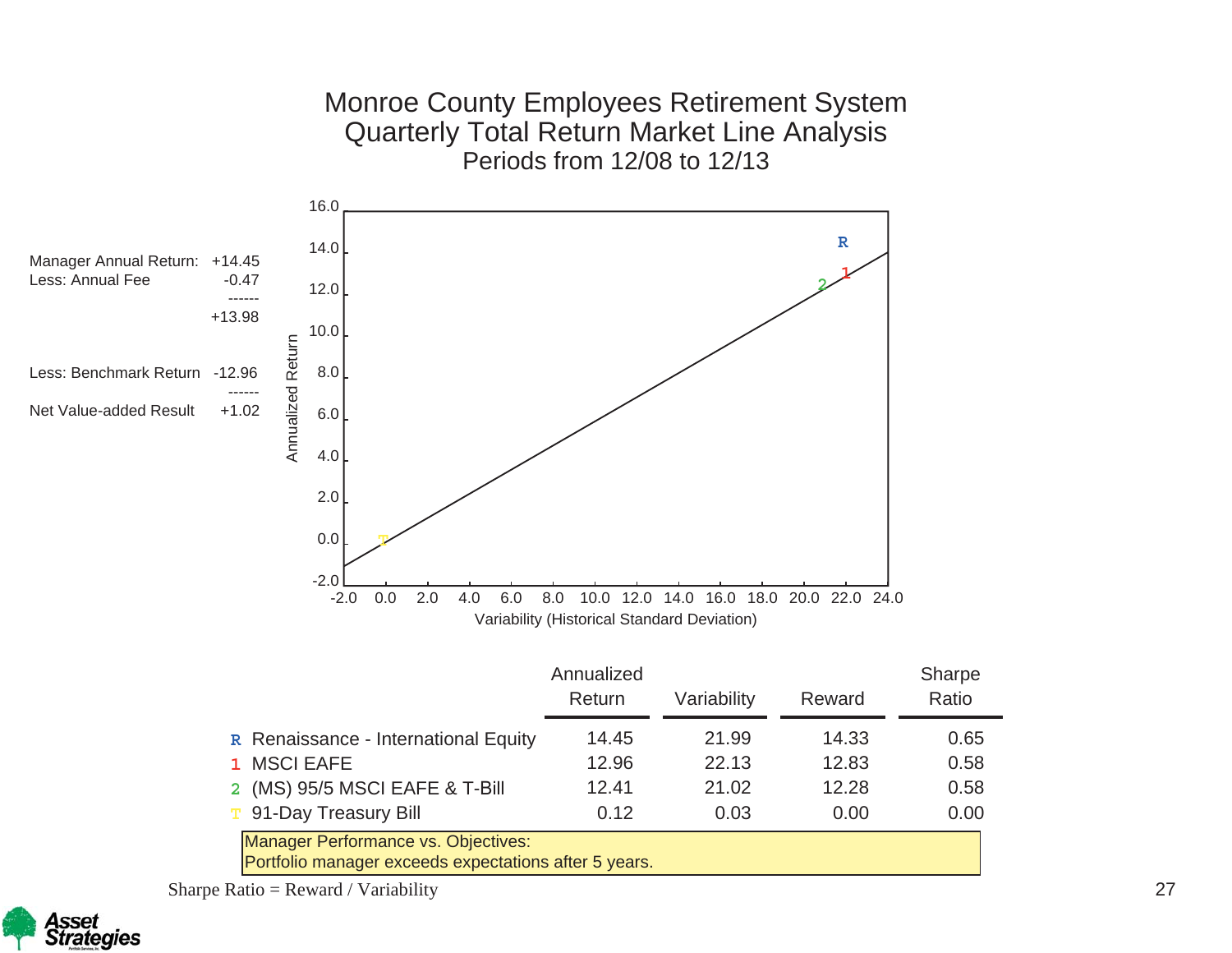### Monroe County Employees Retirement System Cumulative Performance Comparison Total Returns of International Equity Portfolios Periods Ending 12/13

![](_page_41_Figure_1.jpeg)

Manager outperforms the MSCI Emerging Markets Index across all time periods, but ranks poorly against other international equity portfolios.

(Note: the numbers in parentheses reflect the actual peer group rankings.  $1 =$  high;  $99 =$  low)

28

![](_page_41_Picture_5.jpeg)

Returns for periods greater than one year are annualized.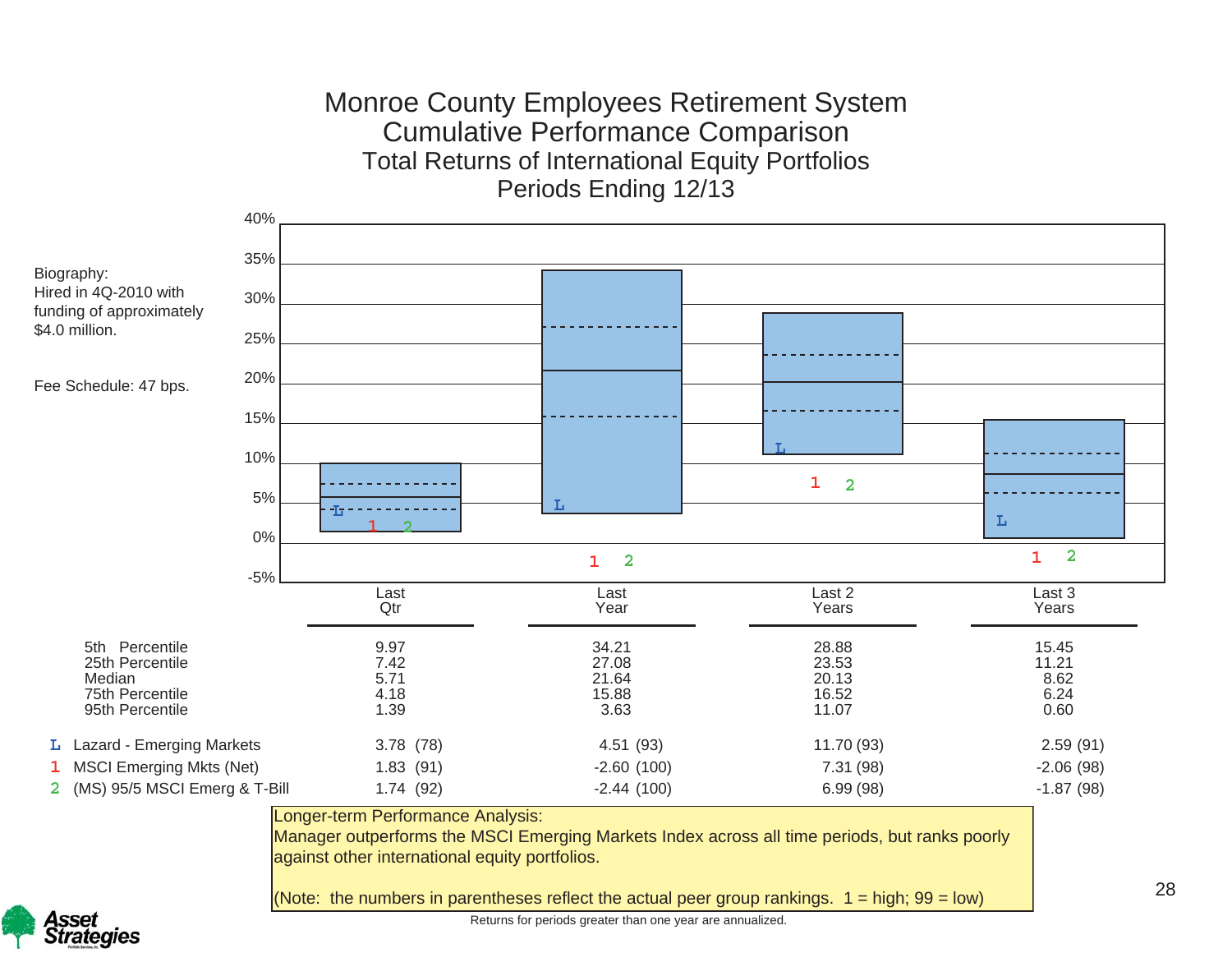Monroe County Employees Retirement System Quarterly Total Return Market Line Analysis Periods from 12/10 to 12/13

![](_page_42_Figure_1.jpeg)

Sharpe Ratio = Reward / Variability

![](_page_42_Picture_3.jpeg)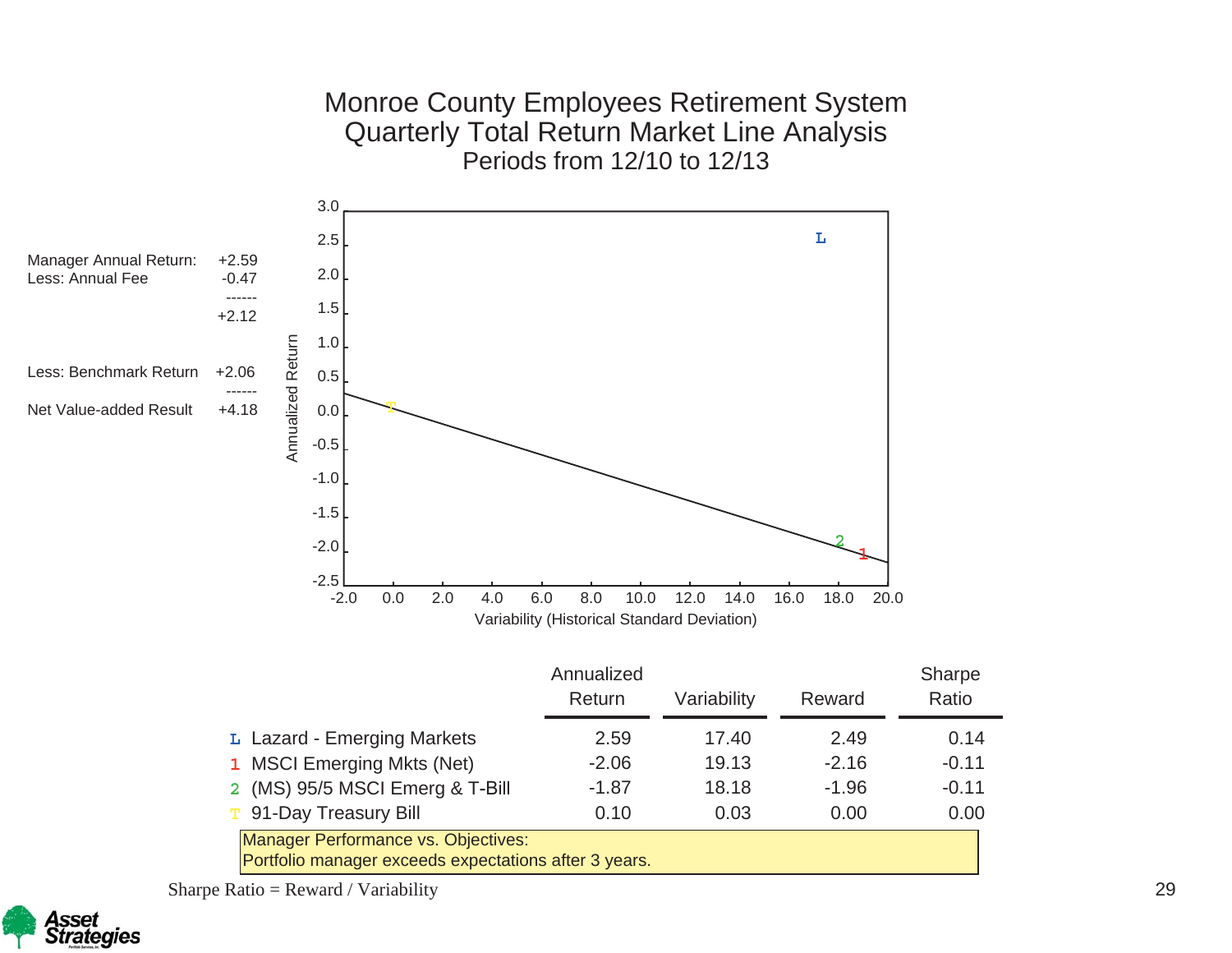### Monroe County Employees Retirement System Intermediate Gov/Corp Cumulative Performance Comparisons Total Returns of Fixed Income PortfoliosPeriods Ending 12/13

![](_page_43_Figure_1.jpeg)

(Note: the numbers in parentheses reflect the actual peer group rankings.  $1 =$  high;  $99 =$  low)

30

Isset **Strategies** 

Returns for periods greater than one year are annualized.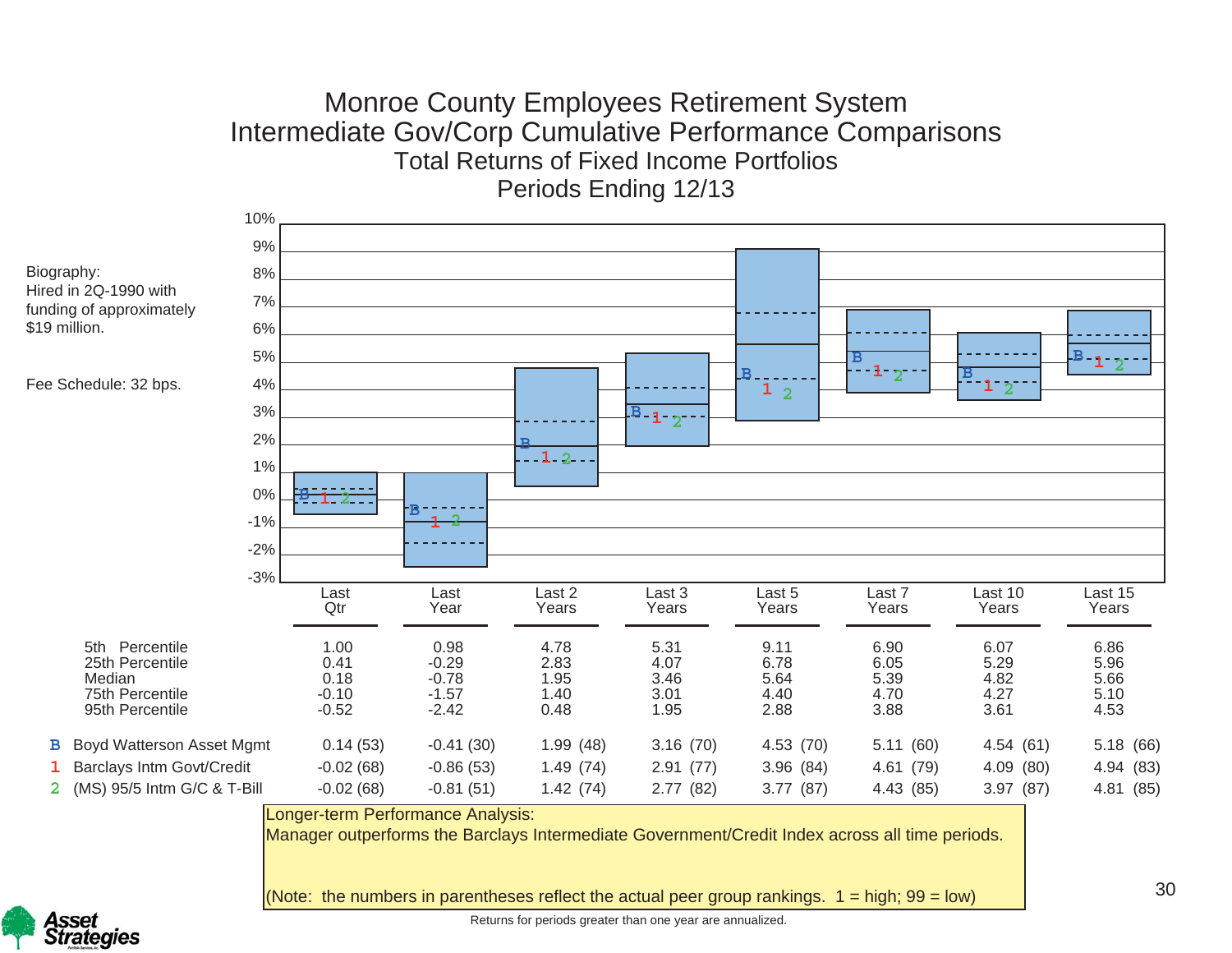![](_page_44_Figure_0.jpeg)

![](_page_44_Picture_1.jpeg)

![](_page_44_Picture_2.jpeg)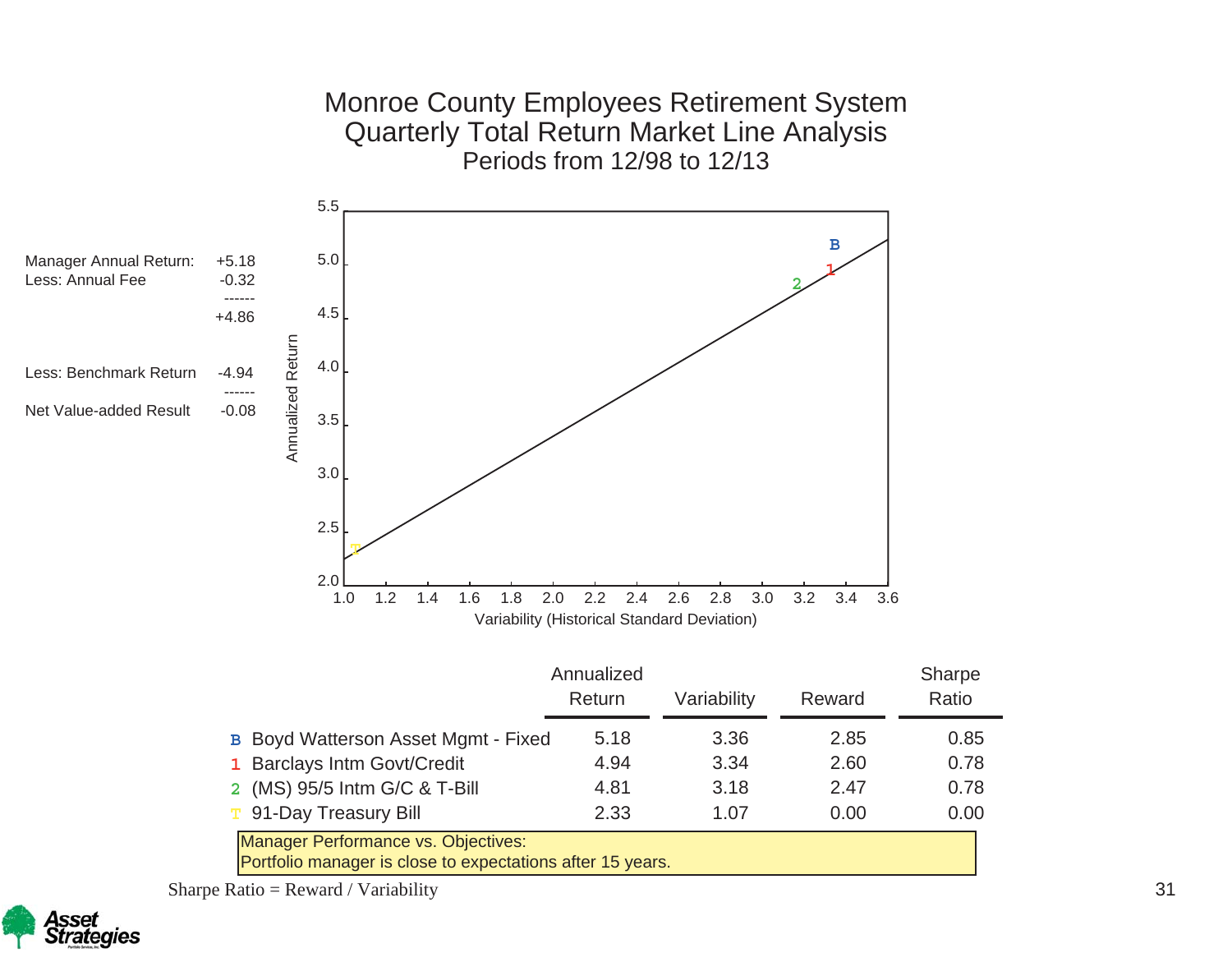### Monroe County Employees Retirement System Cumulative Performance Comparison Total Returns of Fixed Income PortfoliosPeriods Ending 12/13

![](_page_45_Figure_1.jpeg)

Hired in 2Q-2004 with funding of approximately \$9.9 million.

Fee Schedule: 45 bps.

![](_page_45_Picture_4.jpeg)

Returns for periods greater than one year are annualized. (Note: the numbers in parentheses reflect the actual peer group rankings.  $1 =$  high;  $99 =$  low)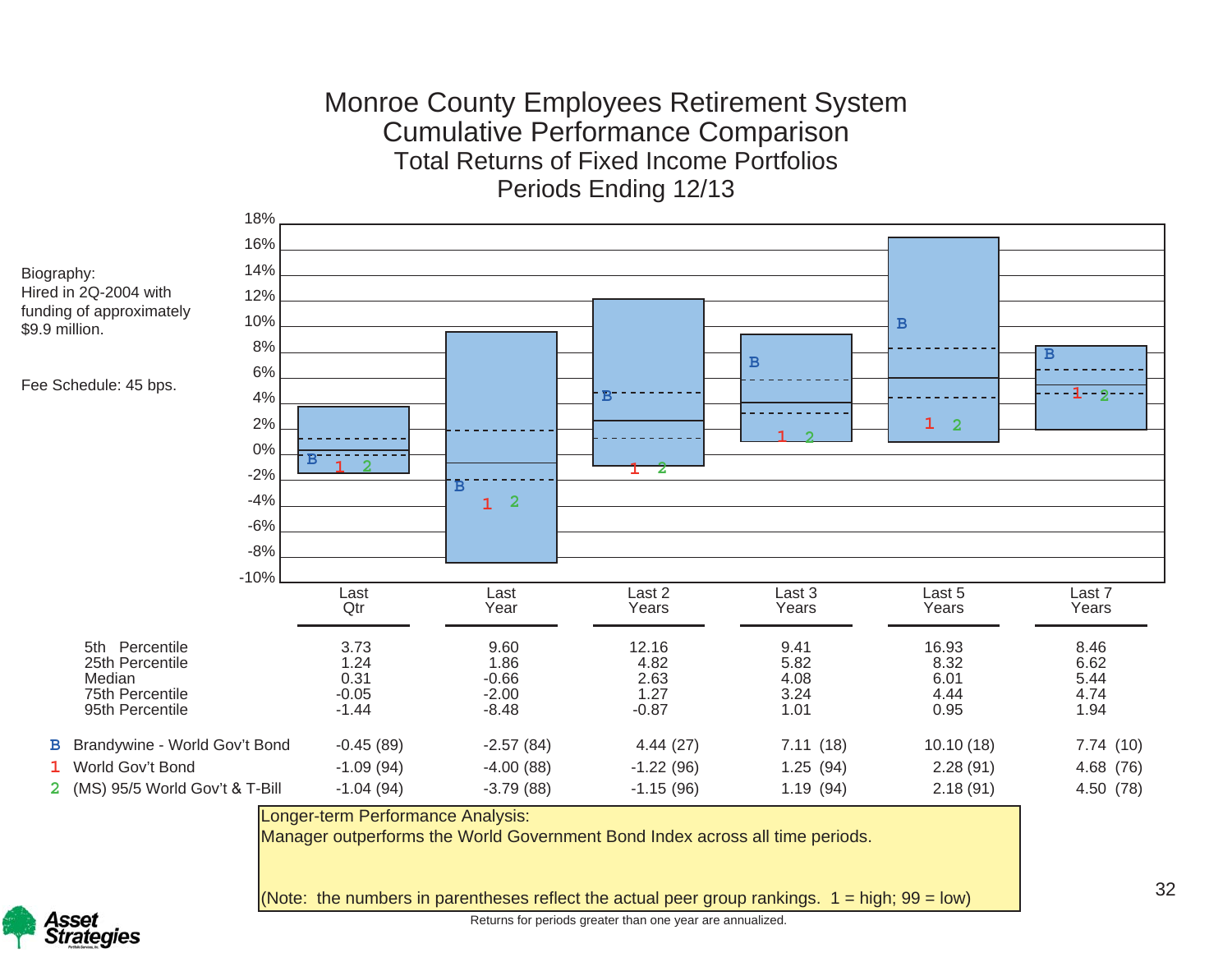#### Monroe County Employees Retirement System Quarterly Total Return Market Line Analysis Periods from 6/04 to 12/13

![](_page_46_Figure_1.jpeg)

Sharpe Ratio =  $R$ eward / Variability

![](_page_46_Picture_3.jpeg)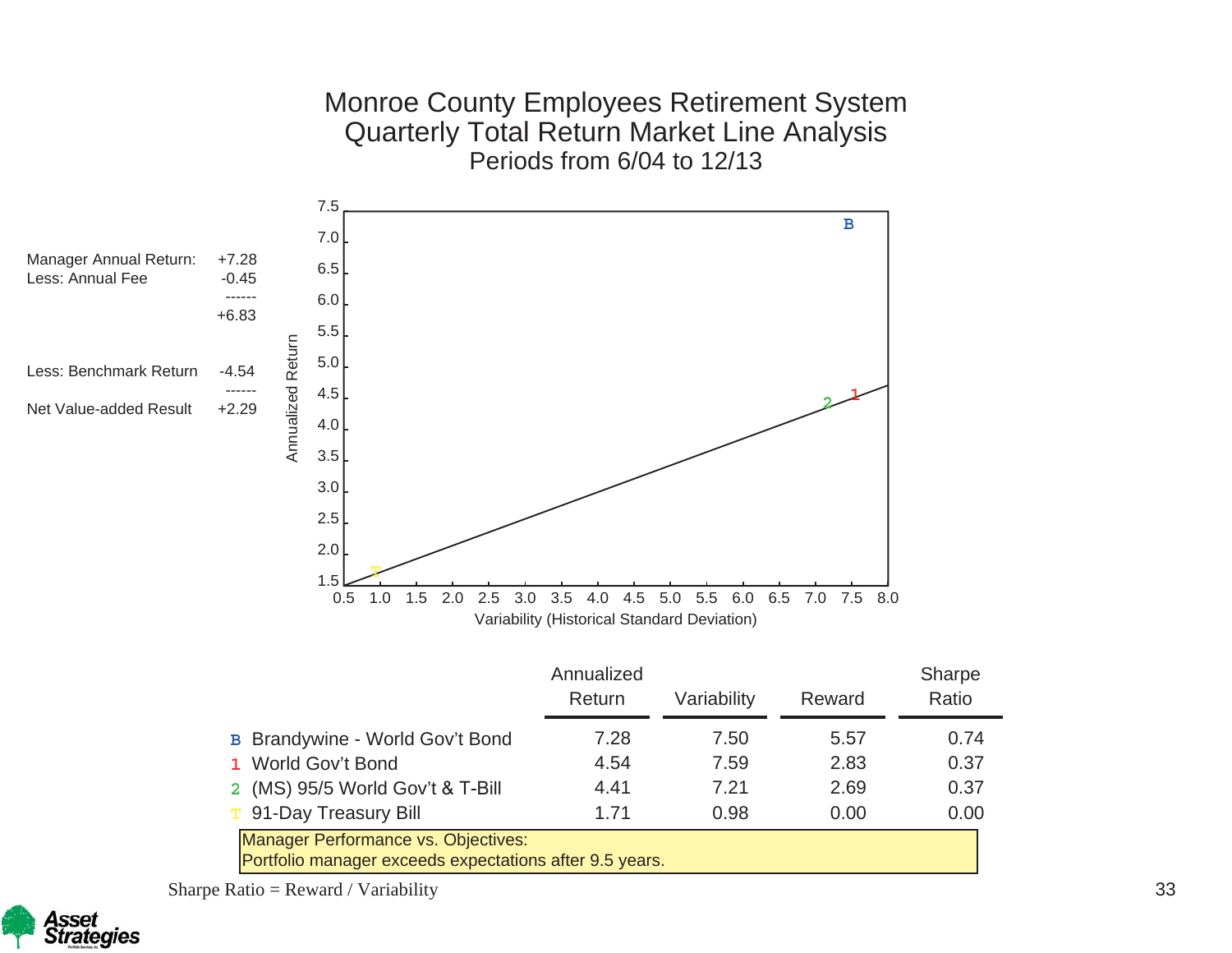### Monroe County Employees Retirement System Cumulative Performance Comparison Total Returns of Fund of Funds Hedge Funds Periods Ending 12/13

![](_page_47_Figure_1.jpeg)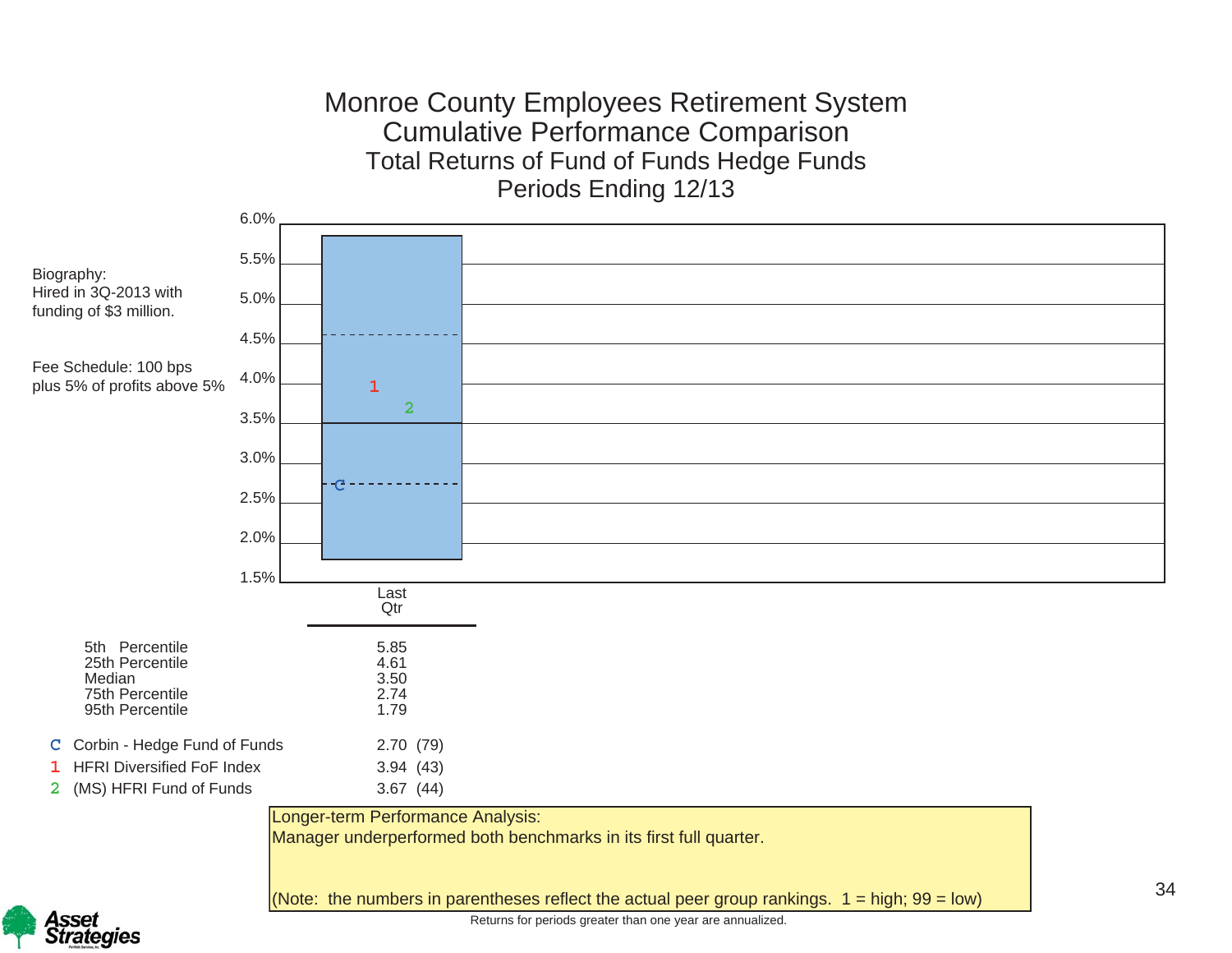### Monroe County Employees Retirement System Cumulative Performance Comparison Total Returns of Fund of Funds Hedge Funds Periods Ending 12/13

![](_page_48_Figure_1.jpeg)

sset **Strategies**  Returns for periods greater than one year are annualized.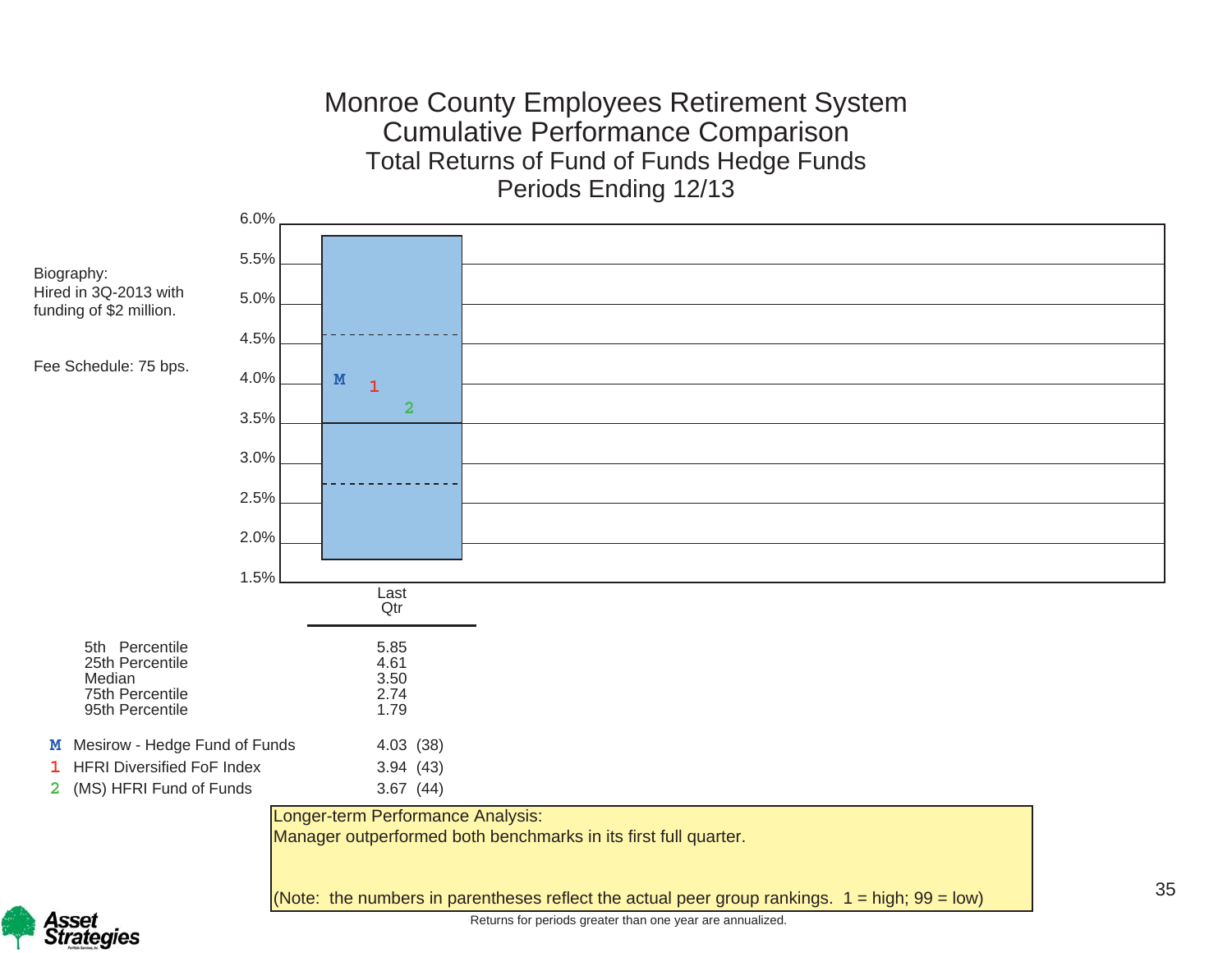# Monroe County Employees Retirement System About This Report

A panel comprised of County Commissioners and Trustees of the Monroe County Employees Retirement System hired Asset Strategies Portfolio Services, Inc. to evaluate the investment performance of the Plan over the trailing 15 years period ending 12/31/2013.

This report was prepared using data compiled from the historical performance records provided by Morgan Stanley, the Board's investment consultant for the last 15 years. Asset Strategies does not warrant the accuracy of data provided to us by others, but does attempt to obtain and utilize reliable information.

This report contains analysis of both the total fund and the individual managers' performance. The returns calculated by investment managers will occasionally differ (albeit slightly) from the returns calculated by Asset Strategies. This difference is generally explained by any one or a combination of the following: a) managers account for securities purchases, sales, and cash flows on a mid-month basis, while Asset Strategies accounts for transactions on the date of occurrence, b) the pricing sources used by the managers are different from the sources used by the custodian, c) managers report purchases and sales on a trade date basis, while custodial banks generally report on a settlement date basis, and d) managers and custodians differ in their method and timing in accounting for accrued income.

Investment results for periods greater than one year are annualized and gross-of-fees. Past investment results are not a guarantee of future performance.

![](_page_49_Picture_5.jpeg)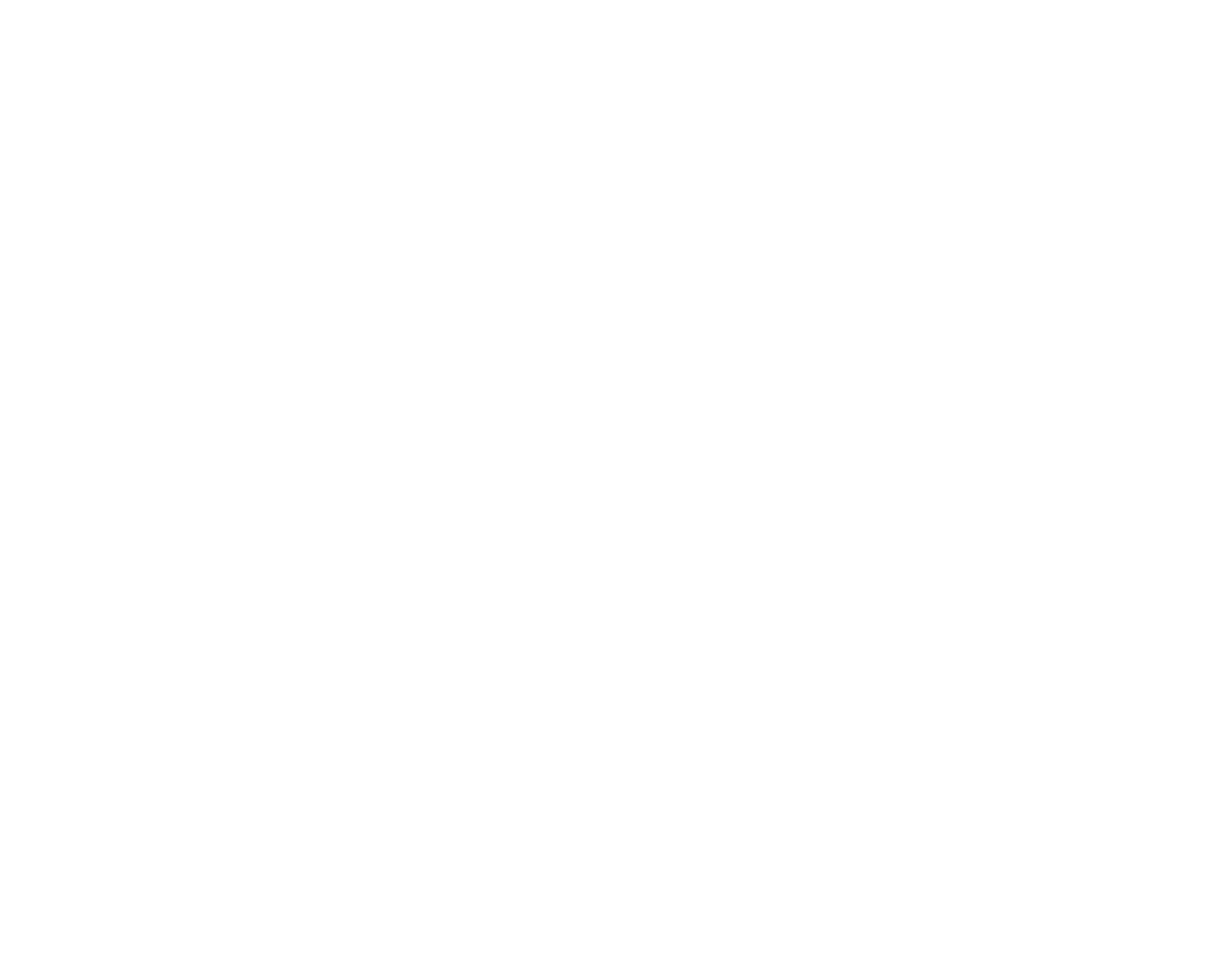#### **Total Fund (Gross of Fees) Results & (Public Sponsor) Peer Group Rankings : Cumulative Periods ending 12/31/2013**

|                          | Last 1 Year (2013) |      | Last 2 Years  |      | Last 3 Years  |      | Last 5 Years |      |
|--------------------------|--------------------|------|---------------|------|---------------|------|--------------|------|
|                          | Result             | Rank | Result        | Rank | Result        | Rank | Result       | Rank |
| <b>Monroe County ERS</b> | 12.55              | 82   | 10.91         | 89   | 6.80          | 92   | 9.27         | 89   |
| Policy (ASPS)            | 12.26              | 84   | 11.46         | 87   | 7.78          | 87   | 10.67        | 82   |
| Policy (MS)              | 14.97              | 67   | 12.35         | 83   | 9.57          | 58   | 11.00        | 74   |
| 60/40: SP500/IntmGC      | 18.27              | 32   | 14.68         | 46   | 11.05         | 16   | 12.60        | 42   |
| 40/60: SP500/IntmGC      | 11.62              | 87   | 10.20         | 90   | 8.39          | 79   | 9.80         | 86   |
| S&P 500                  | 32.41              | 1    | 23.92         | 1    | 16.18         | 1    | 17.93        | 1    |
| Barclays Intm G/C        | $-0.86$            | 99   | 1.49          | 97   | 2.91          | 97   | 3.96         | 96   |
|                          |                    |      |               |      |               |      |              |      |
|                          | Last 7 Years       |      | Last 10 Years |      | Last 15 Years |      |              |      |
|                          | Result             | Rank | Result        | Rank | Result        | Rank |              |      |
| <b>Monroe County ERS</b> | 4.50               | 87   | 6.03          | 89   | 5.26          | 84   |              |      |
| Policy (ASPS)            | 5.28               | 59   | 6.48          | 70   | 5.64          | 65   |              |      |
| Policy (MS)              | 5.73               | 39   | 6.01          | 90   | 5.15          | 87   |              |      |
| 60/40: SP500/IntmGC      | 6.05               | 26   | 6.46          | 70   | 5.25          | 84   |              |      |
| 40/60: SP500/IntmGC      | 5.74               | 38   | 5.79          | 94   | 5.30          | 83   |              |      |
| S&P 500                  | 6.13               | 22   | 7.40          | 24   | 4.67          | 96   |              |      |

\* Results for periods greater than 1 year are annualized

![](_page_51_Picture_3.jpeg)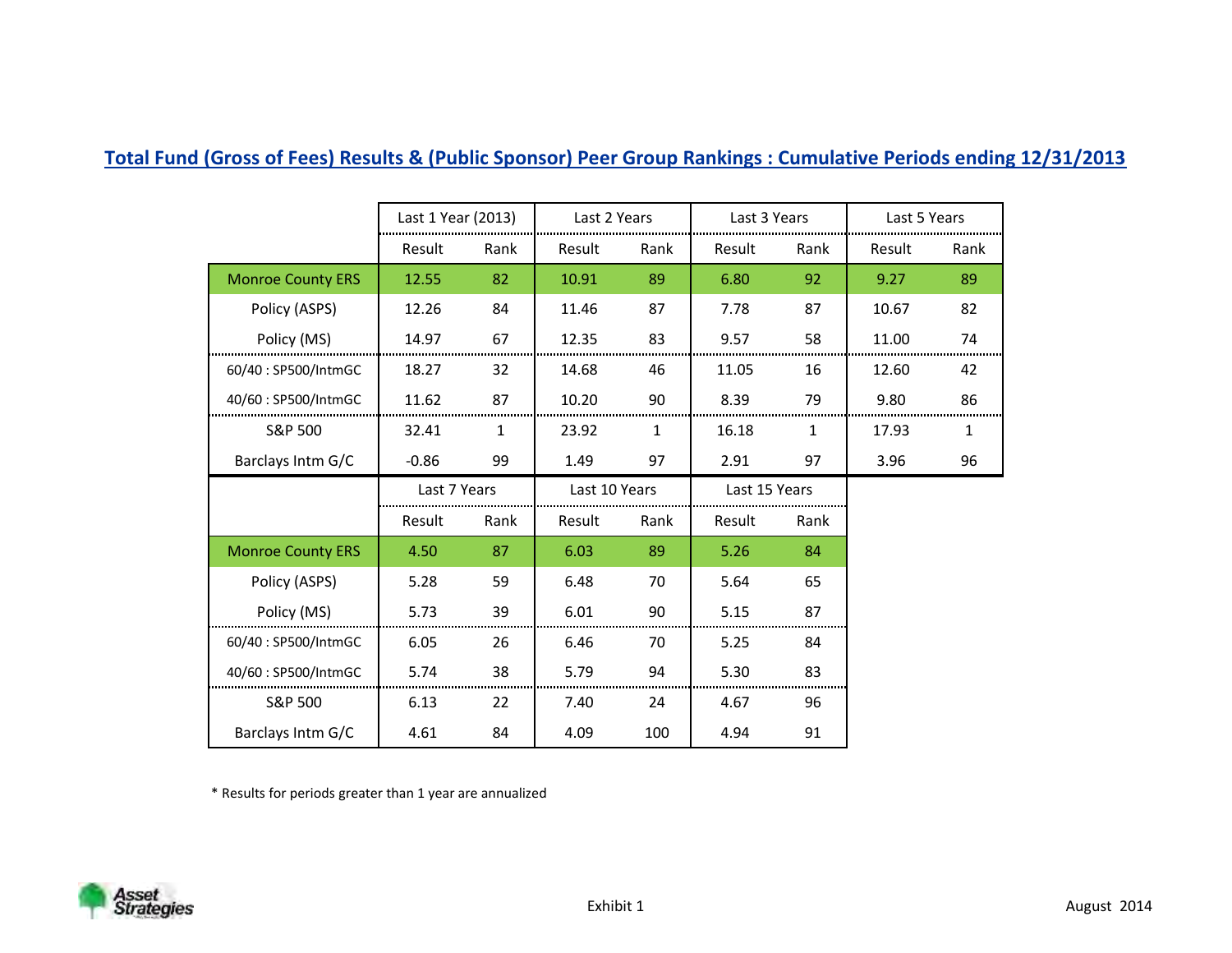|                          | 2013          |                | 2012     |              | 2011     |              | 2010          |                | 2009   |      |
|--------------------------|---------------|----------------|----------|--------------|----------|--------------|---------------|----------------|--------|------|
|                          | <b>Result</b> | Rank           | Result   | Rank         | Result   | Rank         | <b>Result</b> | Rank           | Result | Rank |
| <b>Monroe County ERS</b> | 12.55         | 82             | 9.30     | 90           | $-0.98$  | 85           | 10.71         | 79             | 15.50  | 72   |
| Policy (ASPS)            | 13.90         | 75             | 10.77    | 80           | 1.16     | 48           | 9.76          | 87             | 18.10  | 56   |
| Policy (MS)              | 14.97         | 67             | 9.80     | 87           | 4.22     | 8            | 10.67         | 79             | 15.77  | 70   |
| 60/40: SP500/IntmGC      | 18.27         | 32             | 11.21    | 75           | 4.13     | 8            | 11.88         | 65             | 18.15  | 55   |
| 40/60: SP500/IntmGC      | 11.62         | 87             | 8.79     | 92           | 4.86     | 5            | 10.04         | 85             | 13.90  | 77   |
| S&P 500                  | 32.41         | $\mathbf{1}$   | 15.98    | 1            | 2.12     | 28           | 15.05         | 10             | 26.45  | 6    |
| Barclays Intm G/C        | $-0.86$       | 99             | 3.89     | 95           | 5.81     | 3            | 5.89          | 94             | 5.24   | 94   |
|                          | 2008          |                | 2007     |              | 2006     |              | 2005          |                | 2004   |      |
|                          | Result        | Rank           | Result   | Rank         | Result   | Rank         | Result        | Rank           | Result | Rank |
| <b>Monroe County ERS</b> | $-19.16$      | 22             | 8.09     | 45           | 12.05    | 60           | 8.10          | 29             | 8.87   | 74   |
| Policy (ASPS)            | $-20.23$      | 24             | 7.87     | 51           | 12.52    | 54           | 5.37          | 77             | 9.42   | 66   |
| Policy (MS)              | $-17.66$      | 21             | 6.43     | 78           | 9.90     | 81           | 3.32          | 95             | 6.93   | 90   |
| 60/40: SP500/IntmGC      | $-21.65$      | 30             | 6.37     | 80           | 11.04    | 70           | 3.58          | 95             | 7.81   | 83   |
| 40/60: SP500/IntmGC      | $-13.25$      | 14             | 6.75     | 73           | 8.69     | 88           | 2.91          | 96             | 6.24   | 93   |
| S&P 500                  | $-36.99$      | 99             | 5.52     | 88           | 15.81    | 7            | 4.89          | 84             | 10.87  | 44   |
| Barclays Intm G/C        | 5.08          | $\overline{2}$ | 7.40     | 60           | 4.07     | 99           | 1.57          | 99             | 3.04   | 98   |
|                          | 2003          |                | 2002     |              | 2001     |              | 2000          |                | 1999   |      |
|                          | Result        | Rank           | Result   | Rank         | Result   | Rank         | Result        | Rank           | Result | Rank |
| <b>Monroe County ERS</b> | 15.27         | 84             | $-6.55$  | 28           | $-3.28$  | 53           | 5.14          | 17             | 9.79   | 66   |
| Policy (ASPS)            | 19.23         | 60             | $-5.62$  | 24           | $-4.00$  | 62           | $-1.41$       | 76             | 12.46  | 50   |
| Policy (MS)              | 16.11         | 79             | $-6.85$  | 32           | $-1.27$  | 27           | 0.05          | 62             | 10.87  | 62   |
| 60/40: SP500/IntmGC      | 18.73         | 64             | $-9.65$  | 71           | $-3.13$  | 51           | $-1.67$       | 78             | 12.71  | 48   |
| 40/60: SP500/IntmGC      | 13.85         | 88             | $-3.25$  | 12           | 1.05     | 14           | 2.18          | 41             | 8.58   | 74   |
| S&P 500                  | 28.69         | 3              | $-22.12$ | 99           | $-11.88$ | 99           | $-9.12$       | 99             | 20.98  | 8    |
| Barclays Intm G/C        | 4.30          | 97             | 9.83     | $\mathbf{1}$ | 8.98     | $\mathbf{1}$ | 10.10         | $\overline{2}$ | 0.39   | 96   |

#### **Total Fund (Gross of Fees) Results & (Public Sponsor) Peer Group Rankings : Calendar Year Periods**

![](_page_52_Picture_2.jpeg)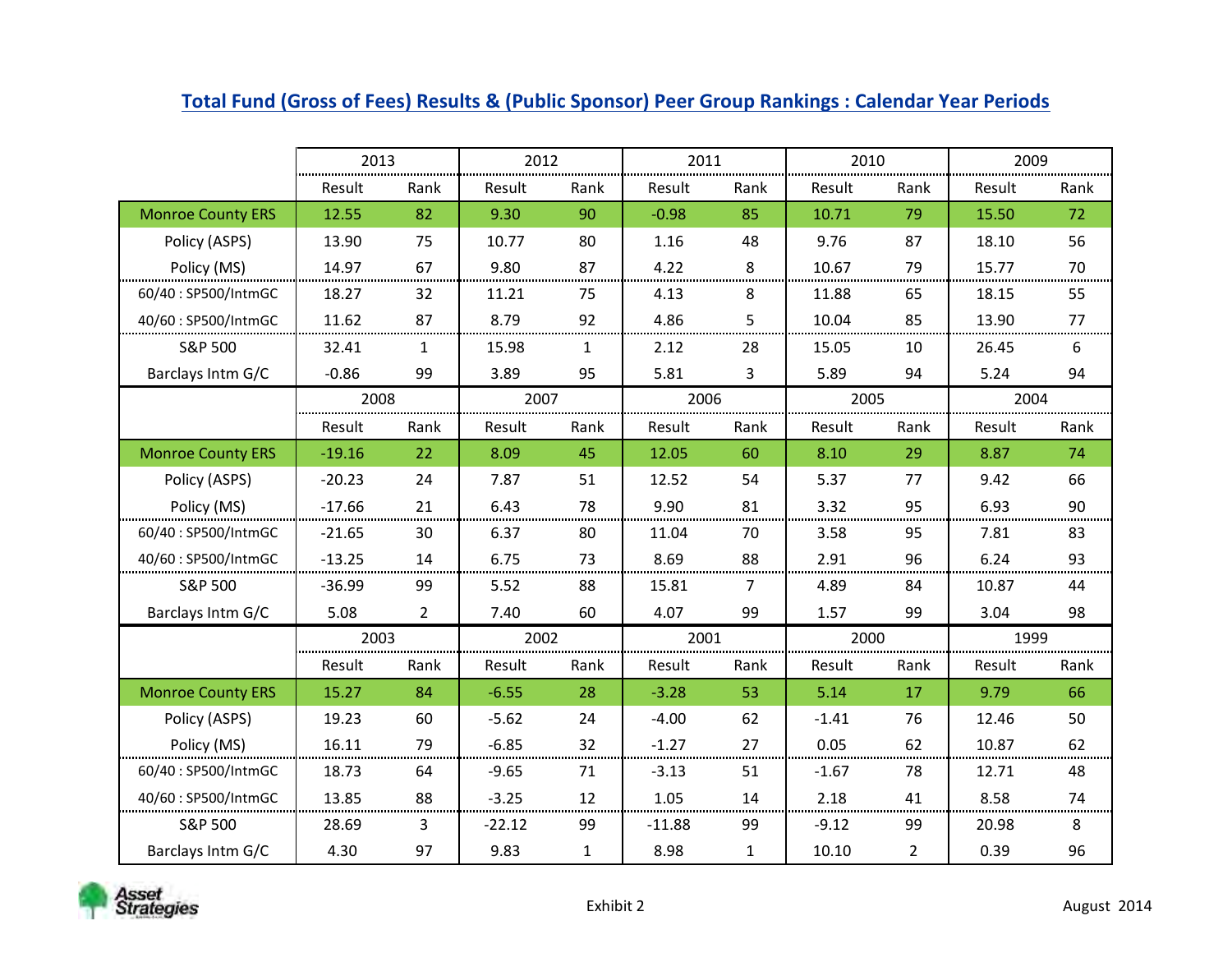| <b>Monroe County ERS</b>                        | 2013          | 2012          | 2011          | 2010          | 2009          |
|-------------------------------------------------|---------------|---------------|---------------|---------------|---------------|
| <b>Total Year-End</b><br>Market Value (Trust)   | \$189,403,009 | \$175,292,820 | \$166,315,177 | \$176,702,631 | \$165,646,246 |
| <b>Total Investment</b><br>Management Fees *    | (n/a)         | \$937,038     | \$914,322     | \$976,152     | \$901,329     |
| Plan Results:<br>Gross of Fees                  | 12.55         | 9.30          | $-0.98$       | 10.71         | 15.50         |
| <b>Investment Mgmt</b><br>Fee (in Basis Points) | 0.82          | 0.53          | 0.55          | 0.55          | 0.54          |
| Plan Results:<br>Net of Fees                    | 11.73         | 8.77          | $-1.53$       | 10.16         | 14.96         |
|                                                 |               |               |               |               |               |
| <b>Monroe County ERS</b>                        | 2008          | 2007          | 2006          | 2005          | 2004          |
| <b>Total Year-End</b><br>Market Value (Trust)   | \$148,763,118 | \$187,790,674 | \$177,532,251 | \$163,292,119 | \$155,688,967 |
| <b>Total Investment</b><br>Management Fees *    | \$1,151,662   | \$922,963     | \$1,061,366   | \$958,657     | \$901,632     |
| <b>Plan Results:</b><br><b>Gross of Fees</b>    | $-19.16$      | 8.09          | 12.05         | 8.10          | 8.87          |
| <b>Investment Mgmt</b><br>Fee (in Basis Points) | 0.77          | 0.49          | 0.60          | 0.59          | 0.58          |

\* Investment Management Fee of 82 basis points for 2013 was derived from GoF and NoF results provided by Morgan Stanley

\* Total Investment Management Fees for 2012-2004 were obtained from the MCERS audited Financial statements

![](_page_53_Picture_4.jpeg)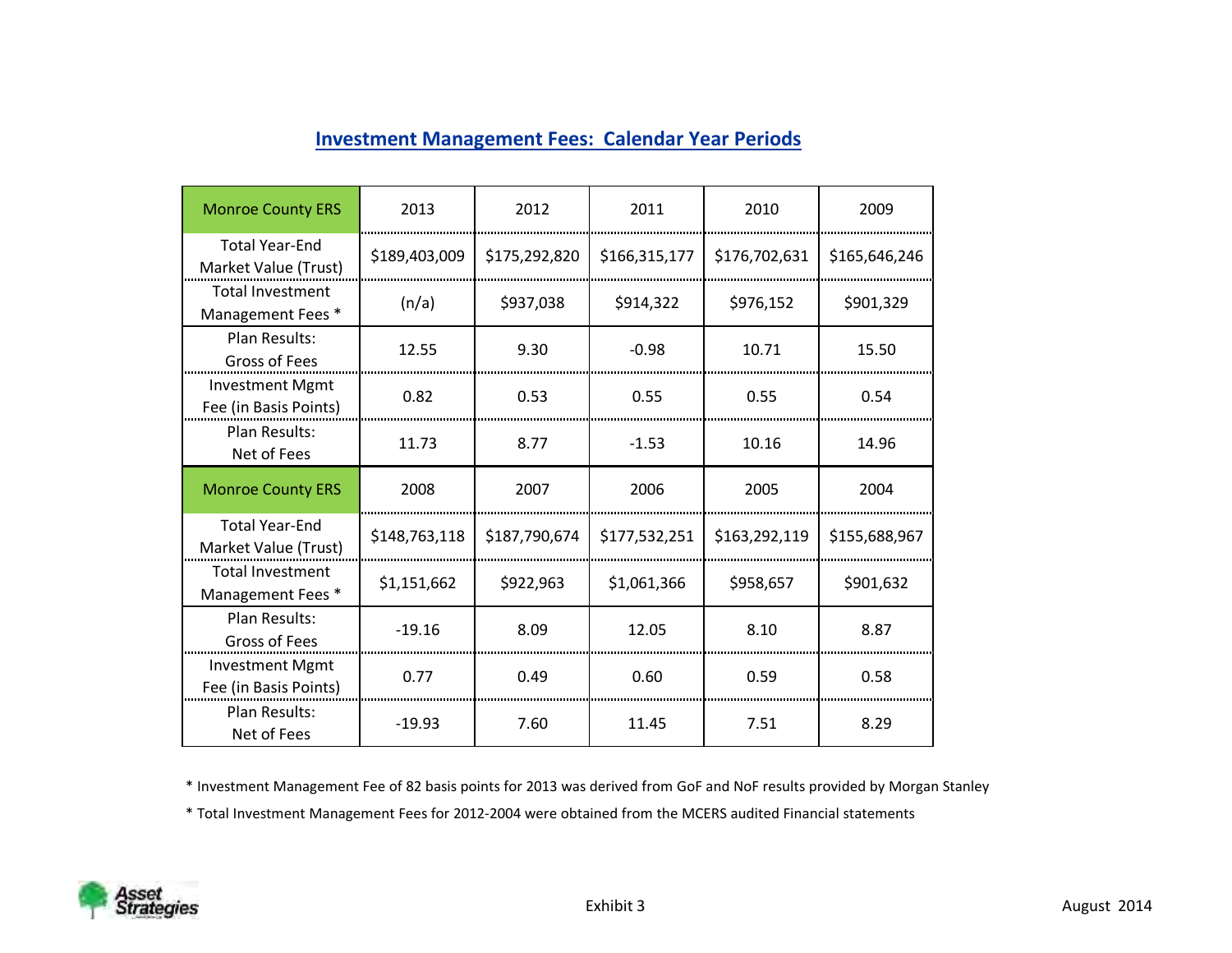#### **Investment Manager Fee Analysis - for Active Managers**

|                            | <b>Benchmark</b>                   | <b>Asset Class</b>         | <b>Assets Under Mgmt</b> | Vehicle   | <b>Fee Schedule</b> |      |
|----------------------------|------------------------------------|----------------------------|--------------------------|-----------|---------------------|------|
| <b>Manager</b>             |                                    |                            | (as of 12/31/13)         | Type *    | (bps)               | Rank |
| U.S. Equities              |                                    |                            |                          |           |                     |      |
| Winslow                    | 95% Russell LCG; 5% T-Bill         | Large Cap Growth           | \$24,422,633             | <b>CF</b> | 47                  | 2    |
| Federated                  | 100% DJ Select Dividend            | Large Cap Value            | \$8,821,983              | SA        | 47                  | 7    |
| <b>NWQ Invest Mgmt</b>     | 95% Russell LCV; 5% T-Bill         | Large Cap Value            | \$14,658,299             | SA        | 47                  | 7    |
| Seizert                    | 95% Russell Mid Cap; 5% T-Bill     | Mid Cap Core               | Funded 1Q14              | SA        | 65                  | 20   |
| <b>Anchor Capital</b>      | 95% Russell MCV; 5% T-Bill         | Mid Cap Value              | \$16,215,431             | SA        | 47                  | 1    |
| <b>Global Equities</b><br> |                                    |                            |                          |           |                     |      |
| Eagle Global               | 95% MSCI EAFE; 5% T-Bill           | <b>EAFE</b>                | \$9,237,194              | <b>SA</b> | 47                  | 5    |
| Renaissance                | 95% MSCI EAFE; 5% T-Bill           | <b>EAFE</b>                | \$11,782,601             | SA        | 47                  | 5    |
| Templeton                  | 95% MSCI EAFE; 5% T-Bill           | <b>EAFE</b>                | \$13,764,977             | <b>SA</b> | 47                  | 6    |
| Lazard                     | 95% MSCI Emerg Mkts; 5% T-Bill     | <b>Emerging Markets</b>    | \$9,746,845              | SA        | 47                  | 2    |
| U.S. Fixed Income          |                                    |                            |                          |           |                     |      |
| Boyd Waterson              | 95% Barclays Intm G/C; 5% T-Bill   | Intm Gov't/Credit          | \$41,048,155             | <b>SA</b> | 32                  | 58   |
| Boyd Waterson              | <b>Short Duration Fixed Income</b> | Short-Term                 | \$3,005,176              | <b>CF</b> | 32                  | 70   |
| <b>Global Fixed Income</b> |                                    |                            |                          |           |                     |      |
| <b>Brandywine</b>          | 100% Citigroup World Gov't Bond    | <b>Global Fixed Income</b> | \$25,712,635             | CF        | 45                  | 47   |
| <b>Global Real Estate</b>  |                                    |                            |                          |           |                     |      |
| Intercontinental           | <b>MSCI World Real Estate</b>      | <b>Global Real Estate</b>  | Funded 1Q14              | CF        | 110                 | n/a  |
| <b>Titanium GSA</b>        | <b>MSCI World Real Estate</b>      | <b>Global Real Estate</b>  | \$3,500,000              | <b>CF</b> | 125                 | n/a  |
| <b>Hedge Fund of Funds</b> |                                    |                            |                          |           |                     |      |
| Corbin                     | 100% HFRI FoF                      | Hedge Fund of Funds        | \$3,118,386              | <b>CF</b> | 100                 | 25   |
| Mesirow                    | 100% HFRI FoF                      | Hedge Fund of Funds        | \$2,095,123              | <b>CF</b> | 75                  | 15   |
| Cash                       |                                    |                            | \$2,273,571              |           |                     |      |

\* Vehicle Type is as follows: **Total Assets Under Management: \$189,403,009**

"CF" = Commingled Fund

"SA" = Separate Account

![](_page_54_Picture_5.jpeg)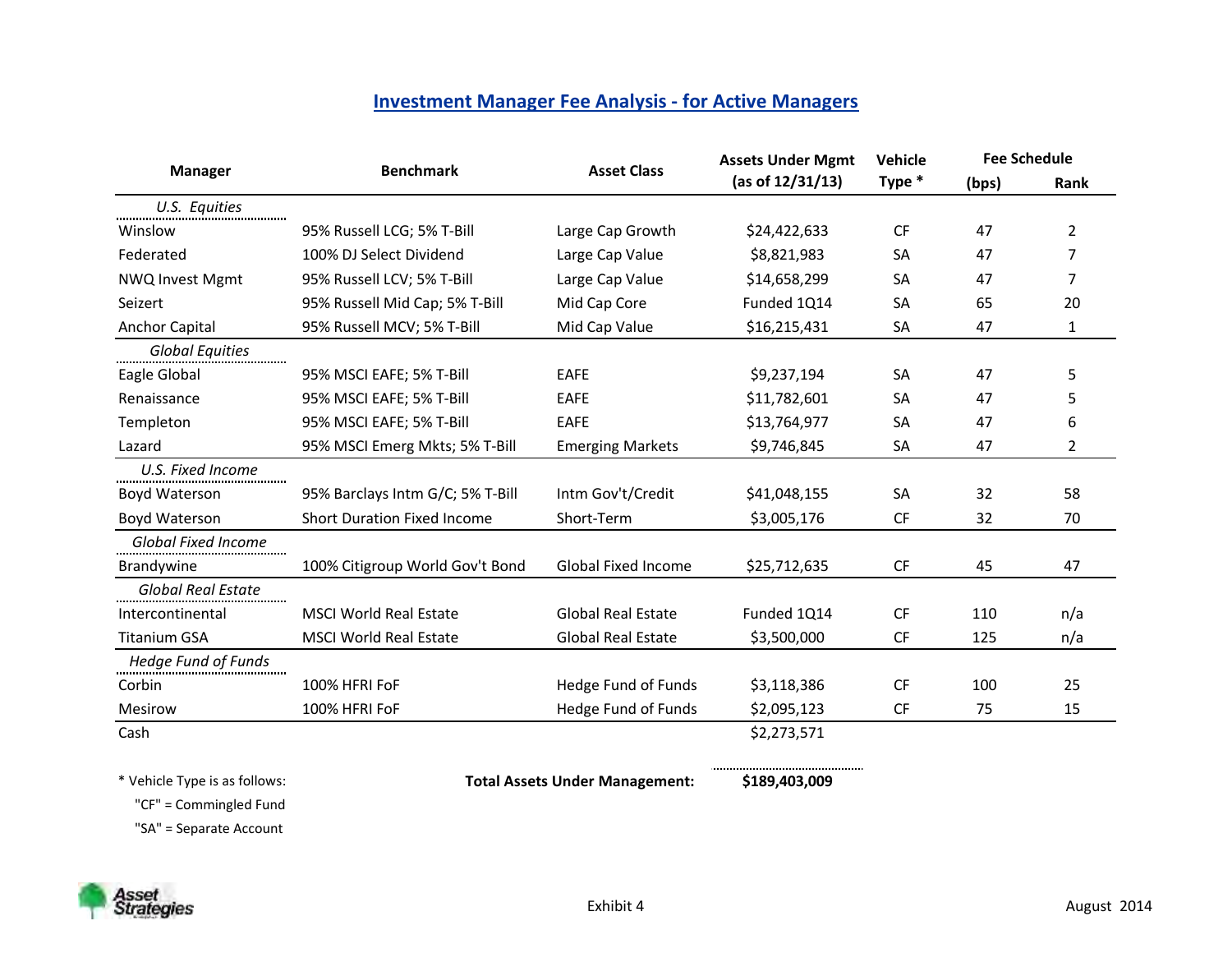#### **Investment Manager Fee Analysis - for Terminated Managers**

|                                |                                  | <b>Asset Class</b>         | <b>Time Period of Service</b> |              | <b>Vehicle</b> | <b>Fee Schedule</b> |
|--------------------------------|----------------------------------|----------------------------|-------------------------------|--------------|----------------|---------------------|
| <b>Manager</b>                 | <b>Benchmark</b>                 |                            | Inception                     | <b>Final</b> | Type *         | (bps)               |
| U.S. Equities                  |                                  |                            |                               |              |                |                     |
| <b>Alliance Capital</b>        | 95% S&P 500; 5% T-Bill           | Large Cap Core             | 1Q2005                        | 3Q2008       | <b>SA</b>      | 47                  |
| Brandywine                     | 95% Russell LCV; 5% T-Bill       | Large Cap Value            | 4Q2004                        | 4Q2008       | <b>SA</b>      | 47                  |
| <b>Diamond Hill</b>            | 100% S&P 500                     | Large Cap Core             | 3Q2008                        | 4Q2011       | <b>SA</b>      | 47                  |
| Renaissance                    | 95% Russell LCG; 5% T-Bill       | Large Cap Growth           | 3Q2008                        | 4Q2010       | <b>SA</b>      | 47                  |
| Rorer Asset Mgmt               | 95% Russell LCV; 5% T-Bill       | Large Cap Value            | 1Q1999                        | 4Q2004       | <b>SA</b>      | 45                  |
| Sirach Capital                 | 95% Russell LCG; 5% T-Bill       | Large Cap Growth           | 2Q1990                        | 1Q1999       | <b>SA</b>      | 47                  |
| <b>Smith Barney</b>            | 95% Russell LCV; 5% T-Bill       | Large Cap Value            | 2Q1990                        | 1Q1999       | <b>SA</b>      | 47                  |
| Smith Group                    | 95% Russell LCG; 5% T-Bill       | Large Cap Growth           | 3Q2008                        | 4Q2010       | <b>SA</b>      | 47                  |
| Sound Capital                  | 95% S&P 500; 5% T-Bill           | Large Cap Core             | 1Q1999                        | 1Q2005       | <b>SA</b>      | 50                  |
| <b>Global Equities</b>         |                                  |                            |                               |              |                |                     |
| NWQ Invest Mgmt                | 95% MSCI EAFE; 5% T-Bill         | <b>EAFE</b>                | 2Q2005                        | 1Q2013       | <b>SA</b>      | 47                  |
| U.S. Fixed Income              |                                  |                            |                               |              |                |                     |
| Pacific Income Advisors        | 95% Barclays Intm G/C; 5% T-Bill | Intm Gov't/Credit          | 2Q2004                        | 4Q2013       | <b>SA</b>      | 32                  |
| <b>Global Fixed Income</b>     |                                  |                            |                               |              |                |                     |
| Fox Asset                      | 95% Barclays Intm G/C; 5% T-Bill | <b>Global Fixed Income</b> | 4Q1996                        | 1Q1999       | <b>SA</b>      | 40                  |
| <b>Madison Invest Advisors</b> | 95% Barclays Intm G/C; 5% T-Bill | <b>Global Fixed Income</b> | 1Q1999                        | 1Q2004       | <b>SA</b>      | 40                  |
| <b>Global Real Estate</b>      |                                  |                            |                               |              |                |                     |
| Alpine Woods                   | 100% MSCI World Real Estate      | <b>Global Real Estate</b>  | 3Q2007                        | 4Q2011       | <b>CF</b>      | 143 <sup>1</sup>    |
| Other<br>                      |                                  |                            |                               |              |                |                     |
| <b>Hartford Floating Rate</b>  | 100% T-Bill                      | Cash Equivalents           | 1Q2007                        | 4Q2007       | n/a            | 32                  |
| JP Morgan Highbridge           | 100% T-Bill +3%/yr               | <b>Hedge Fund of Funds</b> | 1Q2009                        | 2Q2010       | <b>CF</b>      | 309 <sup>2</sup>    |

\* Vehicle Type is as follows: 1 Fee shown for Alpine Woods is the net operating expense ratio for the

"CF" = Commingled Fund institutional share class of the Alpine Cyclincal Advantage Property Fund

"SA" = Separate Account 2 Fee shown for JP Morgan Highbridge (Market Neutral Fund) represents net operating expenses

![](_page_55_Picture_5.jpeg)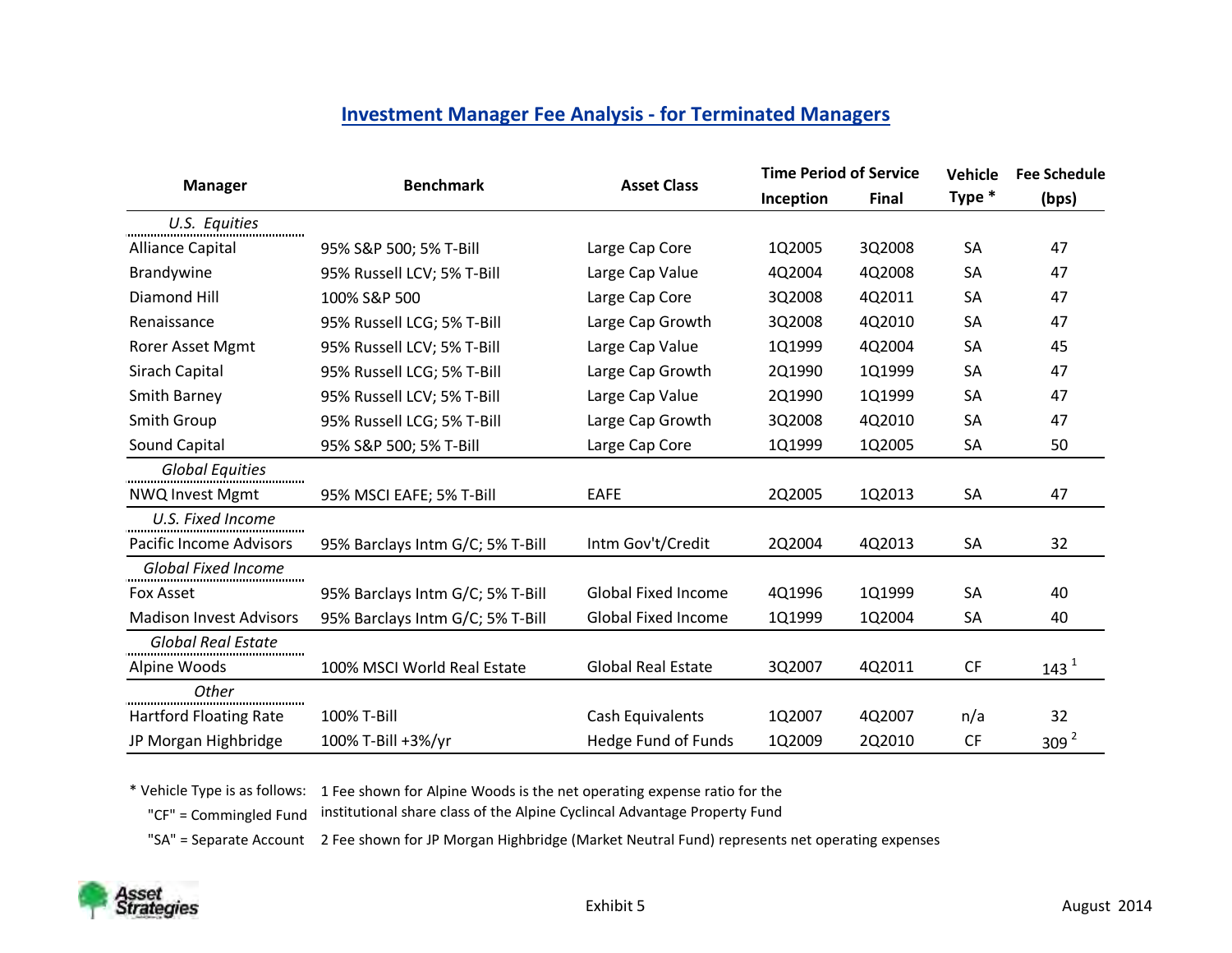| <b>Manager</b>                                   | Length of<br>Service | Calendar<br>Year | Result Rank |     | Calendar<br>Year | Result Rank |     | Calendar<br>Year | Result Rank |              | Calendar<br>Year | Result Rank |     | Calendar<br>Year | Result Rank |              |
|--------------------------------------------------|----------------------|------------------|-------------|-----|------------------|-------------|-----|------------------|-------------|--------------|------------------|-------------|-----|------------------|-------------|--------------|
| U.S. Equities<br>                                |                      |                  |             |     |                  |             |     |                  |             |              |                  |             |     |                  |             |              |
| <b>Alliance Capital</b>                          | $3.5$ yrs            | 2007             | 15.27       | 9   | 2006             | 4.59        | 99  |                  |             |              |                  |             |     |                  |             |              |
| Brandywine                                       | $4.0$ yrs            | 2008             | $-41.11$    | 86  | 2007             | $-1.40$     | 84  | 2006             | 19.31       | 44           | 2005             | 9.97        | 30  |                  |             |              |
| <b>Diamond Hill</b>                              | 3.25 yrs             | 2011             | 3.18        | 33  | 2010             | 0.03        | 100 | 2009             | 21.76       | 81           |                  |             |     |                  |             |              |
| Renaissance                                      | 2.25 yrs             | 2010             | 16.72       | 47  | 2009             | 21.64       | 93  |                  |             |              |                  |             |     |                  |             |              |
| Rorer Asset Mgmt                                 | 5.75 yrs             | 2004             | $-0.77$     | 100 | 2003             | 24.12       | 91  | 2002             | $-19.97$    | 74           | 2001             | $-15.86$    | 99  | 2000             | 9.54        | 59           |
| Sirach Capital                                   | 8.75 yrs             | 1998             | 27.52       | 70  | 1997             | 26.17       | 79  | 1996             | 31.00       | 7            | 1995             | 23.51       | 96  | 1994             | $-5.89$     | 94           |
| <b>Smith Barney</b>                              | 8.75 yrs             | 1998             | 15.43       | 45  | 1997             | 26.26       | 82  | 1996             | 21.35       | 63           | 1995             | 36.76       | 39  | 1994             | $-0.40$     | 68           |
| <b>Smith Group</b>                               | 2.25 yrs             | 2010             | 20.18       | 19  | 2009             | 11.86       | 99  |                  |             |              |                  |             |     |                  |             |              |
| Sound Capital                                    | $6.0$ yrs            | 2004             | 9.67        | 76  | 2003             | 27.45       | 58  | 2002             | $-26.34$    | 92           | 2001             | $-12.58$    | 73  | 2000             | $-8.80$     | 85           |
| <b>Global Equities</b><br><b>NWQ Invest Mgmt</b> | 7.75 yrs             | 2012             | 6.82        | 99  | 2011             | $-16.58$    | 91  | 2010             | 16.39       | 23           | 2009             | 23.91       | 92  | 2008             | $-25.50$    | $\mathbf{1}$ |
| U.S. Fixed Income                                |                      |                  |             |     |                  |             |     |                  |             |              |                  |             |     |                  |             |              |
| <b>Pacific Income Advisors</b>                   | 8.5 yrs              | 2013             | $-1.24$     | 87  | 2012             | 3.98        | 74  | 2011             | 4.42        | 85           | 2010             | 5.27        | 83  | 2009             | 6.05        | 73           |
| <b>Global Fixed Income</b><br><b>Fox Asset</b>   | 2.25 yrs             | 1998             | 7.94        | 80  | 1997             | 7.67        | 93  |                  |             |              |                  |             |     |                  |             |              |
| <b>Madison Invest Advisors</b>                   | $5.0$ yrs            | 2003             | 4.16        | 50  | 2002             | 3.84        | 100 | 2001             | 8.71        | 58           | 2000             | 6.57        | 99  |                  |             |              |
| <b>Global Real Estate</b>                        |                      |                  |             |     |                  |             |     |                  |             |              |                  |             |     |                  |             |              |
| Alpine Woods                                     | 4.25 yrs             | 2011             | $-28.82$    | 100 | 2010             | 17.24       | 91  | 2009             | 109.28      | $\mathbf{1}$ | 2008             | $-71.31$    | 100 |                  |             |              |
| Other<br><b>Hartford Floating Rate</b>           | 0.75 yrs             |                  |             |     |                  |             |     |                  |             |              |                  |             |     |                  |             |              |
| JP Morgan Highbridge                             | $1.25$ yrs           |                  |             |     |                  |             |     |                  |             |              |                  |             |     |                  |             |              |

#### **Investment Manager Performance Analysis - for Terminated Managers**

\* Results and Ranks were only available for full calendar year periods

\* This exhibit is limited to showing the last 5 full calendar year periods active

![](_page_56_Picture_4.jpeg)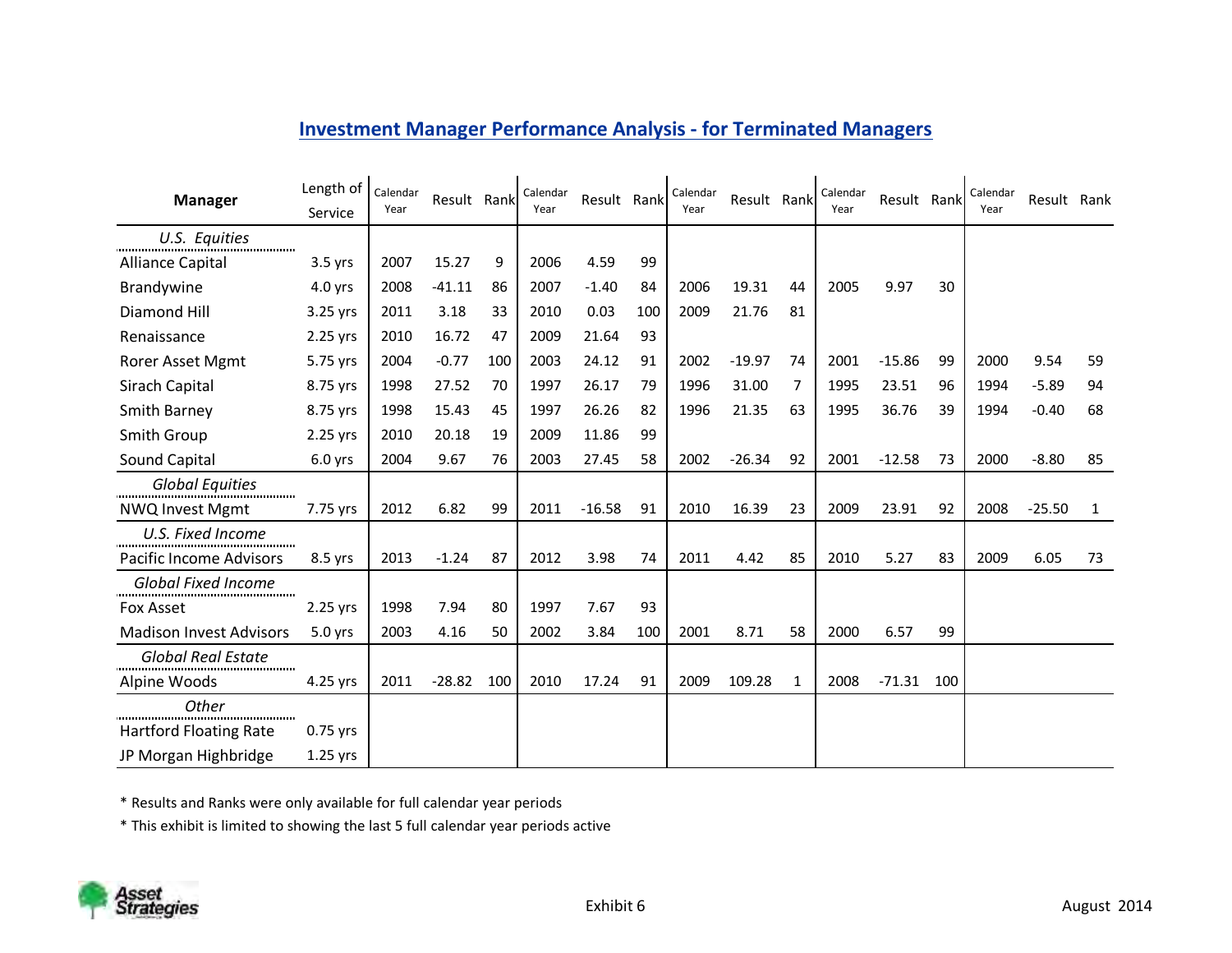### **Comparison of County Plans: \$MV, Funded Status, Actuary Rate, Open/Closed**

| <b>County Plan</b> | 12/31/2013 \$MV   | <b>Funded Status</b><br>(as of $4Q12$ ) | <b>Actuary Rate</b> | <b>Plan Status</b>   |
|--------------------|-------------------|-----------------------------------------|---------------------|----------------------|
| Bay                | \$<br>295,503,588 | 105%                                    | 7.5%                | Closed               |
| Macomb             | \$<br>907,346,000 | 101%                                    | 7.5%                | Closed               |
| Oakland            | \$<br>800,084,000 | 100% (3Q13)                             | 7.25%               | Closed               |
| Kent               | \$<br>757,005,057 | 97%                                     | 7.0%                | Open                 |
| Midland            | \$<br>55,047,402  | 90%                                     | 7.5%                | Closed               |
| St Clair           | \$<br>218,758,173 | 82%                                     | 7.5%                | Closed               |
| <b>Monroe</b>      | \$<br>189,403,009 | 79%                                     | 7.0%                | <b>Partial Close</b> |
| Jackson            | \$<br>144,151,959 | 76%                                     | 7.5%                | Open                 |
| Genesee            | \$<br>443,638,758 | 75%                                     | 8.0%                | <b>Partial Close</b> |
| <b>Berrien</b>     | \$<br>163,203,528 | 69% (4Q13)                              | 8.0%                | Open                 |
| Washtenaw          | \$<br>245,896,945 | 59%                                     | 7.25%               | Open                 |

![](_page_57_Picture_2.jpeg)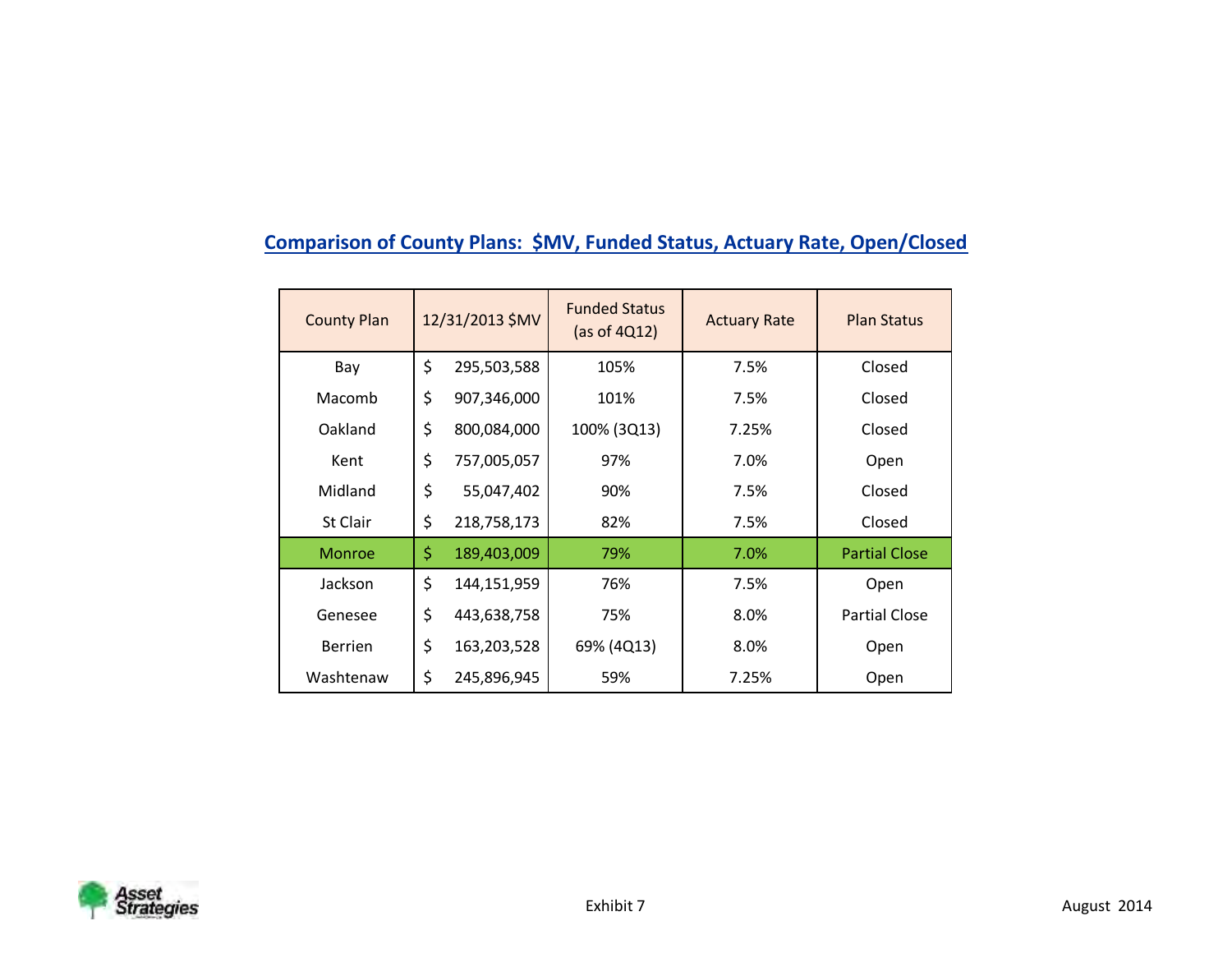|                | 12/31/2013 \$MV   | Total Consulting Fee (2013) |                  |  |  |  |
|----------------|-------------------|-----------------------------|------------------|--|--|--|
| County Plan    |                   | \$amount                    | basis points     |  |  |  |
| <b>Monroe</b>  | \$<br>189,403,009 | \$214,657                   | $12^{1}$         |  |  |  |
| Bay            | \$<br>295,503,588 | \$140,000                   | 4.7              |  |  |  |
| <b>Berrien</b> | \$<br>163,203,528 | \$50,000                    | 3.1              |  |  |  |
| Genesee        | \$<br>443,638,758 | \$148,860                   | 3.4              |  |  |  |
| Jackson        | \$<br>144,151,959 | \$56,250                    | 3.9              |  |  |  |
| Kent           | \$<br>757,005,057 | n/a                         | n/a              |  |  |  |
| Macomb         | \$<br>907,346,000 | \$200,000                   | $2.2^{2}$        |  |  |  |
| Midland        | \$<br>55,047,402  | \$32,000                    | 5.8              |  |  |  |
| Oakland        | \$<br>800,084,000 | \$240,000                   | 3.0 <sup>2</sup> |  |  |  |
| St Clair       | \$<br>218,758,173 | \$74,304                    | 3.4              |  |  |  |
| Washtenaw      | \$<br>245,896,945 | \$80,000                    | 3.3              |  |  |  |

#### **Comparison of County Plans: Consulting Fees**

\* Consulting Fees for Kent County were unavailable

\* Berrien's 2013 calculated bps fee is based on actual 2012 consulting fees

| <b>Monroe</b> |             | Avg \$MV for $3$ | Total Consulting Fee (by Year) |              |  |  |
|---------------|-------------|------------------|--------------------------------|--------------|--|--|
|               |             | Calendar Year    | \$amount                       | basis points |  |  |
| 2012          | 173,332,272 |                  | \$225,332                      | 13.0         |  |  |
| 2011          |             | 169,750,142      | \$254,625                      | 15.0         |  |  |
| 2010          | \$          | 167,040,488      | \$250,561                      | 15.0         |  |  |
| 2009          |             | 153,129,417      | \$229,694                      | 15.0         |  |  |

1) Morgan Stanley (MS) Consulting Fee Schedule:

15 bps pre Sept 2012; 10 bps Sept 2012 thru April 2013; **12 bps thereafter**. MS disclosed to the Committee on 9/25/2014 that their 'true consulting' fee is 7 bps, while the above number contains non-consulting services.

2) estimated using meeting records and interviews

3) Average \$MV calculated using quarter-end \$MVs provided by Morgan Stanley

![](_page_58_Picture_9.jpeg)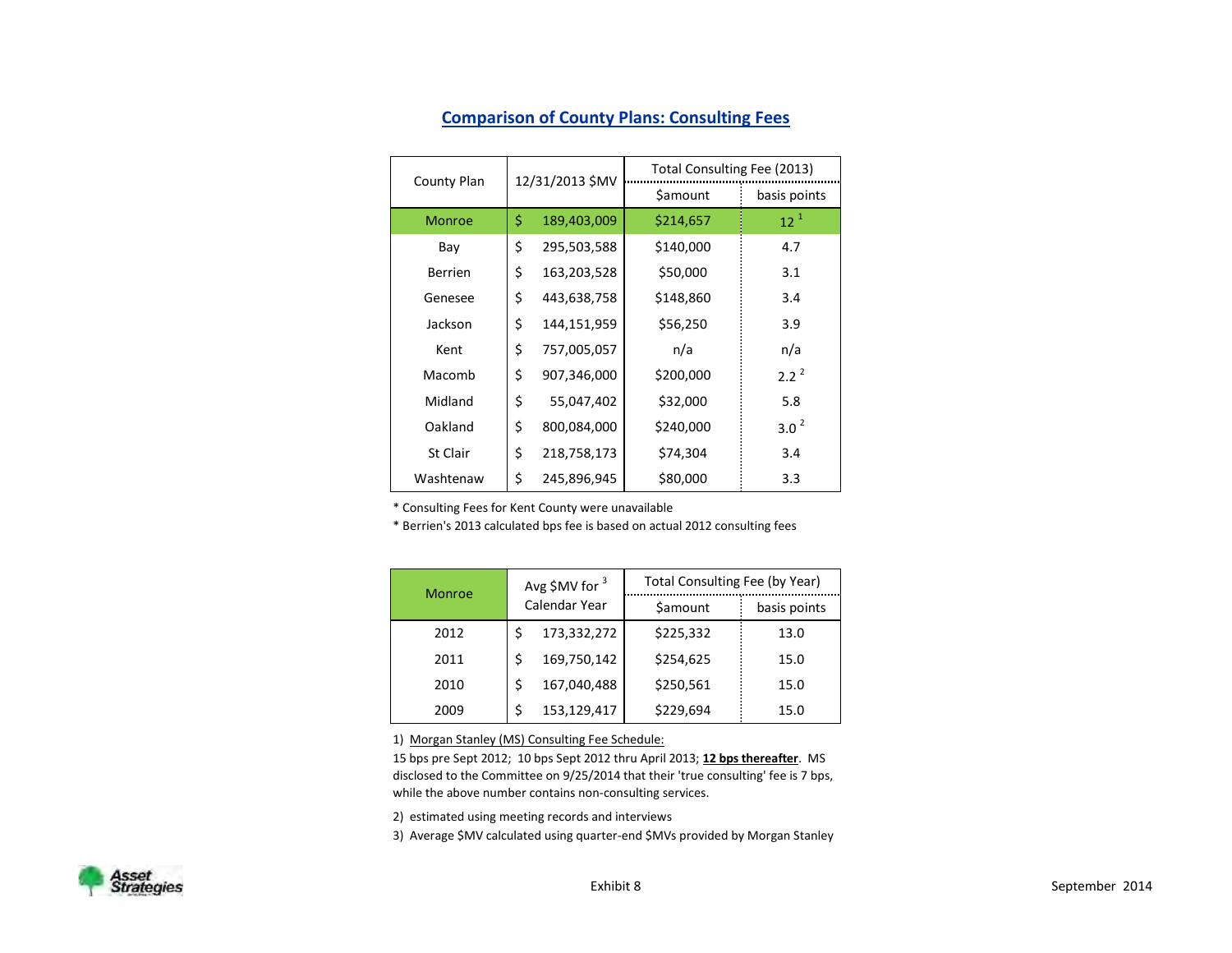| <b>County Plan</b> | <b>Plan Size and</b><br># of Trustees |               | 2013     | 2012     | 2011     | 2010     | 2009     |
|--------------------|---------------------------------------|---------------|----------|----------|----------|----------|----------|
| <b>Monroe</b>      | \$<br>189,403,009                     | Actual        | \$12,871 | \$41,152 | \$28,008 | \$26,926 | \$26,748 |
|                    | 9                                     | Budget*       | \$30,000 | n/a      | n/a      | n/a      | n/a      |
|                    |                                       |               |          |          |          |          |          |
|                    | \$<br>443,638,758                     | Actual        | \$11,200 | \$16,677 | \$20,369 | \$6,949  | \$29,250 |
| Genesee            | 9                                     | <b>Budget</b> | \$25,000 | \$25,000 | \$25,000 | \$50,000 | \$50,000 |
|                    |                                       |               |          |          |          |          |          |
| Jackson            | \$<br>144,151,959                     | Actual        | n/a      | n/a      | n/a      | n/a      | n/a      |
|                    | 7                                     | Budget**      | \$84,000 | \$84,000 | \$84,000 | \$84,000 | \$84,000 |
|                    |                                       |               |          |          |          |          |          |
| St. Clair          | \$<br>218,758,173                     | Actual        | \$6,310  | \$6,833  | \$4,407  | \$2,555  | n/a      |
|                    | 9                                     | <b>Budget</b> | \$10,000 | \$10,000 | n/a      | n/a      | n/a      |

### **Comparison of County Plans: Travel Expenditures (Budget/Actual)**

\* Monroe budgets \$3,000 per trustee

\*\*Jackson travel budget is \$12,000 per Trustee

![](_page_59_Picture_4.jpeg)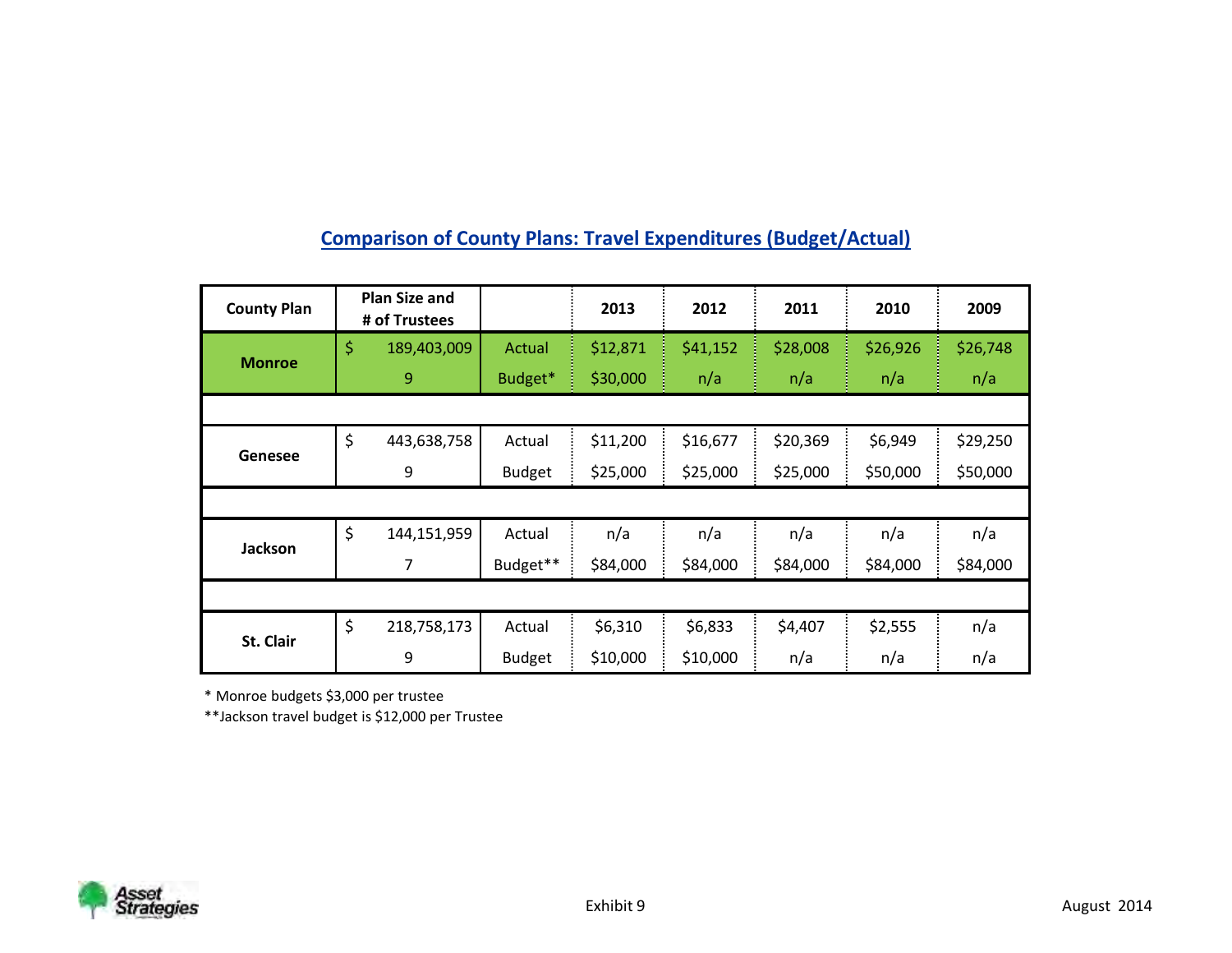### **Comparison of County Plans: Policy Allocations as of 12/31/2013**

| County Plan          | 12/31/2013 : Policy Allocation                                                                                                                   |
|----------------------|--------------------------------------------------------------------------------------------------------------------------------------------------|
| <b>Monroe</b>        | 50% S&P 500; 45% Barclays Intermediate Gov't/Credit; 5% Citigroup 90-Day T-Bill                                                                  |
| Bay City             | 55% S&P 500; 14% MSCI EAFE; 31% Barclays Aggregate                                                                                               |
| Berrien <sup>*</sup> | 30% Russell 3000; 18% S&P 1500; 9% MSCI ACWI x-US; 6% MSCI EAFE; 20% Barclays Intm Gov't/Credit; 12% Barclays Global Aggregate; 5% 90-Day T-Bill |
| Genesee              | 10% S&P 500; 5% S&P MC-400; 15% S&P SC-600; 15% MSCI ACWI x-US; 5% MSCI Emerg Mkts; 30% Barclays Agg; 10% HFRI Macro; 10% NFI-ODCE               |
| Jackson              | 65% S&P 500; 35% Barclays Intermediate Gov't/Credit                                                                                              |
| Kent                 | 30% S&P 500; 10% Russell 2500; 20% MSCI ACWI x-US; 32.5% Barclays Universal; 5% NCREIF; 2.5% CPI+7%                                              |
| Macomb               | 52% Russell 3000; 15% MSCI EAFE; 12% Barclays Aggregate; 10% NCREIF; 5% HFRI FoF; 5% Private Equity; 1% 90-Day T-Bill                            |
| Midland              | 15% S&P 500; 10% Russell 1000 Value; 15% Russell 2500; 20% MSCI ACWI x-US; 25% Barclays Aggregate; 10% HFRI Macro; 5% NFI-ODCE                   |
| Oakland              | 25% S&P 500; 7.5% Russell Mid-Cap; 7.5% Russell 2000; 15% MSCI ACWI x-US; 30% Barclays Aggregate; 5% JPM Global Gov't Bond; 10% NCREIF           |
| St Clair             | 10% S&P 500; 10% Russell 1000 Value; 15% Russell 2500; 20% MSCI ACWI x-US; 25% Barclays Aggregate; 7.5% HFRI Macro; 12.5% NFI-ODCE               |
| Washtenaw            | 25% S&P 500; 10% Russell Mid-Cap; 10% Russell 2000; 10% MSCI EAFE; 30% Barclays Aggregate; 10% NCREIF; 5% HFRI EMN                               |

\* Berrien's Policy Index is as of 12/31/2012

![](_page_60_Picture_3.jpeg)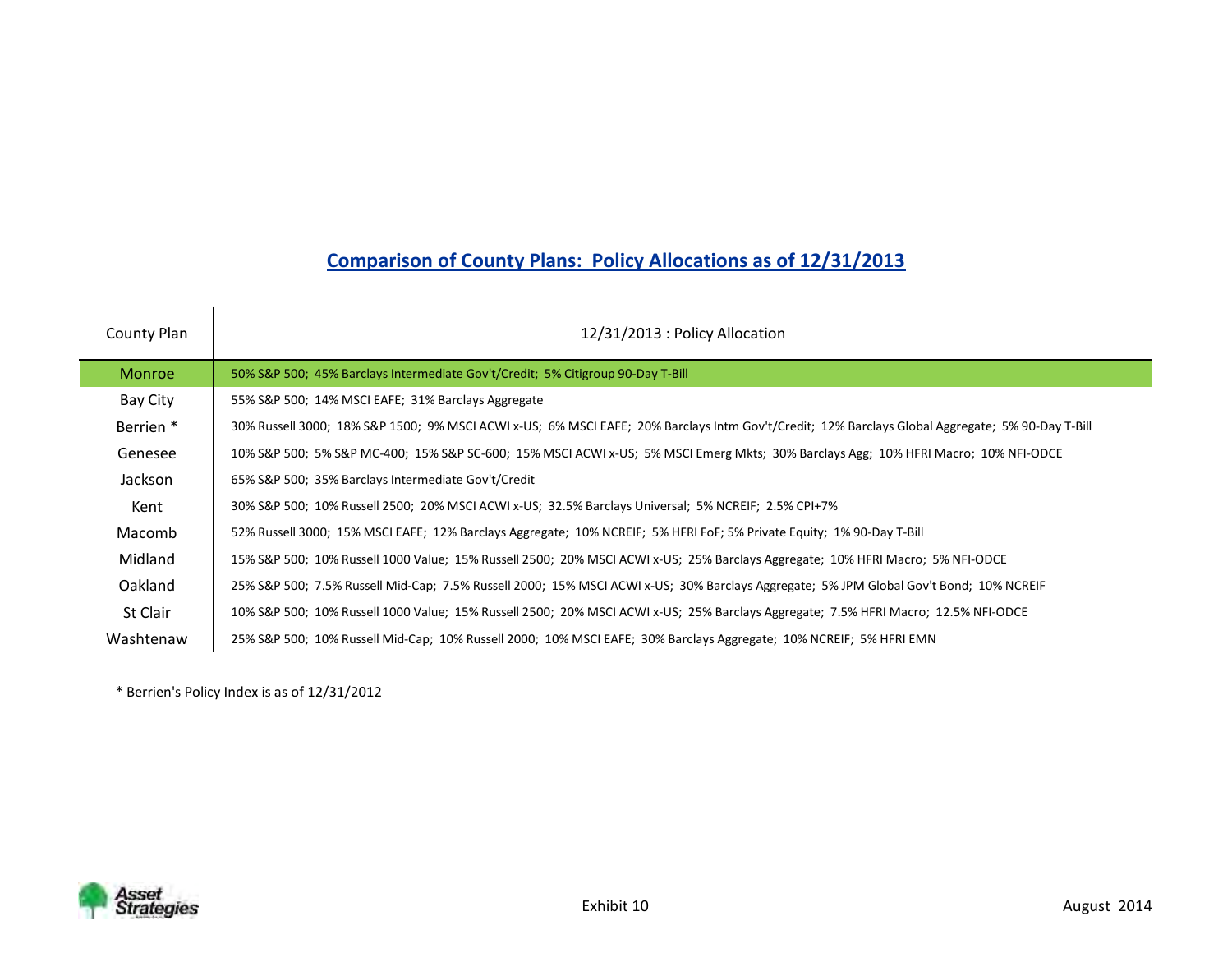| County Plan | Trailing 1-Year         |                | <b>Trailing 2-Years</b> |                | <b>Trailing 3-Years</b>  |      | <b>Trailing 5-Years</b> |                         |  |
|-------------|-------------------------|----------------|-------------------------|----------------|--------------------------|------|-------------------------|-------------------------|--|
|             | Result                  | Rank           | Result                  | Rank           | Result                   | Rank | Result                  | Rank                    |  |
| Monroe      | 12.55                   | 82             | 10.91                   | 89             | 6.80                     | 92   | 9.27                    | 89                      |  |
| Bay         | 23.5                    | $\overline{3}$ | 18.3                    | $\overline{3}$ | 11.7                     | 11   | 16.0                    | $\overline{3}$          |  |
| Genesee     | 13.78                   | 76             | 13.27                   | 71             | 9.04                     | 70   | 12.51                   | 45                      |  |
| Jackson     | 20.34                   | 16             | 15.72                   | 28             | 8.91                     | 72   | 13.67                   | 21                      |  |
| Kent        | 18.2                    | 32             | 16.0                    | 24             | 11.4                     | 15   | 12.9                    | 36                      |  |
| Macomb      | 21.47                   | 9              | 16.61                   | 17             | 10.07                    | 43   | 12.87                   | 36                      |  |
| Midland     | 12.78                   | 81             | 13.32                   | 70             | 8.64                     | 77   | 15.30                   | $\overline{\mathbf{4}}$ |  |
| Oakland     | 16.3                    | 49             | 14.4                    | 49             | 10.1                     | 42   | 12.9                    | 36                      |  |
| St Clair    | 14.85                   | 68             | 14.33                   | 52             | 9.28                     | 64   | 14.19                   | $10\,$                  |  |
| Washtenaw   | 16.58                   | 46             | n/a                     | n/a            | 10.09                    | 43   | 12.04                   | 55                      |  |
| County Plan | <b>Trailing 7-Years</b> |                | Trailing 10-Years       |                | <b>Trailing 15-Years</b> |      |                         |                         |  |
|             | Result                  | Rank           | Result                  | Rank           | Result                   | Rank |                         |                         |  |
| Monroe      | 4.50                    | 87             | 6.03                    | 89             | 5.26                     | 84   |                         |                         |  |
| Bay         | 6.7                     | 14             | 7.4                     | 25             | n/a                      | n/a  |                         |                         |  |
| Genesee     | 4.70                    | 80             | 6.19                    | 82             | 5.78                     | 55   |                         |                         |  |
| Jackson     | 5.57                    | 51             | 6.77                    | 55             | n/a                      | n/a  |                         |                         |  |
| Kent        | n/a                     | n/a            | 7.4                     | 25             | n/a                      | n/a  |                         |                         |  |
| Macomb      | 5.45                    | 56             | 7.24                    | 32             | n/a                      | n/a  |                         |                         |  |
| Midland     | 6.72                    | 11             | 7.39                    | 25             | 6.98                     | 10   |                         |                         |  |
| Oakland     | n/a                     | n/a            | n/a                     | n/a            | n/a                      | n/a  |                         |                         |  |
| St Clair    | 5.56                    | 51             | 6.48                    | 70             | 4.95                     | 90   |                         |                         |  |
| Washtenaw   | n/a                     | n/a            | 6.14                    | 83             | 4.95                     | 90   |                         |                         |  |

#### **Total Fund (Gross of Fees) Results & (Public Sponsor) Peer Group Rankings : Periods ending 12/31/2013**

\* Results for periods greater than 1 year are annualized

![](_page_61_Picture_3.jpeg)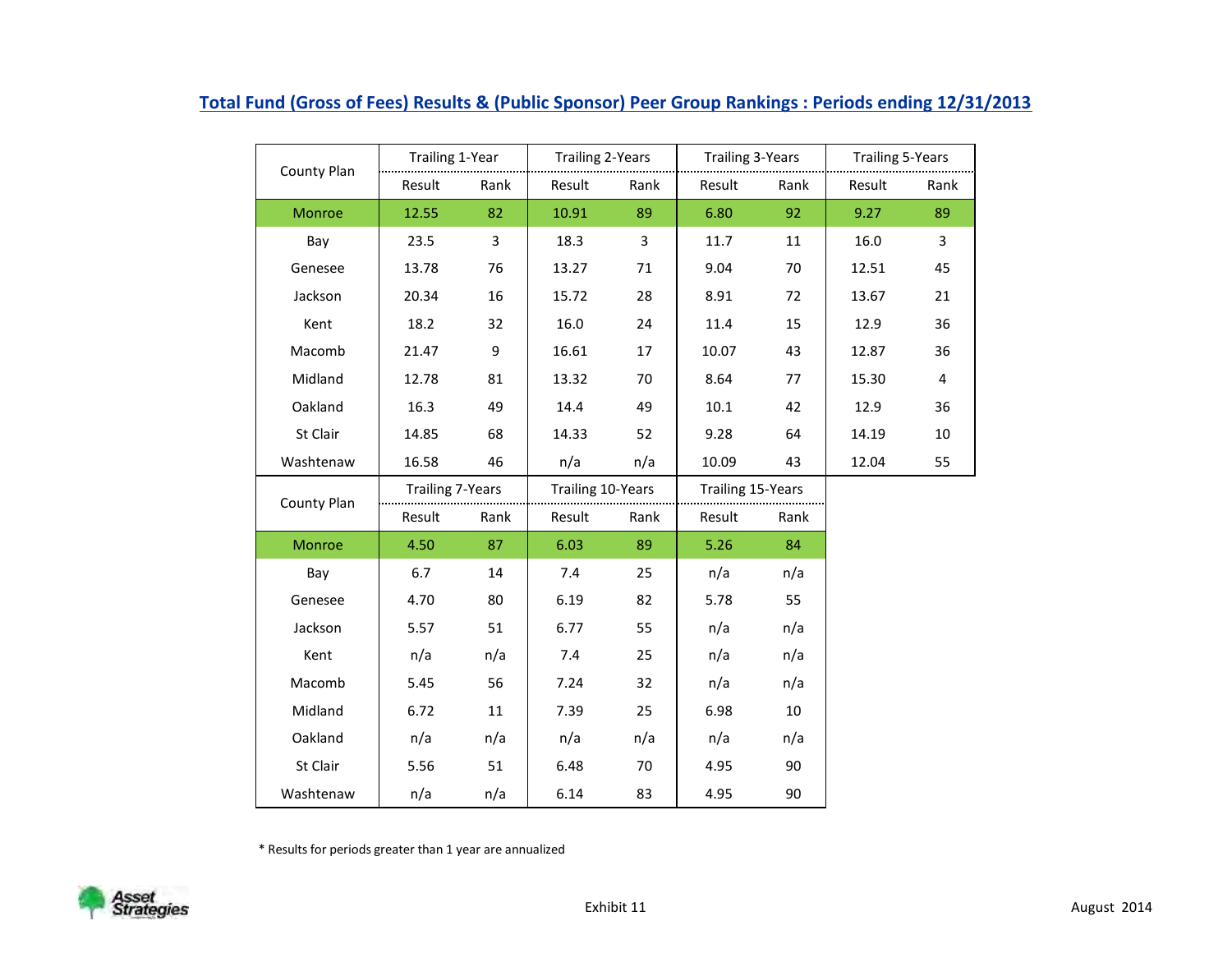| County Plan | <b>Trailing</b><br>1-Year | Trailing<br>2-Years | <b>Trailing</b><br>3-Years | <b>Trailing</b><br>5-Years | <b>Trailing</b><br>7-Years | <b>Trailing</b><br>10-Years | <b>Trailing</b><br>15-Years |
|-------------|---------------------------|---------------------|----------------------------|----------------------------|----------------------------|-----------------------------|-----------------------------|
| Monroe      | 11.73                     | 10.24               | 6.17                       | 8.67                       | 3.88                       | 5.41                        |                             |
| Bay         | 22.8                      | 17.7                | 11.2                       | 15.7                       | 6.5                        | 7.3                         |                             |
| Genesee     | 13.40                     | 12.95               | 8.75                       | 12.27                      | 4.52                       | 6.05                        | 5.69                        |
| Jackson     | 19.62                     | 15.05               | 8.30                       | 13.03                      | 4.98                       | 6.23                        |                             |
| Kent        | 17.7                      | 15.5                | 11.0                       | 12.4                       | n/a                        | 6.9                         |                             |
| Macomb      | 21.22                     | 16.35               | 9.77                       | 12.55                      | 5.12                       | 6.89                        |                             |
| Midland     | 11.99                     | 12.50               | 7.80                       | 14.42                      | 5.95                       | 6.70                        | 6.40                        |
| St Clair    | 14.16                     | 13.85               | 8.88                       | 13.89                      | 5.32                       | 6.24                        | 4.79                        |

#### **Total Fund (Net of Fees) Results : Periods ending 12/31/2013**

#### **Total Fund Results : Variance between Gross & Net of Fees : Periods ending 12/31/2013**

| County Plan | <b>Trailing</b><br>1-Year | <b>Trailing</b><br>2-Years | <b>Trailing</b><br>3-Years | Trailing<br>5-Years | <b>Trailing</b><br>7-Years | <b>Trailing</b><br>10-Years | <b>Trailing</b><br>15-Years |
|-------------|---------------------------|----------------------------|----------------------------|---------------------|----------------------------|-----------------------------|-----------------------------|
| Monroe      | 0.82                      | 0.67                       | 0.63                       | 0.60                | 0.62                       | 0.62                        |                             |
| Bay         | 0.7                       | 0.6                        | 0.5                        | 0.3                 | 0.2                        | 0.1                         |                             |
| Genesee     | 0.38                      | 0.32                       | 0.29                       | 0.24                | 0.18                       | 0.14                        | 0.09                        |
| Jackson     | 0.72                      | 0.67                       | 0.61                       | 0.64                | 0.59                       | 0.54                        |                             |
| Kent        | 0.5                       | 0.5                        | 0.4                        | 0.5                 | n/a                        | 0.5                         |                             |
| Macomb      | 0.25                      | 0.26                       | 0.30                       | 0.32                | 0.33                       | 0.35                        |                             |
| Midland     | 0.79                      | 0.82                       | 0.84                       | 0.88                | 0.77                       | 0.69                        | 0.58                        |
| St Clair    | 0.69                      | 0.48                       | 0.40                       | 0.30                | 0.24                       | 0.24                        | 0.16                        |

\* Results for periods greater than 1 year are annualized

\* Monroe's Net of Fees Total Fund Results were calculated (as per Exhibit 4)

\* Other Counties' Net of Fees Total Fund Results are as published or provided by their Plans

![](_page_62_Picture_7.jpeg)